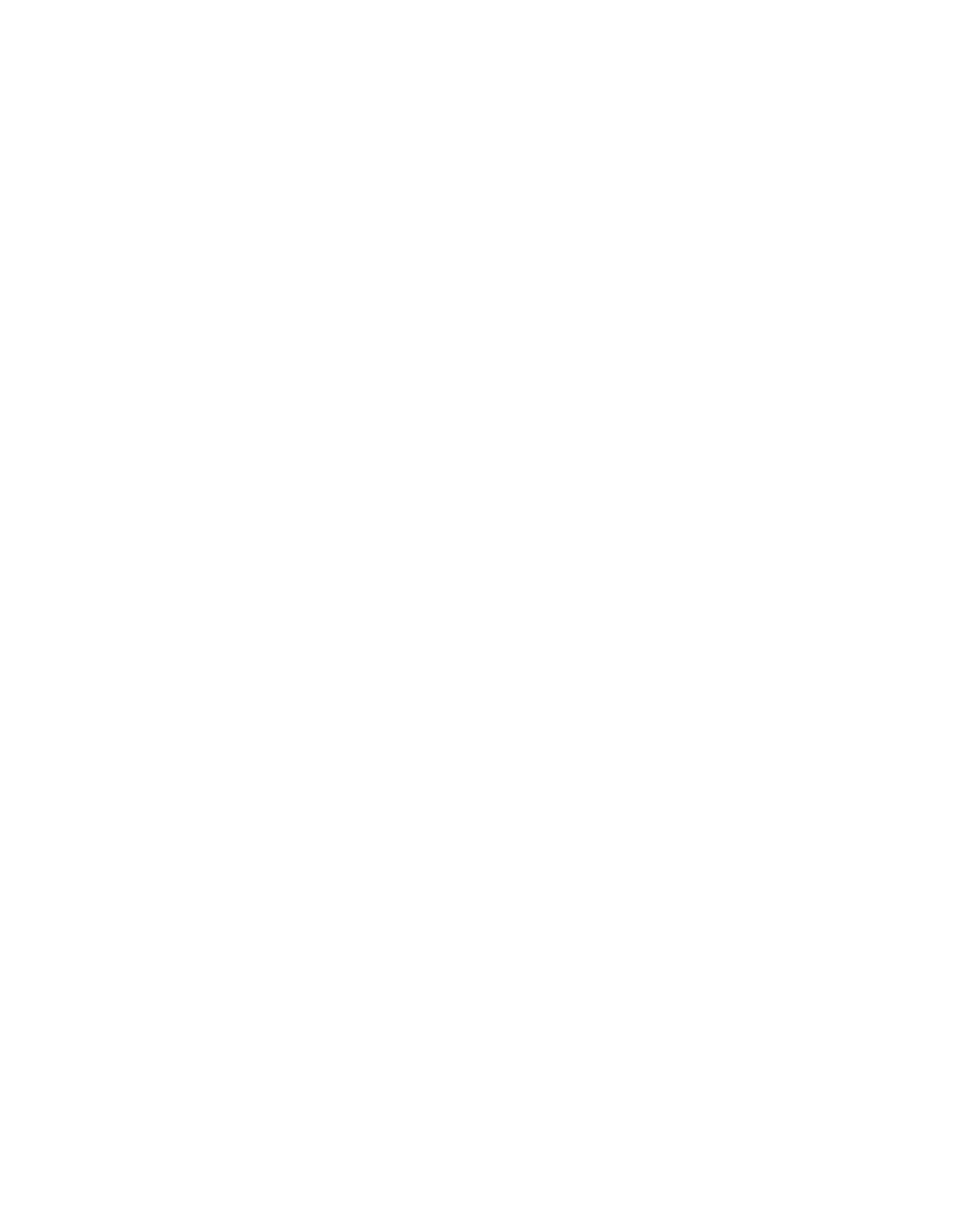

# **Advisory Circular**

| <b>Subject: AIRCRAFT WEIGHT AND</b> | Date: $6/10/05$        | AC No: 120-27E |
|-------------------------------------|------------------------|----------------|
| <b>BALANCE CONTROL</b>              | <b>Initiated By:</b>   | <b>Change:</b> |
|                                     | <b>AFS-200/AFS-300</b> |                |

#### **1. What is the purpose of this advisory circular (AC)?**

**a.** This AC provides operators with guidance on how to develop and receive approval for a weight and balance control program for aircraft operated under Title 14 of the Code of Federal Regulations (14 CFR) part 91, subpart K of part 91, and parts 121, 125, and 135.

**b.** This AC presents recommendations for an acceptable means, but not the only means, to develop and receive approval for a weight and balance control program, and includes guidance for using average and estimated weights in accordance with part 121, section 121.153(b) and other applicable parts of subpart K of part 91 and parts 121, 125, and 135.

#### **NOTE: Per part 125, section 125.91(b), no person may operate an airplane in a part 125 operation unless the current empty weight and center of gravity (CG) are calculated from the values established by an actual weighing of the airplane within the preceding 36 calendar-months.**

**c.** If an operator adopts the suggestions contained in this AC, the operator must ensure that, when appropriate, it replaces discretionary language such as "should" and "may" with mandatory language in relevant manuals, operations specifications (OpSpecs), or management specifications (MSpecs).

#### **2. How is this AC organized?**

This AC has three main chapters and six appendixes. Chapter 1 addresses aircraft weighing and loading schedules. Chapter 2 describes different methods to determine the weight of passengers and bags. Chapter 3 addresses the Federal Aviation Administration's (FAA) role in developing and approving an operator's weight and balance control program. Finally, Appendixes 1 through 6 contain technical information such as definitions, sources of data used in the AC, a sample loading envelope, an additional curtailment for passenger weight variation, suggestions to improve accuracy, and a checklist for operators.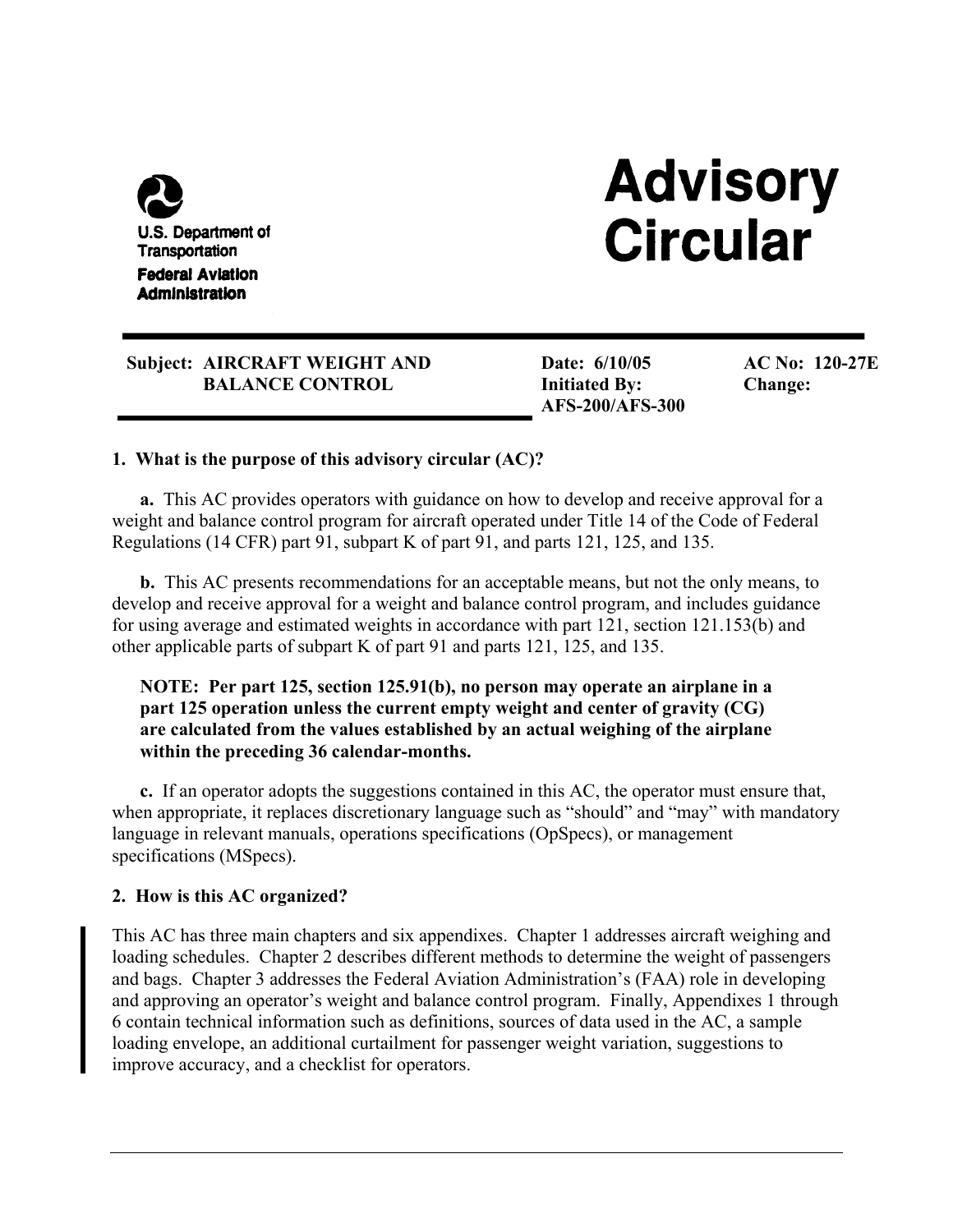Ι

# **3. What documents does this AC cancel?**

This AC cancels AC 120-27D, *Aircraft Weight and Balance Control*, dated August 11, 2004.

# **4. What should an operator consider while reading this AC?**

**a.** Accurately calculating an aircraft's weight and CG before flight is essential to comply with the certification limits established for the aircraft. These limits include both weight and CG limits. By complying with these limits and operating under the procedures established by the manufacturer, an operator is able to meet the weight and balance requirements specified in the aircraft flight manual (AFM). Typically, an operator calculates takeoff weight by adding the operational empty weight (OEW) of the aircraft, the weight of the passenger, cargo payload, and the weight of fuel. The objective is to calculate the takeoff weight and CG of an aircraft as accurately as possible.

**b.** When using average weights for passengers and bags, the operator must be vigilant to ensure that the weight and balance control program reflects the reality of aircraft loading. The FAA will periodically review the guidance in this AC and update this AC if average weights of the traveling public should change or if regulatory requirements for carry-on bags or personal items should change. Ultimately, the operator is responsible for determining if the procedures described in this AC are appropriate for use in its type of operation.

# **5. Who should use this AC?**

**a.** This document provides guidance to both passenger and cargo operators that are either required to have an approved weight and balance control program under parts 121 and 125, or choose to use actual or average aircraft, passenger, or baggage weights when operating under part 91, subpart K of part 91, or part 135. The guidance in this AC is useful for anyone involved in developing or implementing a weight and balance control program.

**b.** As shown in Table 1, the FAA has divided aircraft into three categories for this AC to provide guidance appropriate to the size of the aircraft.

| For this AC, an aircraft originally type-certificated with— | Is considered—           |
|-------------------------------------------------------------|--------------------------|
| 71 or more passenger seats                                  | A large-cabin aircraft.  |
| 30 to 70 passenger seats                                    | A medium-cabin aircraft. |
| 5 to 29 passenger seats                                     | A small-cabin aircraft.  |

# **TABLE 1. AIRCRAFT CABIN SIZE**

**NOTE: Aircraft with fewer than five passenger seats must use actual passenger and baggage weights.** 

# **6. Who can use standard average or segmented weights?**

**a. Standard Average Weights.** Use of standard average weights is limited to operators of multiengine turbine-powered aircraft originally type-certificated for five or more passenger seats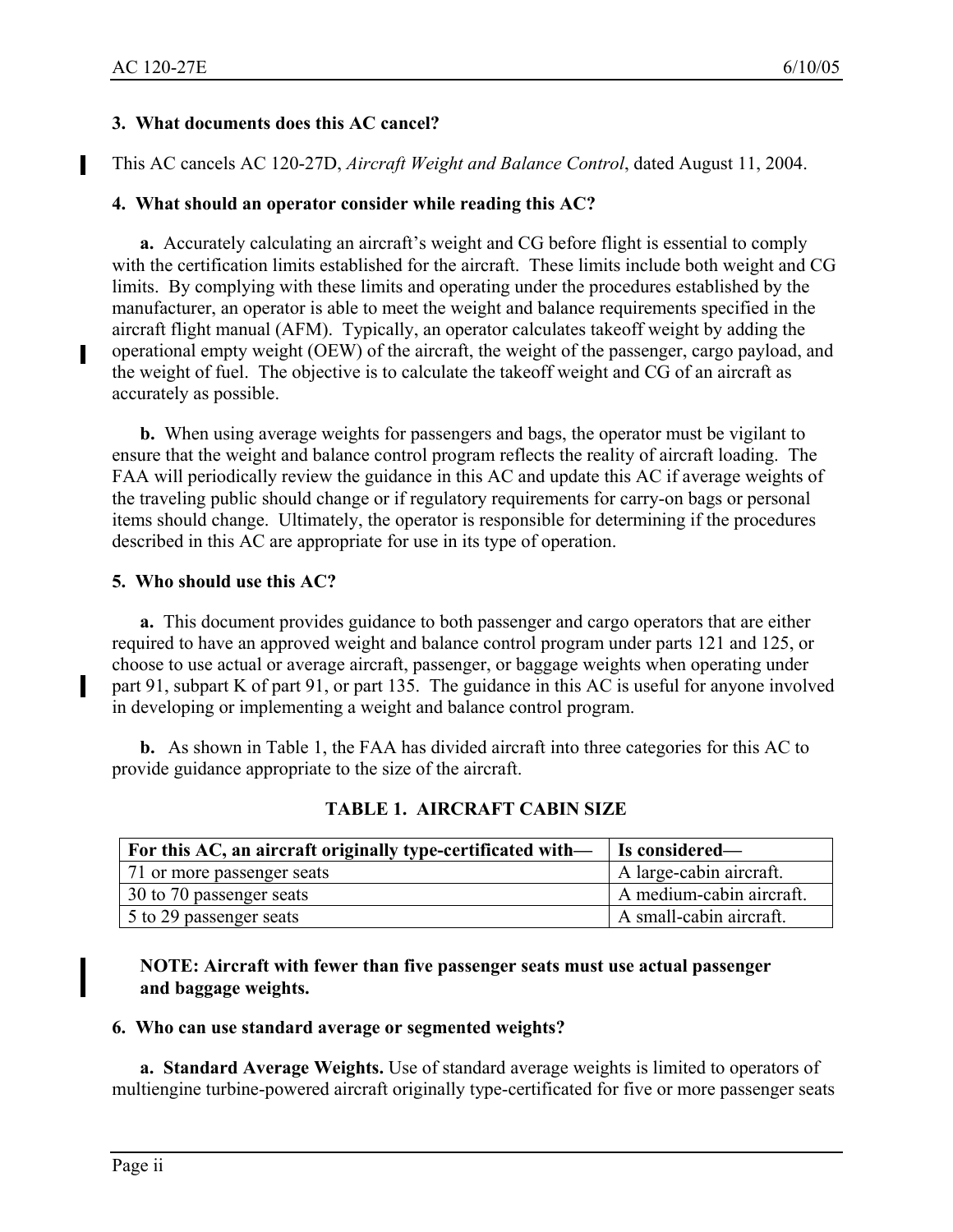who hold a letter of authorization (LOA), OpSpecs, or MSpecs, as applicable, and were certificated under 14 CFR part 25, 29, or part 23 commuter category or the operator and manufacturer is able to prove that the aircraft can meet the performance requirements prescribed by part 23 commuter category aircraft. Single-engine and multiengine turbine Emergency Medical Service Helicopter (EMS/H) operators may use standard average weights for EMS operations, provided they have received an LOA.

**b. Segmented Weights.** Segmented weights are provided for, but not limited to those aircraft that are multiengine turbine-powered aircraft originally type-certificated for five or more passenger seats and that do not meet the performance requirements of part 23 commuter category aircraft or part 29. Segmented passenger weights are listed in Chapter 2, Table 2-5.

**c.** The FAA's recommendations and advice on the safe use of standard average weights and segmented weights are contained in this document. In the FAA's view, it would be unsafe for an aircraft operator to use standard average weights or segmented weights in any of the following aircraft:

- **(1)** All single-engine piston-powered aircraft.
- **(2)** All multiengine piston-powered aircraft.
- **(3)** All turbine-powered single-engine aircraft.

**NOTE: All multiengine turbine-powered aircraft certificated under part 23, except for commuter category aircraft, may only use an actual weight or segmented weight program. Operators that elect to use a segmented weight program must meet the requirements in paragraph 6b and curtail the CG envelope as specified in Appendix 3, 4, and 5. Commuter category aircraft may use standard average weights and should refer to paragraph 200f for further guidance.** 

#### **7. When will the FAA revise the standard average weights in this AC?**

The FAA will periodically review the standard average passenger weights listed in this AC, after the release of a new National Health and Nutrition Examination Survey (NHANES). (For information on NHANES, see Appendix 2.) If the FAA finds that the data from NHANES indicates a weight change of more than 2 percent, the FAA will revise this AC to update the standard average weights.

/s/ John M. Allen for James J. Ballough Director, Flight Standards Service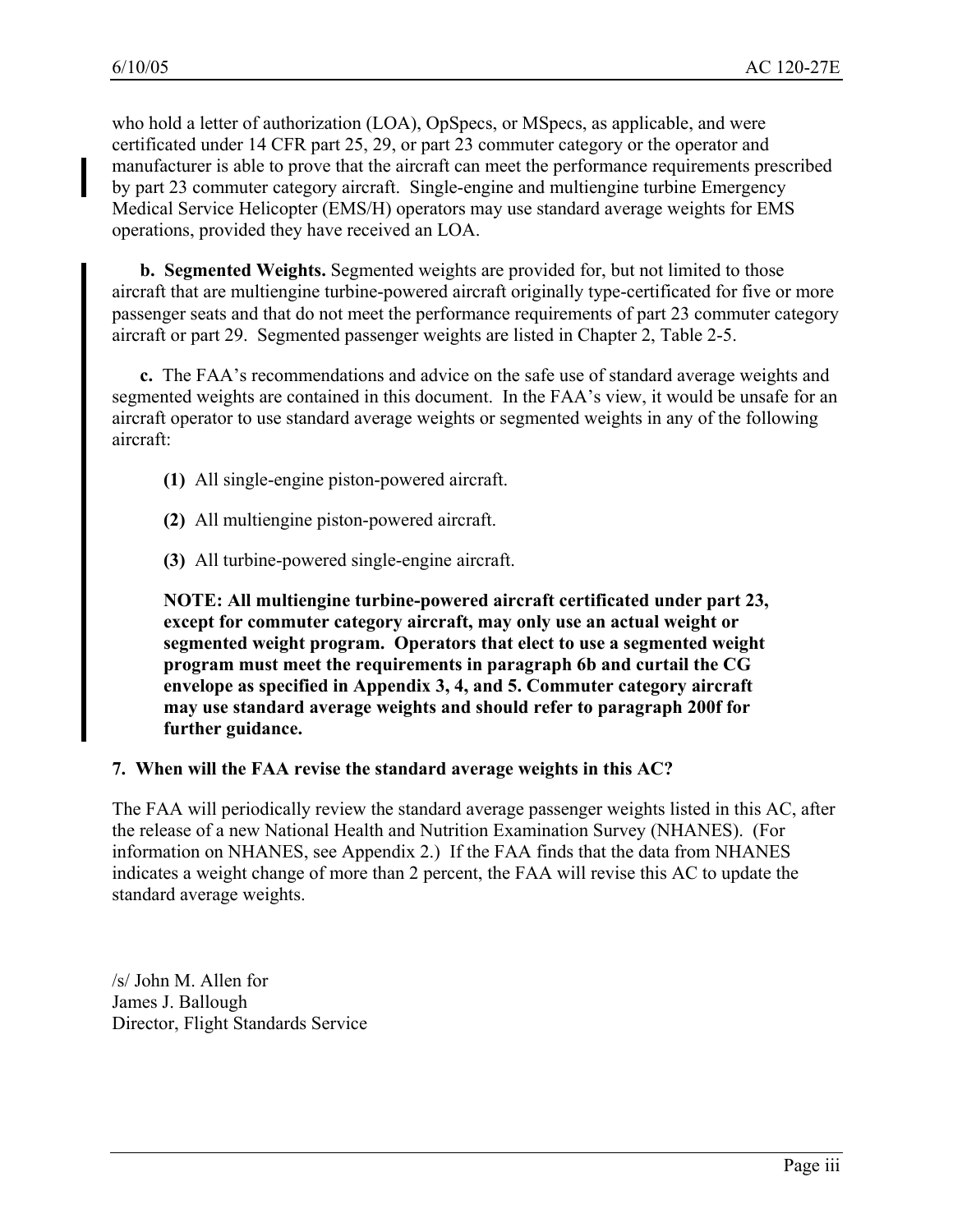# [THIS PAGE INTENTIONALLY LEFT BLANK]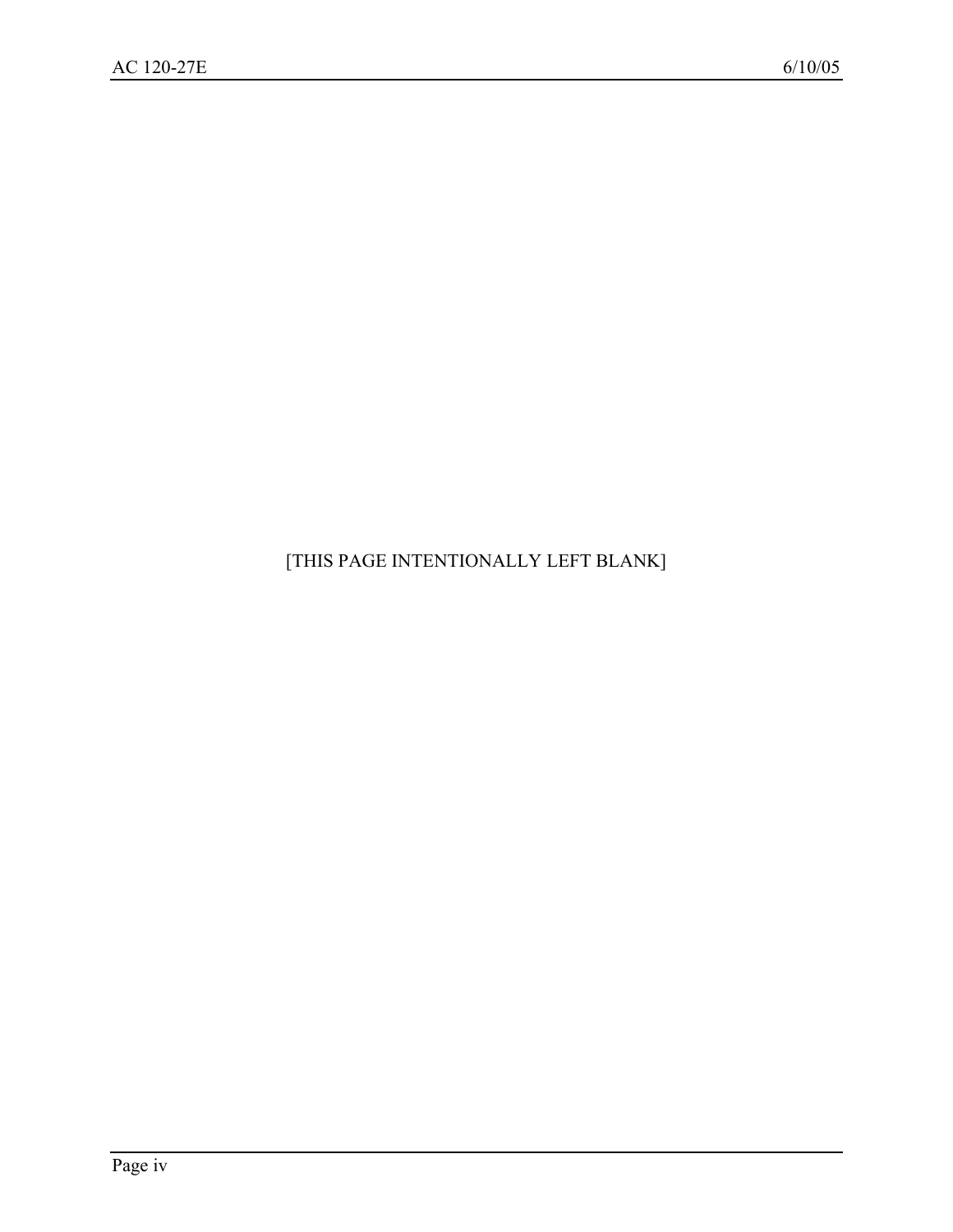# **TABLE OF CONTENTS**

| Paragraph |                                                                                   | Page |
|-----------|-----------------------------------------------------------------------------------|------|
|           | <b>CHAPTER 1. AIRCRAFT WEIGHTS AND LOADING SCHEDULES1</b>                         |      |
|           |                                                                                   |      |
|           |                                                                                   |      |
|           | 101. How does an operator document changes to an aircraft's weight and balance?1  |      |
|           | Table 1-1. Incremental Weight Changes that Should be Recorded in a Weight         |      |
|           |                                                                                   |      |
|           |                                                                                   |      |
|           |                                                                                   |      |
|           |                                                                                   |      |
|           |                                                                                   |      |
|           | 106. How should an operator determine the weight of each fluid used aboard        |      |
|           |                                                                                   |      |
|           | 107. What should an operator consider when constructing a loading envelope?7      |      |
|           | 108. What information from the aircraft manufacturer should an operator use?7     |      |
|           | 109. What should the operator consider when curtailing the manufacturer's loading |      |
|           | 110. What are some examples of common curtailments to the manufacturer's loading  |      |
|           |                                                                                   |      |
|           | 111. How does an onboard weight and balance system compare to a conventional      |      |
|           | 112. What measures should an operator take to obtain operational approval for an  |      |
|           | 113. What operational considerations should an operator take into account when    |      |
|           | 114. May an operator use the information in this AC to develop a backup system?13 |      |
|           | <b>CHAPTER 2. METHODS TO DETERMINE THE WEIGHT OF PASSENGERS</b>                   |      |
|           |                                                                                   |      |
|           |                                                                                   |      |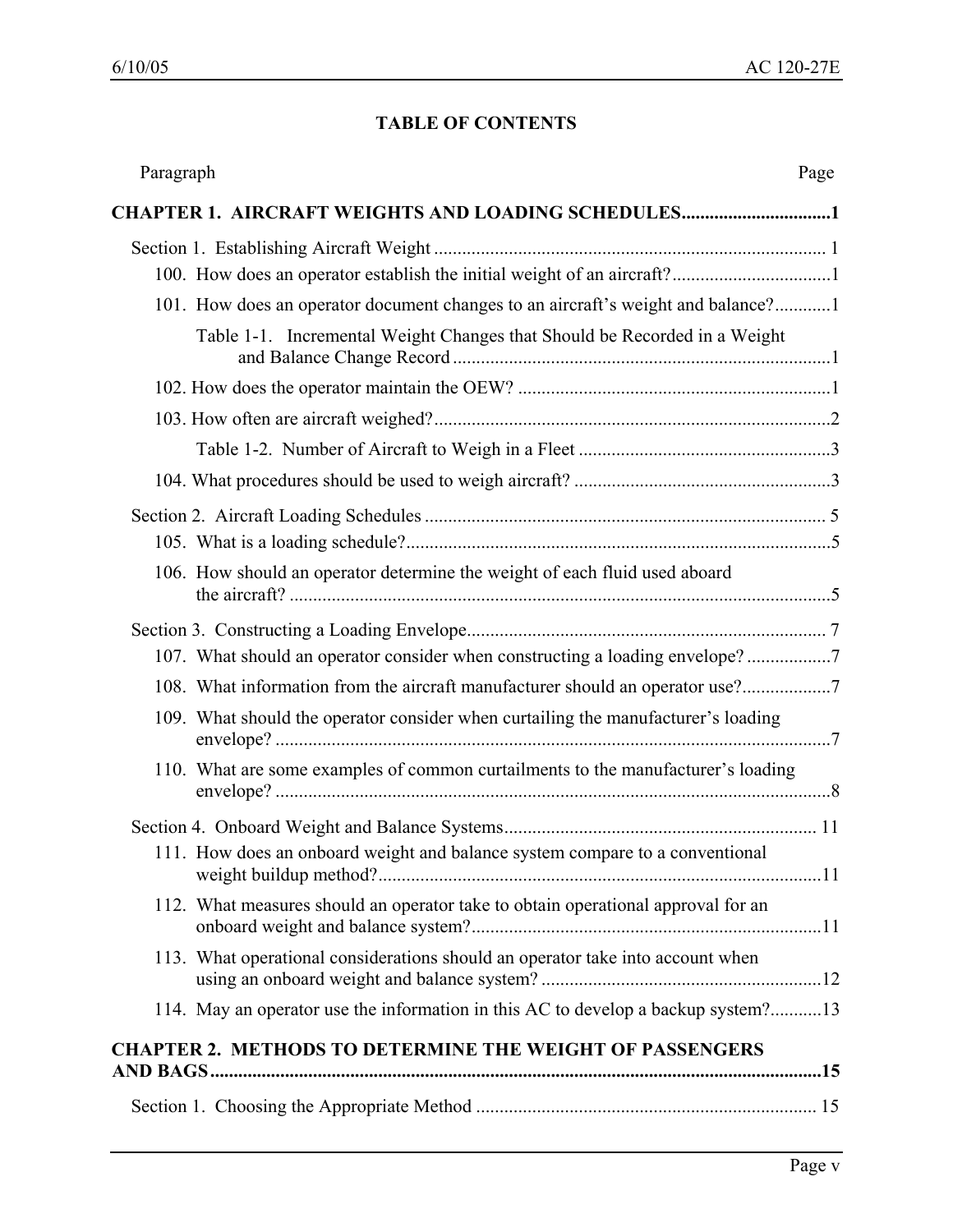| 200. What should an operator consider when choosing the appropriate method?15     |  |
|-----------------------------------------------------------------------------------|--|
|                                                                                   |  |
| 201. What standard average passenger weights should an operator use with an       |  |
|                                                                                   |  |
| 202. What standard average weights should an operator use for carry-on bags and   |  |
| 203. What standard average weights should an operator use for checked bags? 18    |  |
| 204. What standard average weight should an operator of large cabin aircraft use  |  |
| 205. What standard average weights should an operator of small and medium cabin   |  |
| Table 2-2. Average Passenger Weights for Operators with a No-Carry-On Bag         |  |
|                                                                                   |  |
|                                                                                   |  |
| 207. What weights may be used for company materials, freight, and mail?21         |  |
| 208. What are the standard average weights for special passenger groups that      |  |
|                                                                                   |  |
|                                                                                   |  |
|                                                                                   |  |
|                                                                                   |  |
| 211. When conducting a survey, can an operator collect a smaller sample size than |  |
|                                                                                   |  |
| 213. What should an operator consider when developing a survey plan and           |  |
|                                                                                   |  |
| 215. What information might an operator gain from conducting a count survey?26    |  |
| 216. When should an operator conduct another survey to revalidate the data from   |  |
|                                                                                   |  |
| 217. What should an operator consider when using segmented weights?28             |  |
| Table 2-5. Segmented Weights for Adult Passengers (in Pounds; Summer) 28          |  |
|                                                                                   |  |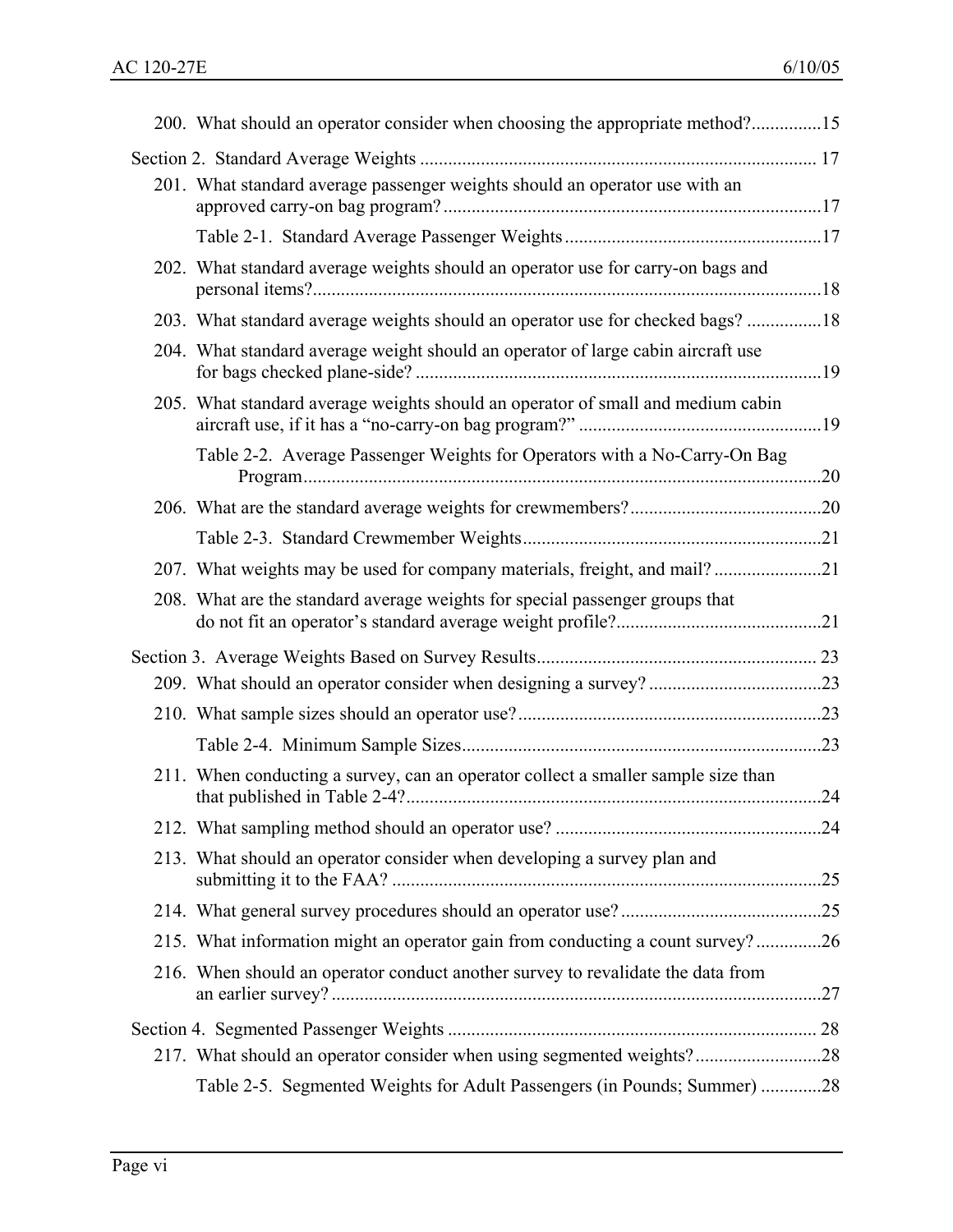| 218. How are loading envelope curtailment and bag weight affected by an operator's      |     |
|-----------------------------------------------------------------------------------------|-----|
| 219. What might be an example be of an operator using the segmented weights in          | .29 |
|                                                                                         |     |
| 220. If the operator decides to use an actual weight program, how might it determine    |     |
| 221. If the operator decides to use an actual weight program, how should it determine   |     |
| 222. What approach should an operator use to record actual weights?30                   |     |
| <b>CHAPTER 3. OPERATOR REPORTING SYSTEMS AND FAA OVERSIGHT 31</b>                       |     |
|                                                                                         |     |
| 300. What are the pilots' and operators' responsibilities in reporting aircraft loading |     |
|                                                                                         |     |
| 301. Which FAA inspectors are responsible for overseeing an operator's weight           |     |
| 302. Which portions of OpSpecs or MSpecs are relevant to an operator's weight and       |     |
|                                                                                         |     |
| APPENDIX 2. SOURCE OF STANDARD AVERAGE WEIGHTS (1 page)1                                |     |
|                                                                                         |     |
|                                                                                         |     |
|                                                                                         |     |
| APPENDIX 3. SAMPLE OPERATIONAL LOADING ENVELOPE (11 pages) 1                            |     |
|                                                                                         |     |
|                                                                                         |     |
|                                                                                         |     |
|                                                                                         |     |
|                                                                                         |     |
|                                                                                         |     |
|                                                                                         |     |
| Table 3-4. Moments Resulting from the Zone Centroid Assumption for Zone 13              |     |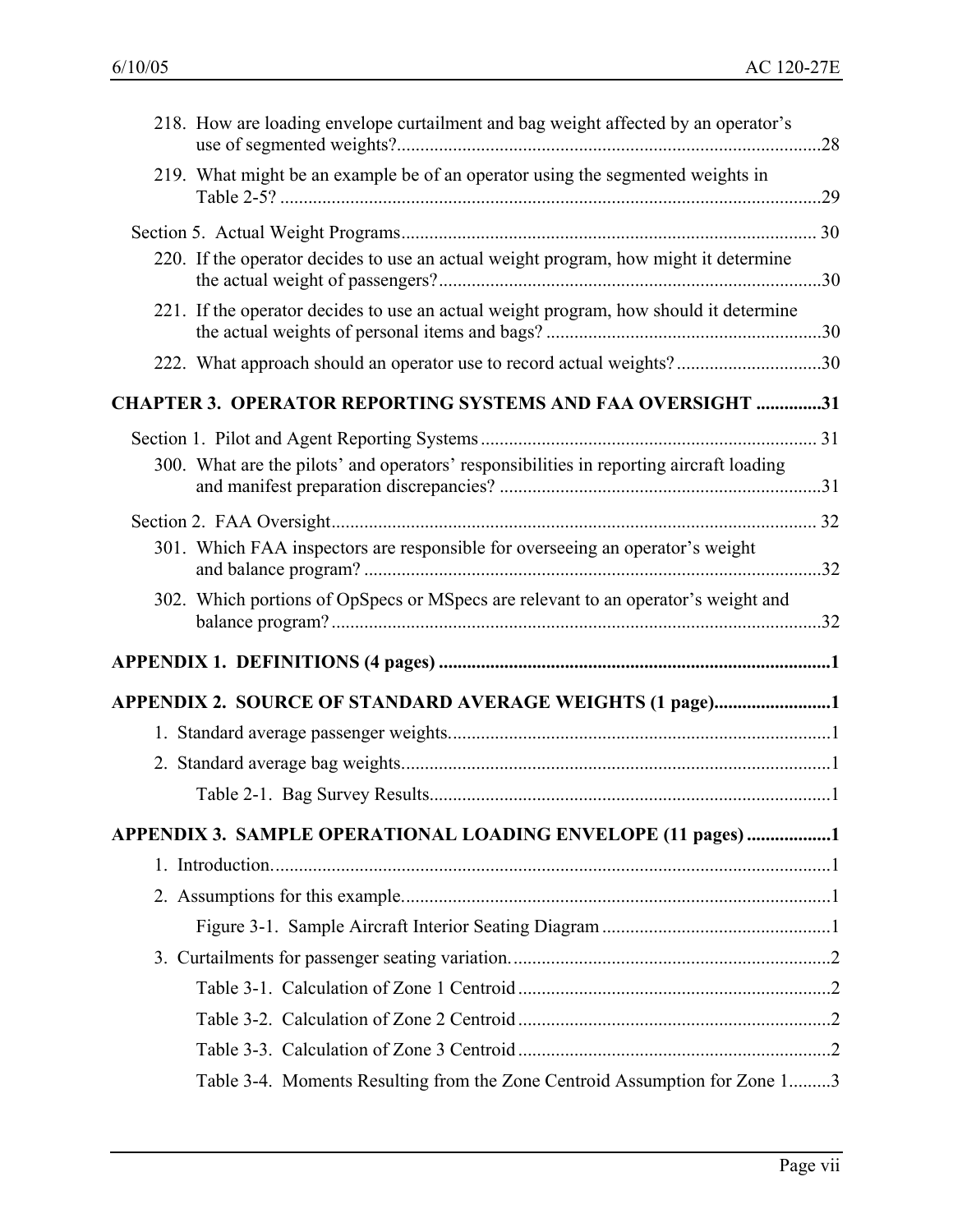| Table 3-5. Moments Resulting from the Window-Aisle-Remaining                                                                    |
|---------------------------------------------------------------------------------------------------------------------------------|
|                                                                                                                                 |
|                                                                                                                                 |
| Table 3-7. Moments Resulting from the Zone Centroid Assumption for Zone 24                                                      |
| Table 3-8. Moments Resulting from the Window-Aisle-Remaining                                                                    |
|                                                                                                                                 |
|                                                                                                                                 |
| Table 3-10. Moments Resulting from the Zone Centroid Assumption for Zone 36                                                     |
| Table 3-11. Moments Resulting from the Window-Aisle-Remaining                                                                   |
|                                                                                                                                 |
|                                                                                                                                 |
|                                                                                                                                 |
|                                                                                                                                 |
| Figure 3-5. Operational Loading Envelope with a Curtailment for Variations                                                      |
| Figure 3-6. Operational Loading Envelope Using Actual Seating Location                                                          |
| <b>APPENDIX 4. ADDITIONAL CURTAILMENT TO CG ENVELOPES FOR</b><br>PASSENGER WEIGHT VARIATIONS IN SMALL CABIN AIRCRAFT (4 pages)1 |
|                                                                                                                                 |
| Table 4-2. Sample Curtailment Due to Variations in Passenger Weight and                                                         |
| Table 4-3. Sample Curtailment Due to Variations in Passenger Weight and                                                         |
|                                                                                                                                 |
|                                                                                                                                 |
|                                                                                                                                 |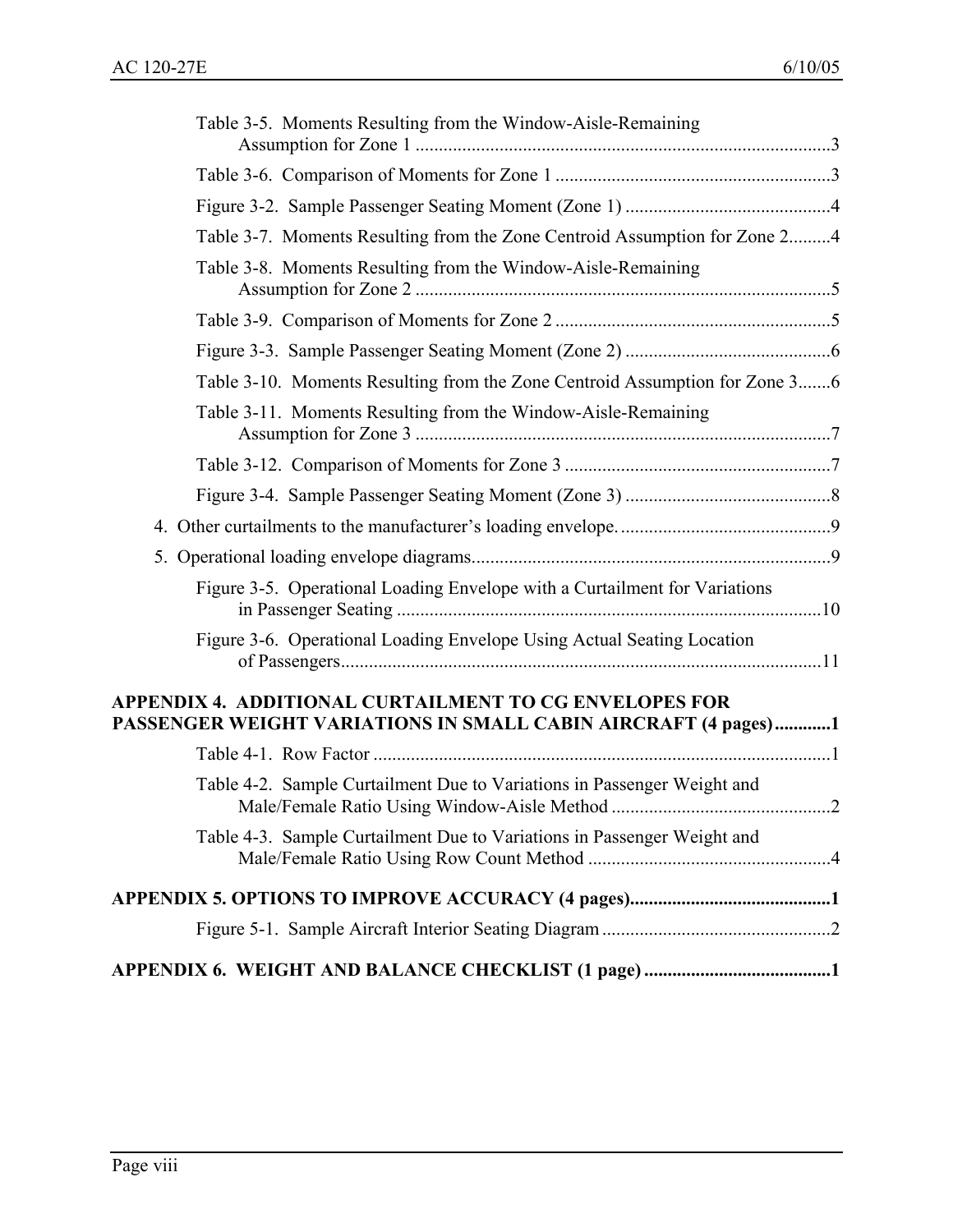# <span id="page-10-0"></span>**CHAPTER 1. AIRCRAFT WEIGHTS AND LOADING SCHEDULES**

# **Section 1. Establishing Aircraft Weight**

#### **100. How does an operator establish the initial weight of an aircraft?**

Prior to being placed into service, each aircraft should be weighed and the empty weight and CG location established. New aircraft are normally weighed at the factory and are eligible to be placed into operation without reweighing if the weight and balance records were adjusted for alterations and modifications to the aircraft unless some other modification to the aircraft warrants that the aircraft be weighed (e.g., paragraph 103c). Aircraft transferred from one operator that has an approved weight and balance program, to another operator with an approved program, does not need to be weighed prior to use by the receiving operator unless more than 36 calendar-months have elapsed since last individual or fleet weighing, or unless some other modification to the aircraft warrants that the aircraft be weighed (e.g., paragraph 103c). Aircraft transferred, purchased, or leased from an operator without an approved weight and balance program, and that have been unmodified or only minimally modified, can be placed into service without being reweighed if the last weighing was accomplished by an acceptable method (for example, manufacturer's instructions or AC 43.13-1, Acceptable Methods, Techniques, and Practices—Aircraft Inspection and Repair, current edition) within the last 12 calendar-months and a weight and balance change record was maintained by the operator. See paragraph 103c for a discussion of when it may be potentially unsafe to fail to reweigh an aircraft after it has been modified.

#### **101. How does an operator document changes to an aircraft's weight and balance?**

The weight and balance system should include methods, such as a log, ledger, or other equivalent electronic means, by which the operator will maintain a complete, current, and continuous record of the weight and CG of each aircraft. Alterations and changes affecting either the weight and/or balance of the aircraft should be recorded in this log. Changes in the amount of weight or in the location of weight in or on the aircraft should be recorded whenever the weight change is at or exceeds the weights listed in Table 1-1.

#### **TABLE 1-1. INCREMENTAL WEIGHT CHANGES THAT SHOULD BE RECORDED IN A WEIGHT AND BALANCE CHANGE RECORD**

| In the weight change record of | An operator should record any weight changes |  |
|--------------------------------|----------------------------------------------|--|
| $a-$                           | of                                           |  |
| Large-cabin aircraft           | $+/- 10$ lb or greater.                      |  |
| Medium-cabin aircraft          | $+/-$ 5 lb or greater.                       |  |
| Small-cabin aircraft           | $+/-$ 1 lb or greater.                       |  |

# **102. How does the operator maintain the OEW?**

The loading schedule may utilize the individual weight of the aircraft in computing operational weight and balance, or the operator may choose to establish fleet empty weights for a fleet or group of aircraft.

Π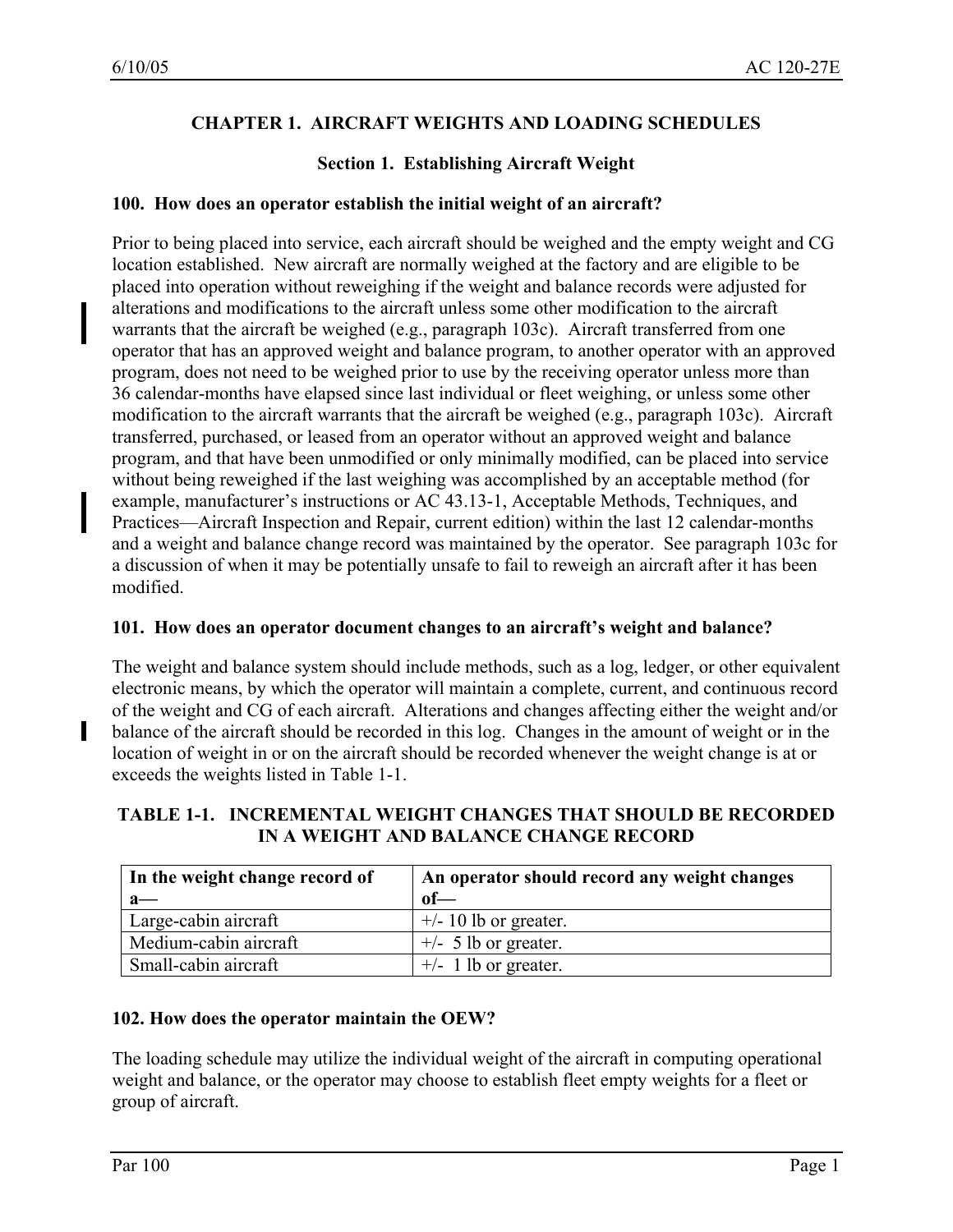<span id="page-11-0"></span>**a. Reestablishment of OEW.** The OEW and CG position of each aircraft should be reestablished at the reweighing periods discussed in paragraph 103. In addition, it should be reestablished through calculation whenever the cumulative change to the weight and balance log is more than plus or minus one-half of 1 percent (0.5 percent) of the maximum landing weight, or whenever the cumulative change in the CG position exceeds one-half of 1 percent (0.5 percent) of the mean aerodynamic chord (MAC). In the case of helicopters and airplanes that do not have a MAC-based CG envelope (e.g., canard equipped airplane), whenever the cumulative change in the CG position exceeds one-half of 1 percent (0.5 percent) of the total CG range, the weight and balance should be reestablished.

# **NOTE: When reestablishing the aircraft OEW between reweighing periods, the weight changes may be computed provided the weight and CG location of the modifications are known; otherwise the aircraft must be reweighed.**

**b. Fleet Operating Empty Weights (FOEW).** An operator may choose to use one weight for a fleet or group of aircraft if the weight and CG of each aircraft is within the limits stated above for establishment of OEW. When the cumulative changes to an aircraft weight and balance log exceed the weight or CG limits for the established fleet weight, the empty weight for that aircraft should be reestablished. This may be done by moving the aircraft to another group, or reestablishing new FOEWs.

# **103. How often are aircraft weighed?**

**a. Individual Aircraft Weighing Program.** Aircraft are normally weighed at intervals of 36 calendar-months. An operator may, however, extend this weighing period for a particular model aircraft when pertinent records of actual routine weighing during the preceding period of operation show that weight and balance records accurately reflect aircraft weights and CG positions are within the cumulative limits specified for establishment of OEW (see paragraph 102). Under an individual aircraft weighing program, an increase should not be granted which would permit any aircraft to exceed 48 calendar-months since the last weighing, including when an aircraft is transferred from one operator to another. In the case of helicopters, increases should not exceed a time that is equivalent to the aircraft overhaul period.

# **NOTE: Per section 125.91(b), no person may operate an airplane in a part 125 operation, unless the current empty weight and CG are calculated from the values established by an actual weighing of the airplane within the preceding 36 calendar-months.**

**b. Fleet Weighing.** An operator may choose to weigh only a portion of the fleet every 36 months and apply the weight and moment change determined by these sample weighings to the remainder of the fleet. For each aircraft weighed, the new aircraft empty weight (and moment) is determined by the weighing and entered in the aircraft weight log. The difference between this new aircraft weight (and moment) and the previous aircraft weight (and moment) shown in the log is the unaccounted weight (and moment) change. The average of the unaccounted weight and moment changes for the aircraft weighed as part of this fleet weighing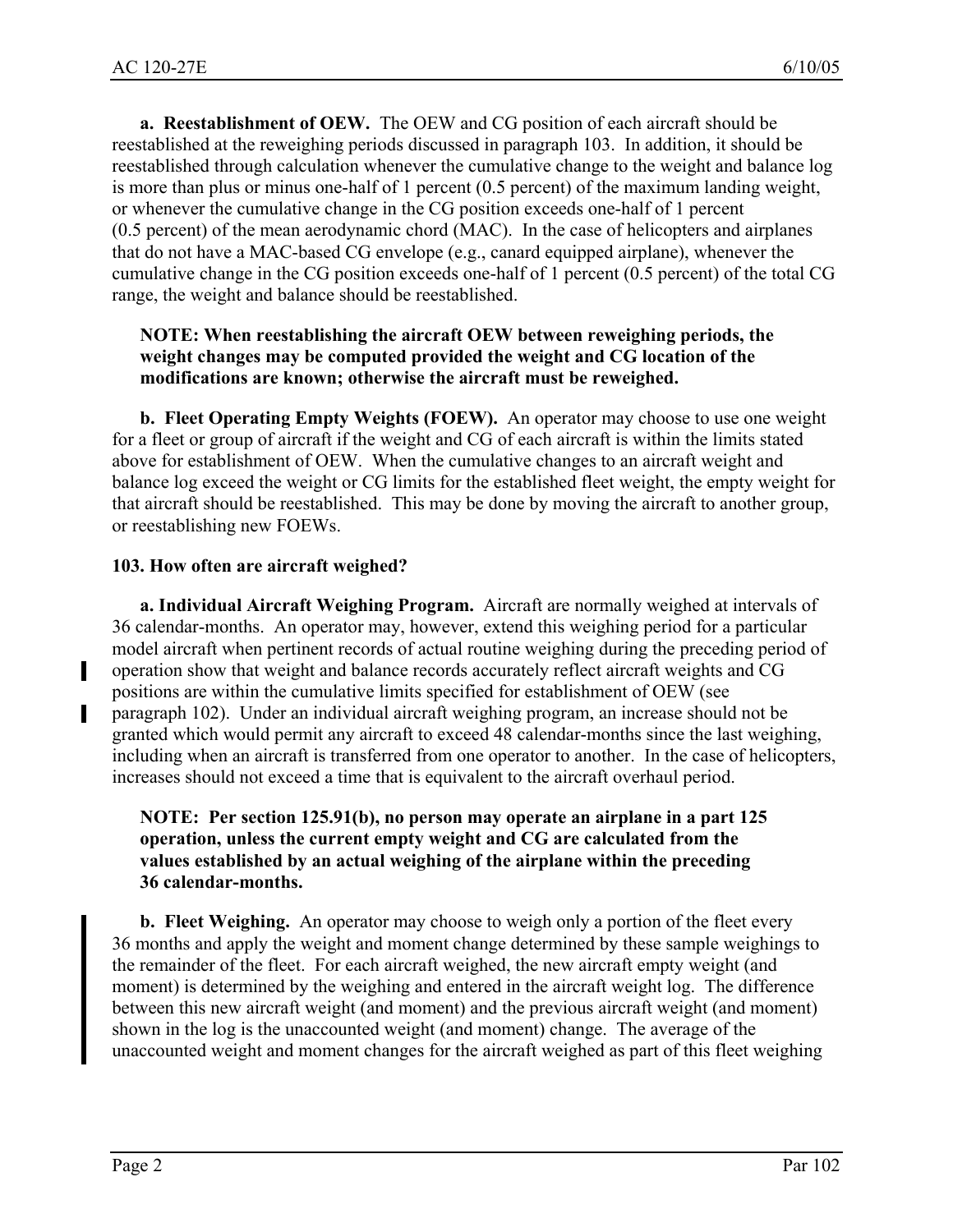<span id="page-12-0"></span>is then entered as an adjustment to the aircraft weight logs for each of the aircraft in the fleet that were not weighed.

**(1)** A fleet is composed of a number of aircraft of the same model. (For example, B747-200s in a passenger configuration and B747-200 freighters should be considered different fleets. Likewise, B757-200s and B757-300s should be considered different fleets.) The primary purpose of defining a fleet is to determine how many aircraft should be weighed in each weighing cycle. A fleet may be further divided into groups to establish FOEWs.

| For fleets of-       | An operator must weigh (at minimum)—                                           |
|----------------------|--------------------------------------------------------------------------------|
| 1 to 3 aircraft      | All aircraft.                                                                  |
| 4 to 9 aircraft      | 3 aircraft, plus at least 50 percent of the number of aircraft greater than 3. |
| More than 9 aircraft | 6 aircraft, plus at least 10 percent of the number of aircraft greater than 9. |

# **TABLE 1-2. NUMBER OF AIRCRAFT TO WEIGH IN A FLEET**

**(2)** In choosing the aircraft to be weighed, the aircraft in the fleet having the most hours flown since last weighing should be selected.

**(3)** An operator should establish a time limit such that all aircraft in a fleet are eventually weighed. Based on the length of time that a fleet of aircraft typically remains in service with an operator, the time limit should not exceed 18 years (six 3-year weighing cycles). It is not intended that an operator be required to weigh any remaining aircraft in the event that business conditions result in retirement of a fleet before all aircraft have been weighed.

**c. Weighing AircraftModifications.** For most aircraft modifications, computing the weight and balance changes is practical. For some modifications, such as interior reconfigurations, the large number of parts removed, replaced, and installed may make an accurate determination of the weight and balance change by computation impractical.

1. In those instances when the accuracy of the calculation is questionable, the weight and moment change estimate should be verified by reweighing the aircraft. The operator should weigh two or more aircraft to confirm the computed weight change estimate. The operator may choose to weigh the aircraft before and after the modification, or just after the modification. If the weighings are inconsistent with the computed weight change estimate, then additional aircraft should be weighed as prescribed in Table 1-2, based on the size of the fleet.

2. The operator may choose not to calculate the weight change but to reestablish the aircraft weight and balance by reweighing the aircraft prior to subsequent revenue operation. An operator using an *individual* aircraft weighing program would weigh each aircraft modified, and an operator using a *fleet* weighing program would weigh the number of aircraft as prescribed in Table 1-2, based on the size of the fleet.

# **104. What procedures should be used to weigh aircraft?**

**a.** An operator should take precautions to ensure that it weighs an aircraft as accurately as possible. These precautions include checking to ensure that all required items are aboard the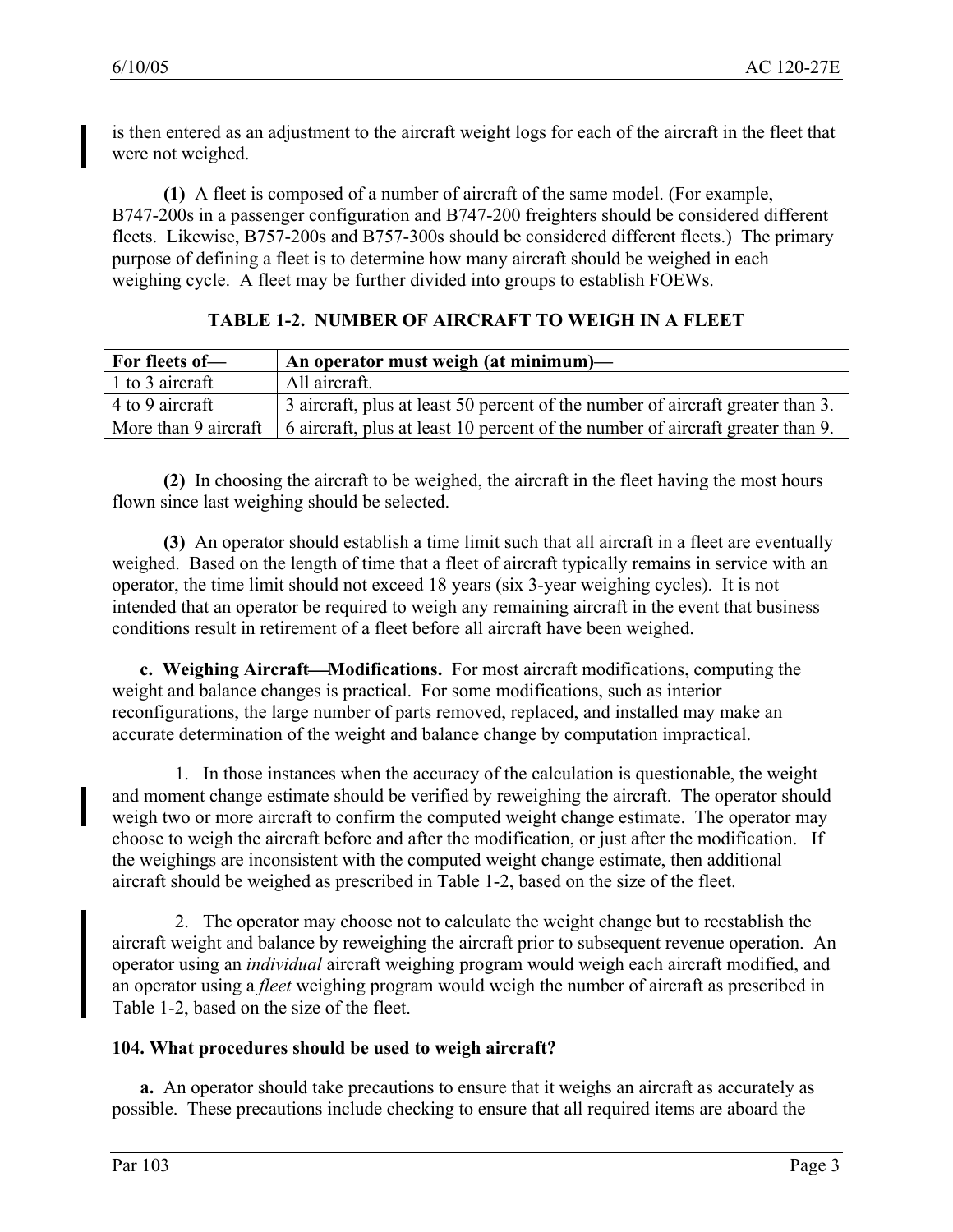I

aircraft and the quantity of all fluids aboard the aircraft is considered. An operator should weigh the aircraft in still air.

**b.** An operator should establish and follow instructions for weighing the aircraft that are consistent with the recommendations of the aircraft manufacturer and scale manufacturer. The operator should ensure that all scales are certified and calibrated by the manufacturer or a certified laboratory, such as a civil department of weights and measures, or the operator may calibrate the scale under an approved calibration program. The operator should also ensure that the scale is calibrated within the manufacturer's recommended time period, or time periods, as specified in the operator's approved calibration program.

**NOTE: If manufacturer's data is not available, the operator is responsible for developing appropriate weighing instructions for its particular aircraft.**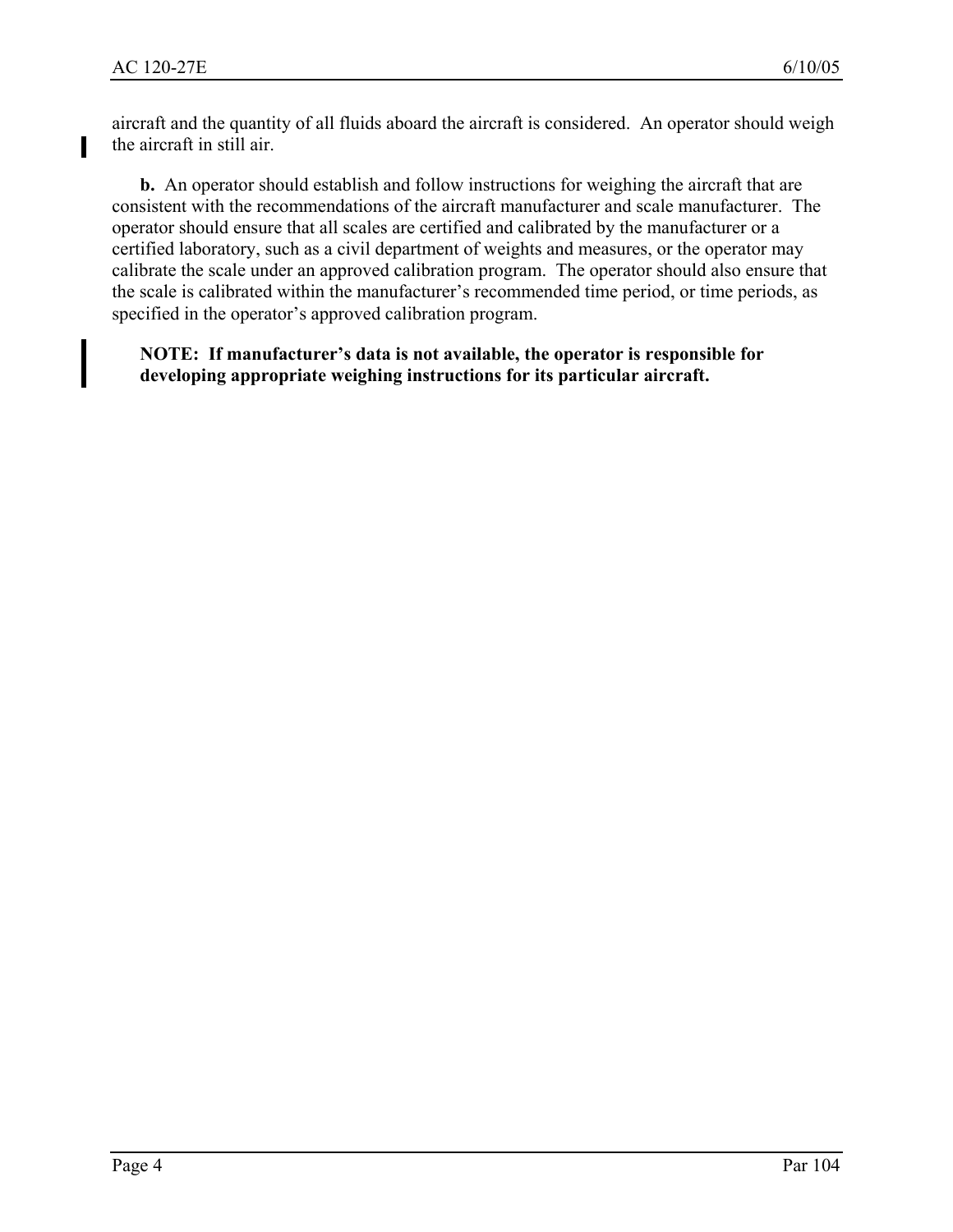# **Section 2. Aircraft Loading Schedules**

#### <span id="page-14-0"></span>**105. What is a loading schedule?**

**a.** The loading schedule is used to document compliance with the certificated weight and balance limitations contained in the manufacturer's AFM and weight and balance manual.

**b.** The loading schedule is developed by the operator based on its specific loading calculation procedures and provides the operational limits for use with the operator's weight and balance program approved under this AC. These approved operational limits are typically more restrictive but may not exceed the manufacturer's certificated limits. This is because the loading schedule is generally designed to check only specific conditions (e.g., takeoff and zero fuel) known prior to takeoff, and must account for variations in weight and balance in flight. It must also account for factors selected to be excluded, for ease of use, from the calculation process. Loading the aircraft so that the calculated weight and balance is within the approved limits will maintain the actual weight and balance within the certificated limits throughout the flight.

**c.** Development of a loading schedule represents a trade-off between ease of use and loading flexibility. A schedule can provide more loading flexibility by requiring more detailed inputs, or it can be made easier to use by further limiting the operational limits to account for the uncertainty caused by the less detailed inputs.

**d.** Several types of loading schedules are commonlyused, including computer programs as well as "paper" schedules, which can be either graphical, such as an alignment ("chase around chart") system, slide rule, or numerical, such as an adjusted weight or index system.

**e.** It is often more convenient to compute the balance effects of combined loads and to display the results by using "balance units" or "index units." This is done by adding the respective moments (weight times arm) of each item. Graphing the moments results in a "fan grid" where lines of constant balance arms (BA) or percent MAC are closer together at lower weights and further apart at higher weights. Direct graphical or numerical addition of the balance effects are possible using these moment values.

**f.** To make the magnitude of the numbers more manageable, moments can be converted to an index unit. For example:

index unit = 
$$
\frac{weight \times (BA - datum)}{M} + K
$$

**NOTE: Where** *datum* **is the reference BA that will plot as a vertical line on the fan grid,** *M* **and** *K* **are constants that are selected by the operator.** *M* **is used to scale the index values, and** *K* **is used to set the index value of the reference BA.** 

#### **106. How should an operator determine the weight of each fluid used aboard the aircraft?**

An operator should use one of the following: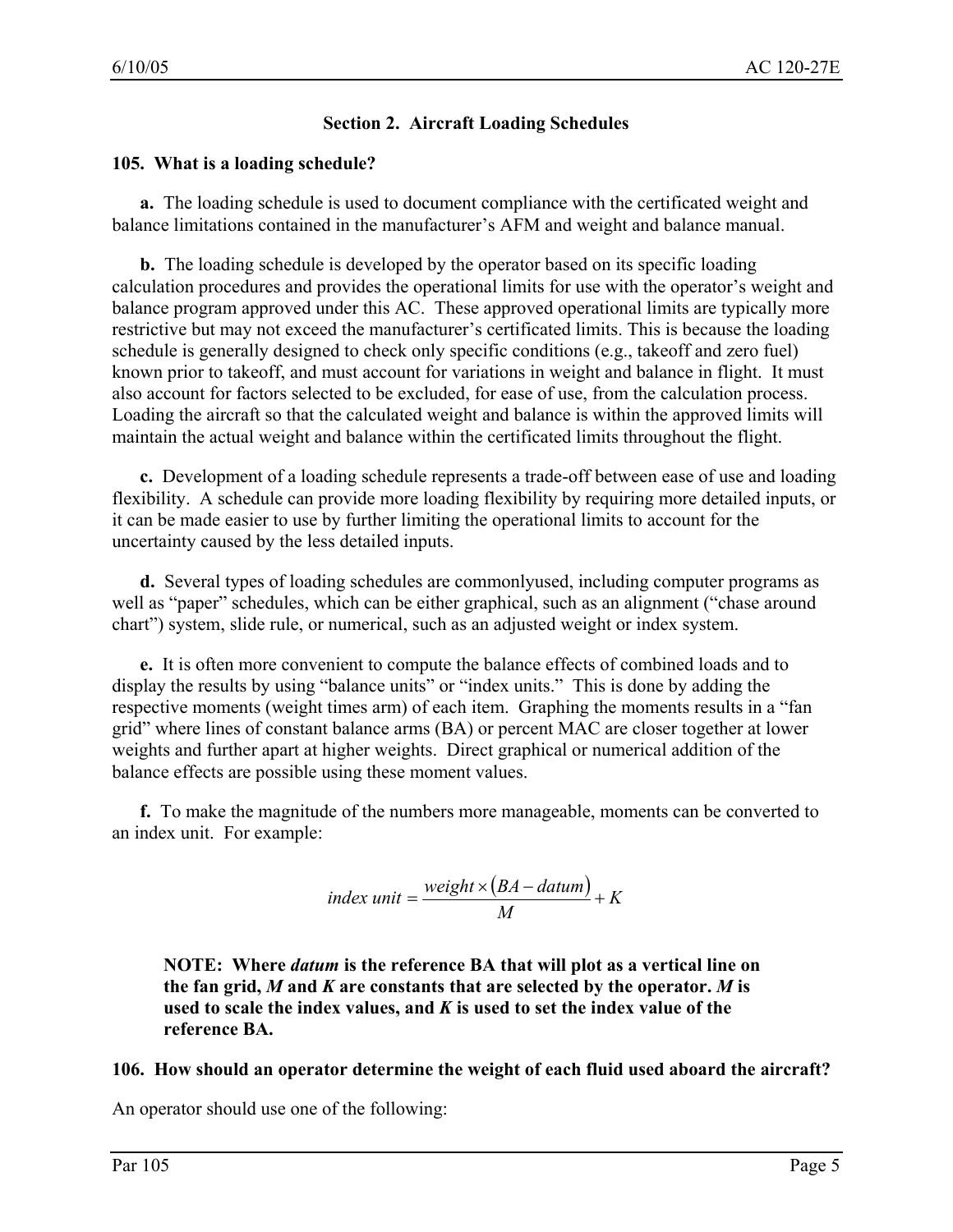- **a.** The actual weight of each fluid,
- **b.** A standard volume conversion for each fluid, or
- **c.** A volume conversion that includes a correction factor for temperature.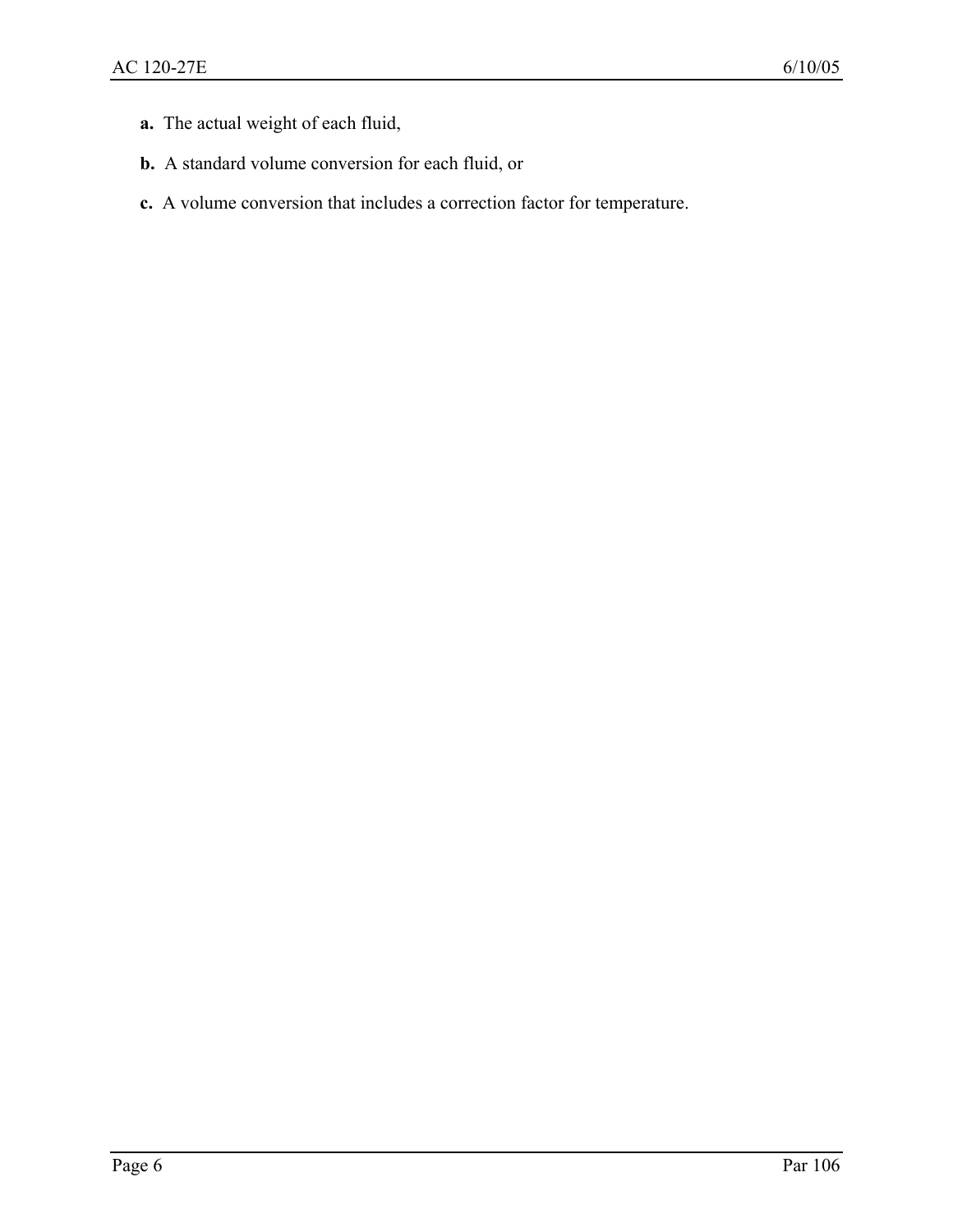# **Section 3. Constructing a Loading Envelope**

#### <span id="page-16-0"></span>**107. What should an operator consider when constructing a loading envelope?**

Each operator complying with this AC must construct a "loading envelope" applicable to each aircraft being operated. The envelope will include all relevant weight and balance limitations. It will be used to ensure that the aircraft is always operated within appropriate weight and balance limitations, and will include provisions to account for the loading of passengers, fuel, and cargo; the in-flight movement of passengers, aircraft components, and other loaded items; and the usage or transfer of fuel and other consumables. The operator must be able to demonstrate that the aircraft is being operated within its certificated weight and balance limitations using reasonable assumptions that are clearly stated.

#### **108. What information from the aircraft manufacturer should an operator use?**

The construction of the loading envelope will begin with the weight and balance limitations provided by the aircraft manufacturer in the weight and balance manual, type certificate data sheet, or similar approved document. These limitations will include, at minimum, the following items, as applicable:

- **a.** Maximum zero-fuel weight.
- **b.** Maximum takeoff weight.
- **c.** Maximum taxi weight.
- **d.** Takeoff and landing CG limitations.
- **e.** In-flight CG limitations.
- **f.** Maximum floor loadings—including both running and per square foot limitations.
- **g.** Maximum compartment weights.
- **h.** Fuselage shear limitations.
- **i.** Any other limitations provided by the manufacturer.

#### **109. What should the operator consider when curtailing the manufacturer's loading envelope?**

**a.** The operator should curtail the manufacturer's loading limitations to account for loading variations and in-flight movement that are encountered in normal operations. For example, if passengers are expected to move about the cabin in flight, the operator must curtail the manufacturer's CG envelope by an amount necessary to ensure that movement of passengers does not take the aircraft outside its certified envelope. If the aircraft is loaded within the new, curtailed envelope, it will always be operated within the manufacturer's envelope, even though some of the loading parameters, such as passenger seating location, are not precisely known.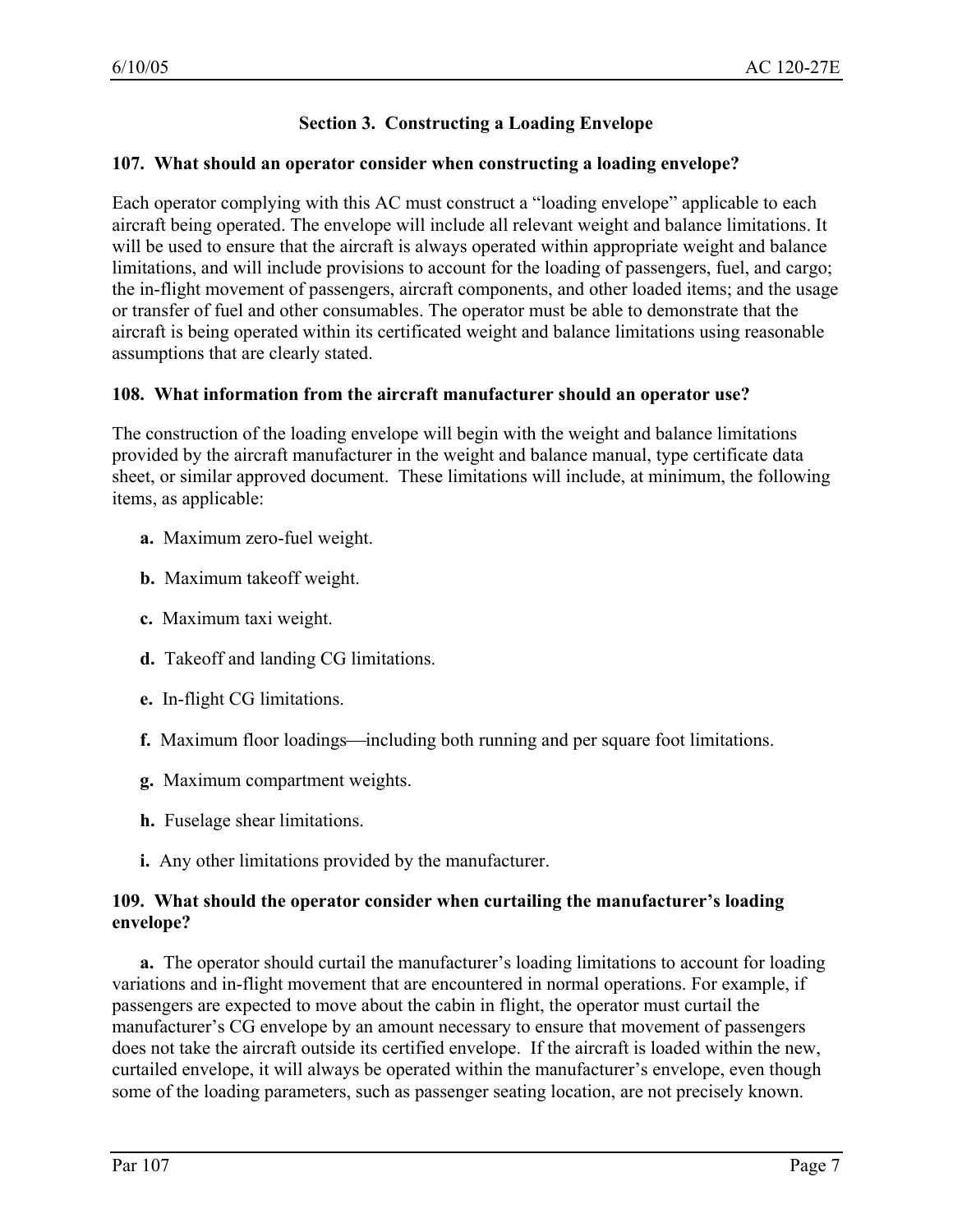Π

<span id="page-17-0"></span>**b.** In some cases an aircraft may have more than one loading envelope for preflight planning and loading. Each envelope must have the appropriate curtailments applied for those variables that are expected to be relevant for that envelope. For example, an aircraft might have separate takeoff, in-flight, and landing envelopes. Passengers are expected to remain seated in the cabin during take-off or landing. Therefore, the takeoff and landing envelope does not need to be curtailed for passenger movement.

**c.** Upon determination of the curtailed version of each envelope, the most restrictive points (for each condition the operator's program will check) generated by an "overlay" of the envelopes will form the aircraft operational envelopes. These envelopes must be observed. By restricting operation to these "operational envelopes," compliance with the manufacturer's certified envelope will be ensured in all phases of flight, based upon the assumptions within the curtailment process. Optionally, an operator may choose to not combine the envelopes but observe each envelope independently. However, due to calculation complexity, this is typically only possible through automation of the weight and balance calculation.

#### **110. What are some examples of common curtailments to the manufacturer's loading envelope?**

The following subparagraphs provide "examples" of common loading curtailments. Appendix 3 also provides an example of how these curtailments are calculated. Operators using an approved weight and balance control program must include curtailments appropriate to the operations being conducted. Each of the items mentioned below is a single curtailment factor. The total curtailment of the manufacturer's envelope is computed by combining the curtailments resulting from each of these factors.

**a. Passengers.** The operator must account for the seating of passengers in the cabin. The loading envelope does not need to be curtailed if the actual seating location of each passenger is known. If assigned seating is used to determine passenger location, the operator must implement procedures to ensure that the assignment of passenger seating is incorporated into the loading procedure. It is recommended that the operator take into account the possibility that some passengers may not sit in their assigned seats.

**(1)** If the actual seating location of each passenger is not known, the operator may assume that all passengers are seated uniformly throughout the cabin or a specified subsection of the cabin. If this assumption is made, the operator must curtail the loading envelope to account for the fact that the passenger loading may not be uniform. The curtailment may make reasonable assumptions about the manner in which people distribute themselves throughout the cabin. For example, the operator may assume that window seats are occupied first, followed by aisle seats, followed by the remaining seats (window-aisle-remaining seating). Both forward and rear loading conditions should be considered. That is, the passengers may fill up the window, aisle, and remaining seats from the front of the aircraft to the back, or the back to the front.

**(2)** If necessary, the operator may divide the passenger cabin into subsections or "zones" and manage the loading of each zone individually. It can be assumed that passengers will be sitting uniformly throughout each zone, as long as the curtailments described in the previous paragraph are put in place.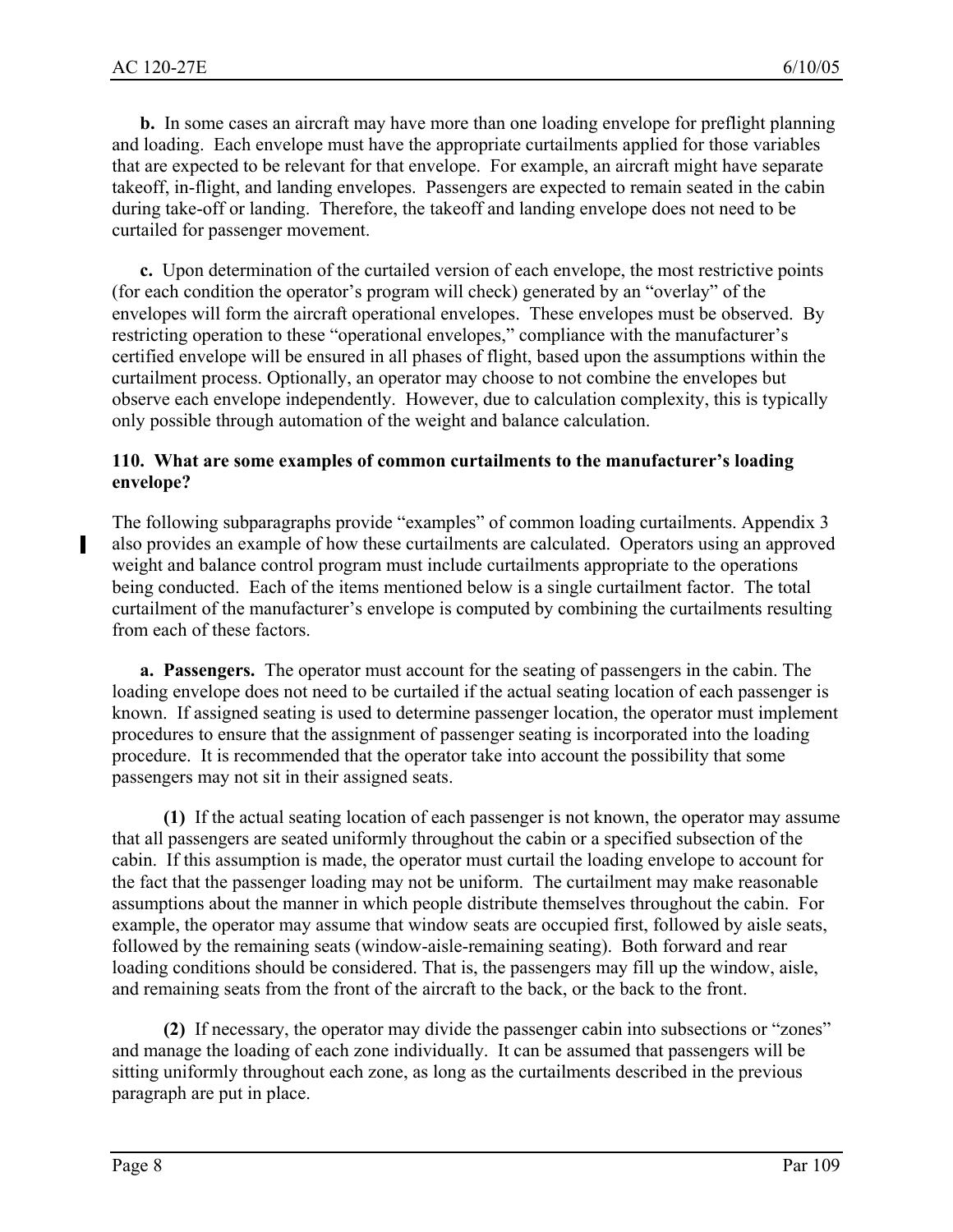**(3)** All such assumptions should be adequately documented.

**b. Fuel.** The operator's curtailed loading envelope must account for the effects of fuel. The following are examples of several types of fuel-related curtailments:

**(1) Fuel density.** A certain fuel density may be assumed and a curtailment included to account for the possibility of different fuel density values. Fuel density curtailments only pertain to differences in fuel moment caused by varying fuel volumes, not to differences in total fuel weight. The fuel gauges in most transport category aircraft measure weight, not volume. Therefore, the indicated weight of the fuel load can be assumed to be accurate.

**(2) Fuel movement.** The movement or transfer of fuel in flight.

**(3) Fuel usage in flight.** The burning of fuel may cause the CG of the fuel load to change. The effect of fuel burning down to the required reserve fuel or to an acceptable fuel amount established by the operator should be accounted for. A curtailment may be included to ensure that this change does not cause the CG of the aircraft to move outside of the acceptable envelope.

**c. Fluids.** The operator's curtailed CG envelope must account for the effects of galley and lavatory fluids. These factors include such things as:

**(1)** Use of potable water in flight.

**(2)** Movement of water or lavatory fluids.

**d. In-Flight Movement of Passenger and Crew.** The operational envelope must account for the in-flight movement of passengers, crew, and equipment. This may be done by including a curtailment equal to the moment change caused by the motion being considered. It may be assumed that all passengers, crew, and equipment are secured when the aircraft is in the takeoff or landing configuration. Standard operational procedures may be taken into account. Examples of items that can move during flight are:

**(1) Flight deck crewmembers moving to the lavatory.** Flight deck crewmembers may move to the most forward lavatory in accordance with the security procedures prescribed for crews leaving the cockpit. An offsetting credit may be taken if another crewmember moves to the flight deck during such lavatory trip.

**(2) Flight attendants moving throughout the cabin.** Operators should take their standard operating procedures into account. If procedures do not dictate otherwise, it should be assumed that the flight attendants can travel anywhere within the compartment to which they are assigned.

**(3) Service carts moving throughout the cabin.** Operators should take their standard operating procedures into account. If procedures do not dictate otherwise, it should be assumed that the service carts can travel anywhere within the compartment to which they are assigned. If multiple carts are in a given compartment, and no restrictions are placed on their movement, then the maximum number of carts, moving the maximum distance, must be considered. The weight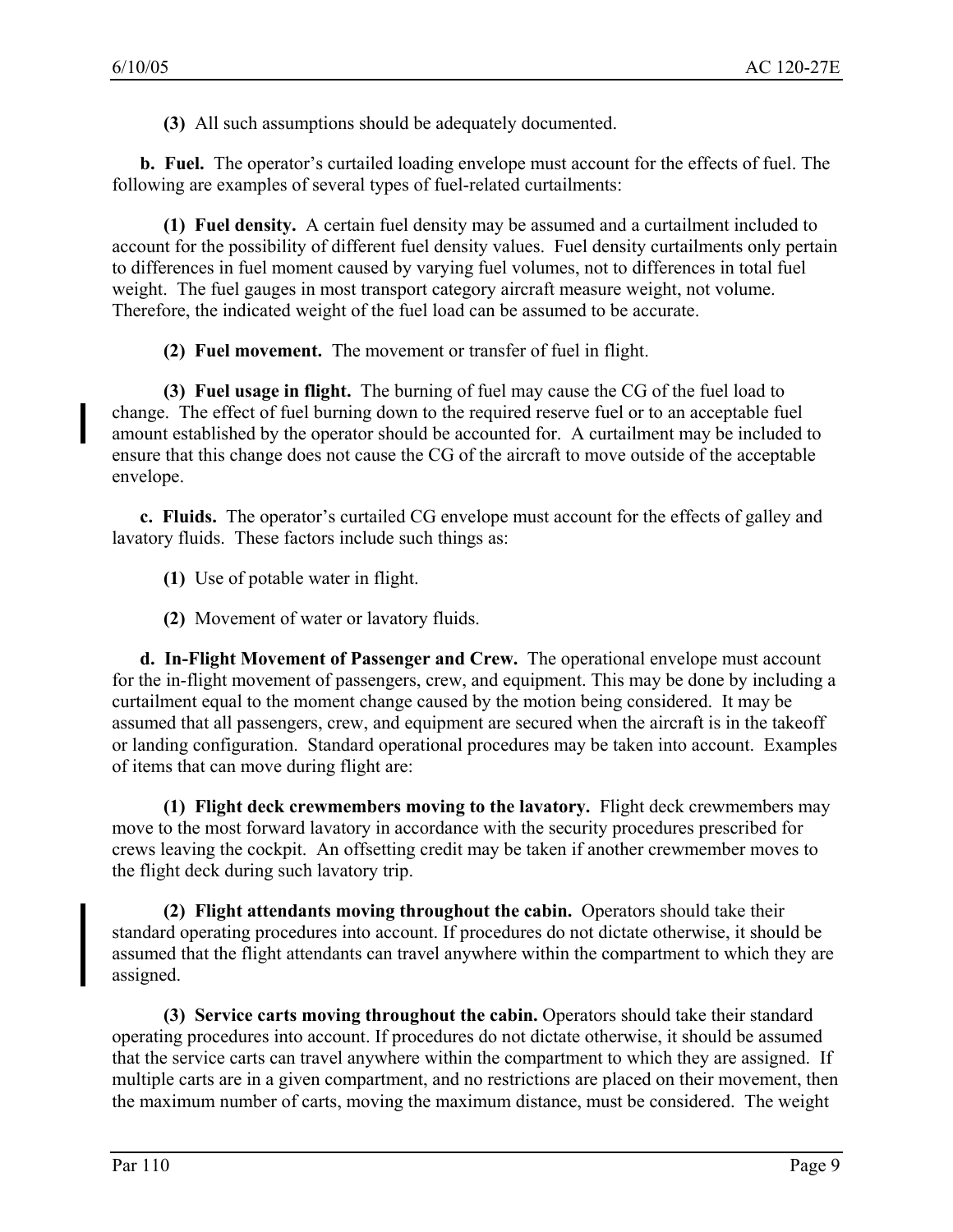of the number of flight attendants assigned to each cart must also be considered. The assumed weight of each cart may be the maximum anticipated cart-load or the maximum design load, as appropriate to the operator's procedures.

**(4) Passengers moving throughout the cabin.** Allowances should be made for the possibility that passengers may move about the cabin in flight. The most common would be movement to the lavatory, described below. If a lounge or other passenger gathering area is provided, the operator should assume that passengers move there from the centroid of the passenger cabin(s). The maximum capacity of the lounge should be taken into account.

**(5) Passengers moving to the lavatory.** Operators should account for the CG change caused by passengers moving to the lavatory. Operators should develop reasonable scenarios for the movement of passengers in their cabins and consider the CG shifts that can be expected to occur. Generally, it may be assumed that passengers move to the lavatories closest to their seats. In aircraft with a single lavatory, movement from the "most adverse" seat must be taken into account. Assumptions may be made which reflect operator lavatory and seating policies. For example, it may be assumed that coach passengers may only use the lavatories in the coach cabin, if that is the operator's normal policy.

**e. Movement of Flaps and Landing Gear.** If the manufacturer has not already done so, the operator must account for the movement of landing gear, flaps, wing leading edge devices, or any other moveable components of the aircraft. Devices deployed only while in contact with the ground, such as ground spoilers or thrust reversers, may be excluded from such curtailments.

**f. Baggage and Freight.** It can be assumed that baggage and freight may be loaded at the centroid of each baggage compartment. Operators do not need to include a curtailment if procedures are used which ensure that the cargo is loaded uniformly and physically restrained (secured) to prevent the contents from becoming a hazard by shifting between zones or compartments.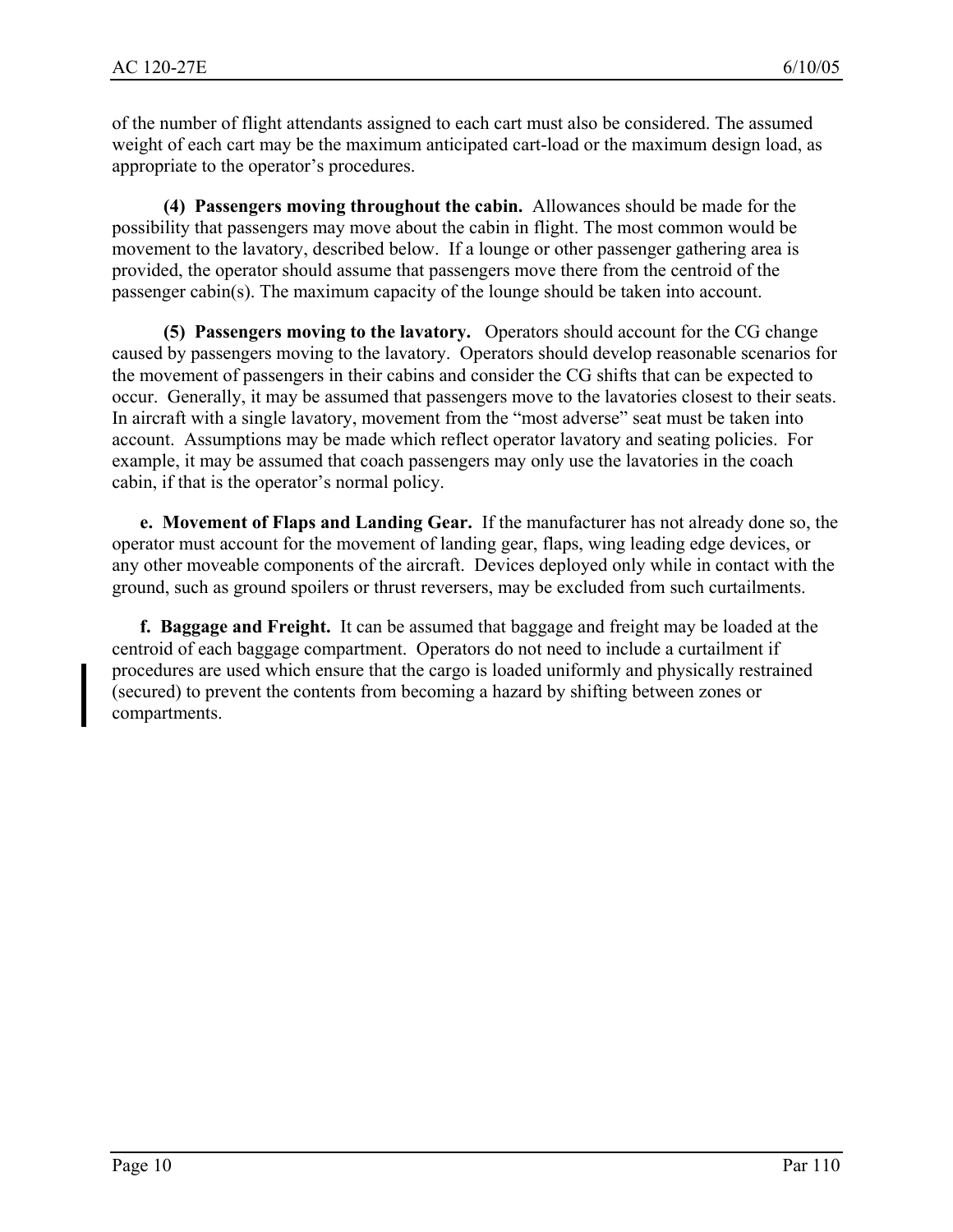<span id="page-20-0"></span>П

# **Section 4. Onboard Weight and Balance Systems**

#### **111. How does an onboard weight and balance system compare to a conventional weight buildup method?**

**a.** An operator may use an onboard weight and balance system to measure an aircraft's weight and balance as a primary means to dispatch an aircraft, provided the FAA has certified the system, and approved the system for use in an operator's weight and balance control program. This section discusses the differences an operator should consider when using an onboard weight and balance system compared to a conventional weight buildup method. This section addresses only the operational considerations related to the use of an FAA-authorized onboard weight and balance system.

**b.** Like operators using a conventional weight buildup method to calculate weight and balance, an operator using an onboard weight and balance system as a primary weight and balance control system should curtail the manufacturer's loading envelope to ensure the aircraft does not exceed the manufacturer's certificated weight and CG limits. However, an operator using an onboard weight and balance system would not need to curtail the loading envelope for assumptions about passenger and bag weight or distribution.

**c.** Because an onboard weight and balance system measures the actual weight and CG location of an aircraft, an operator may not need to include certain curtailments to the loading envelope to account for variables such as passenger seating variation or variation in passenger weight. However, an operator should curtail the loading envelope for any system tolerances that may result in CG errors. Using an onboard weight and balance system does not relieve an operator from the requirement to complete and maintain a load manifest.

#### **112. What measures should an operator take to obtain operational approval for an onboard weight and balance system?**

**a. System Calibration.** An operator should develop procedures to calibrate its onboard weight and balance system equipment periodically in accordance with the manufacturer's instructions. An operator may calibrate its system with operational items or fuel aboard the aircraft to test the system at a representative operational weight. However, an operator may not use an onboard weight and balance system in place of procedures described in Section 1 of this chapter for weighing the aircraft to establish OEW or CG location.

**b. Demonstration of System Accuracy.** As part of the approval process, an operator should demonstrate that the onboard weight and balance system maintains its certificated accuracy. An operator should only have to conduct this demonstration once for each type aircraft with a similarly installed onboard weight and balance system. For the demonstration, the operator should use the accuracy demonstration test provided in the maintenance manual portion of the Supplemental Type Certificate or type certificate of the onboard weight and balance system.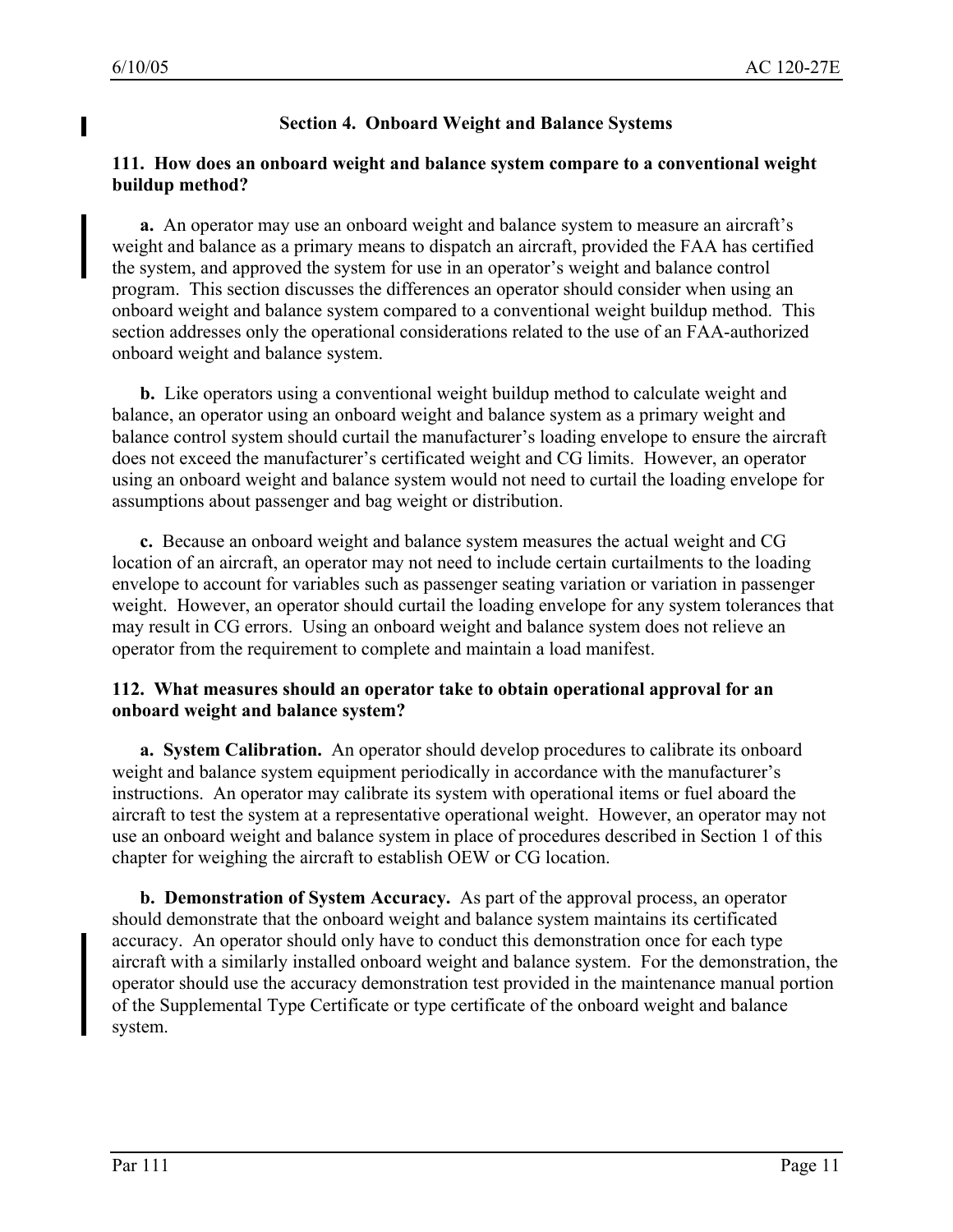#### <span id="page-21-0"></span>**113. What operational considerations should an operator take into account when using an onboard weight and balance system?**

**a. Certification Limits.** An operator using an onboard weight and balance system as its primary means of calculating weight and balance should have procedures in place to ensure that the system is operated within the limits established during the system's certification process.

**b. Environmental Considerations.** An operator using an onboard weight and balance system should ensure that it uses the system within the environmental limits established by the manufacturer. Environmental conditions that may affect the performance of an onboard weight and balance system include temperature, barometric pressure, wind, ramp slope, rain, snow, ice, frost, dew, deicing fluid, etc.

**c. Aircraft Considerations.** An operator using an onboard weight and balance system should ensure the weight and CG measured by the system are not affected by the aircraft configuration, such as the movement of flaps, stabilizers, doors, stairways or jetways, or any connections to ground service equipment. Other factors that an operator should consider include engine thrust, oleo strut extension, and aircraft taxi movement.

**d. Takeoff Trim Settings.** If the aircraft manufacturer provides trim settings for takeoff based on the aircraft's CG location, an operator using an onboard weight and balance system should ensure that the onboard weight and balance system provides flight crewmembers with adequate information to determine the appropriate trim setting.

**e. Operational Envelope.** The operational envelope for onboard weight and balance systems should be developed using the same procedures described in other parts of this AC, with the exception that the operational envelope does not need to be curtailed for passenger random seating and passenger weight variance. Also note that the fuel load is subtracted from the measured takeoff weight to determine the zero fuel weight and CG, instead of being added to the zero fuel weight as part of the load buildup. In addition, an operator should curtail the CG envelope for any system CG tolerance.

**f. Complying with Compartment or Unit Load Device (ULD) Load Limits.** When using an onboard weight and balance system, an operator should develop in its weight and balance control program a method to ensure that it does not exceed the floor, linear or running loading limits specified for a compartment or ULD. If an operator develops appropriate procedures, an operator may request approval to exclude bag counts from its load manifest. The following are two examples of acceptable means to demonstrate compliance with compartment load limits.

**(1)** An operator may assign a standard average weight to bags. Based on that standard average weight, the operator may place a placard in each compartment stating the maximum number of bags permitted. An operator may also create a table that lists the total weight associated with a given number of bags to ensure the operator does not exceed the load limit of a compartment or ULD.

**(2)** By conducting sample loadings, an operator may demonstrate that the average density of the bags it places in a compartment or ULD would not allow it to exceed the compartment or ULD load limits inadvertently.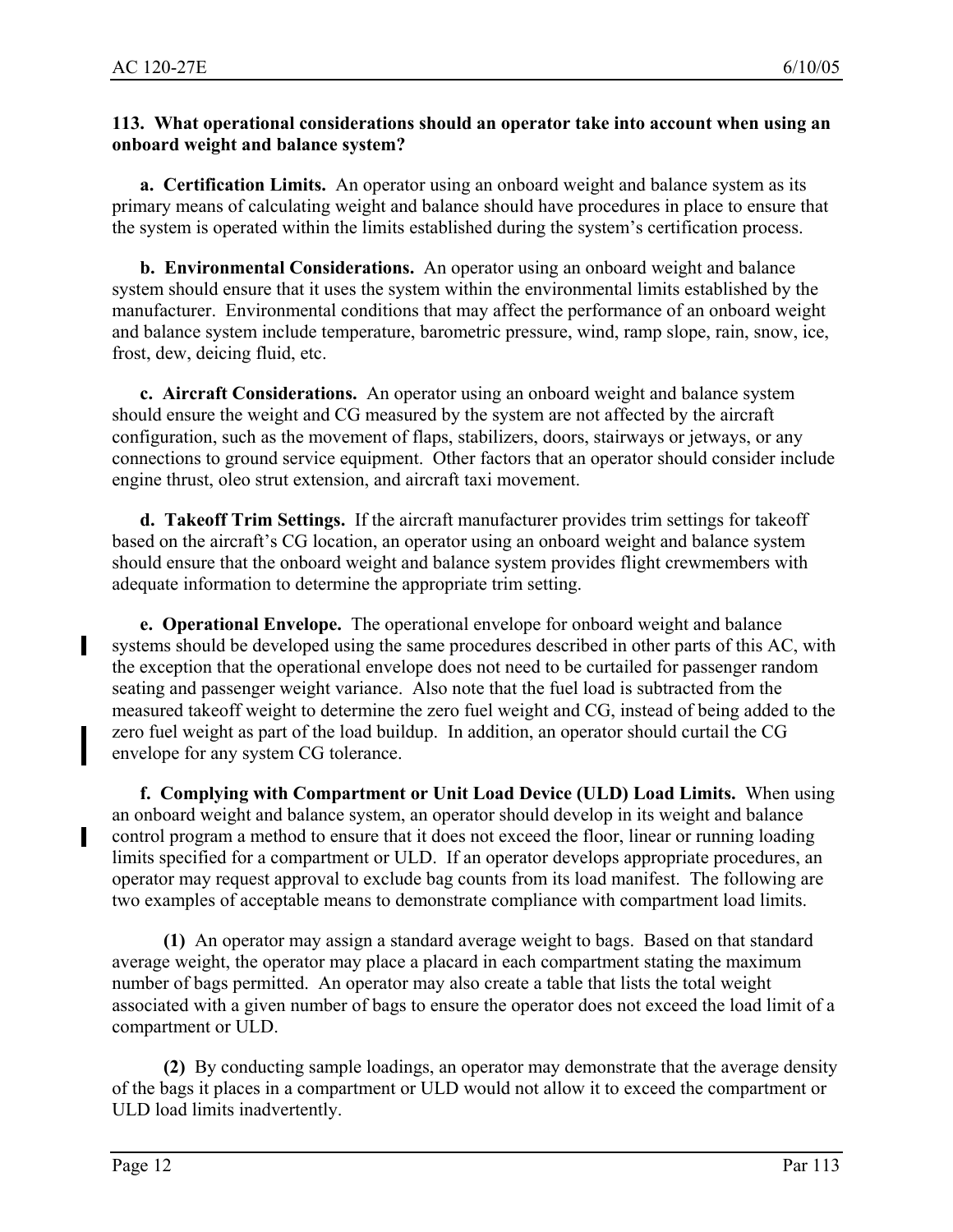Π

#### <span id="page-22-0"></span>**114. May an operator use the information in this AC to develop a backup system?**

An operator using an onboard weight and balance system as its primary means of measuring weight and balance may use the guidance in this AC to develop a backup system based on a conventional weight buildup provided that the backup system has been approved by the certificate-holding district office/Flight Standards District Office. Should the primary onboard weight and balance system become inoperative, the operator must have provisions for deferring the inoperative equipment until repairs can be made or the system must be repaired prior to further flight. The FAA may grant the operator relief for an onboard weight and balance system through the operator's minimum equipment list (MEL). Such MEL relief will be established through a global change policy letter issued by AFS-200 upon certification of an onboard weight and balance system. An operator using an onboard weight and balance system may not use the backup system unless:

- **a.** The onboard system is inoperative;
- **b.** The onboard system has been deferred in accordance with the aircraft MEL; and
- **c.** The operator has been approved to use average weights/conventional weight buildup.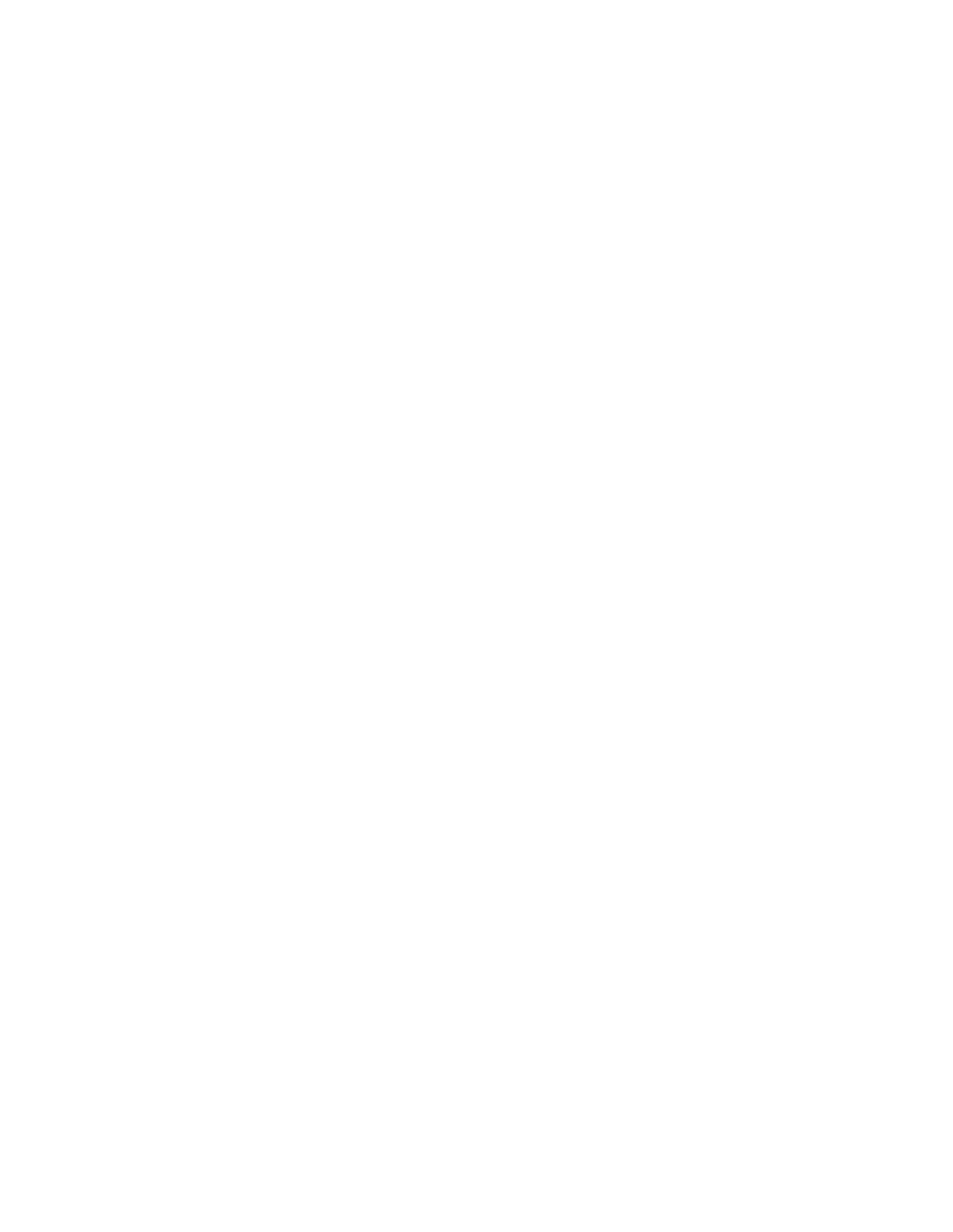# <span id="page-24-0"></span>**CHAPTER 2. METHODS TO DETERMINE THE WEIGHT OF PASSENGERS AND BAGS**

#### **Section 1. Choosing the Appropriate Method**

#### **200. What should an operator consider when choosing the appropriate method?**

**a.** For many years, operators of transport category aircraft have used average weights for passengers and bags to calculate an aircraft's weight and balance, in accordance with standards and recommended practices. This method eliminates many potential sources of error associated with accounting for a large number of relatively light weights. However, differences between the actual weight of passengers and bags and the average weight of passengers and bags can occur when using average weights.

**b.** Statistical probability dictates that the smaller the sample size (i.e., cabin size), the more the average of the sample will deviate from the average of the larger universe. Because of this, the use of standard average passenger weights in weight and balance programs for small and medium cabin aircraft should be examined in greater detail.

**c.** The next four sections describe four methods available to operators to determine passenger and bag weight. They are standard average weights in Section 2; average weights based on survey results in Section 3; segmented weights in Section 4; and actual weights in Section 5. An operator should review the following discussion and consult Table 2-1 to determine which method or methods are appropriate to its type of operation.

**d. Large Cabin Aircraft.** Operators of large cabin aircraft may use the standard average weights for passengers and bags. If an operator determines that the standard average weights are not representative of its operation for some route or regions, it is encouraged to conduct a survey as detailed in Section 3 of this chapter, to establish more appropriate average weights for its operation. Operators should have procedures for identifying situations that would require the use of nonstandard or actual weights.

**e. Medium Cabin Aircraft.** Medium cabin aircraft should be evaluated to determine if the aircraft should be treated more like large or small cabin aircraft. For the FAA to recommend that medium cabin aircraft be treated as a large cabin aircraft, the aircraft must meet either (1) both loadability criteria, or (2) the loading schedule criteria. If the aircraft does not meet either of these criteria, then the FAA does not recommend that the operator be allowed to use large cabin aircraft measures. Instead, the aircraft should be subject to the small cabin aircraft methods outlined in paragraph 200f.

#### **(1) Loadability criteria.**

- The CG of the OEW is within the manufacturer's loading envelope
- The CG of the zero fuel weight is within the manufacturer's loading envelope when loaded with a full load of passengers and all cargo compartments are filled with a density of 10 pounds per cubic foot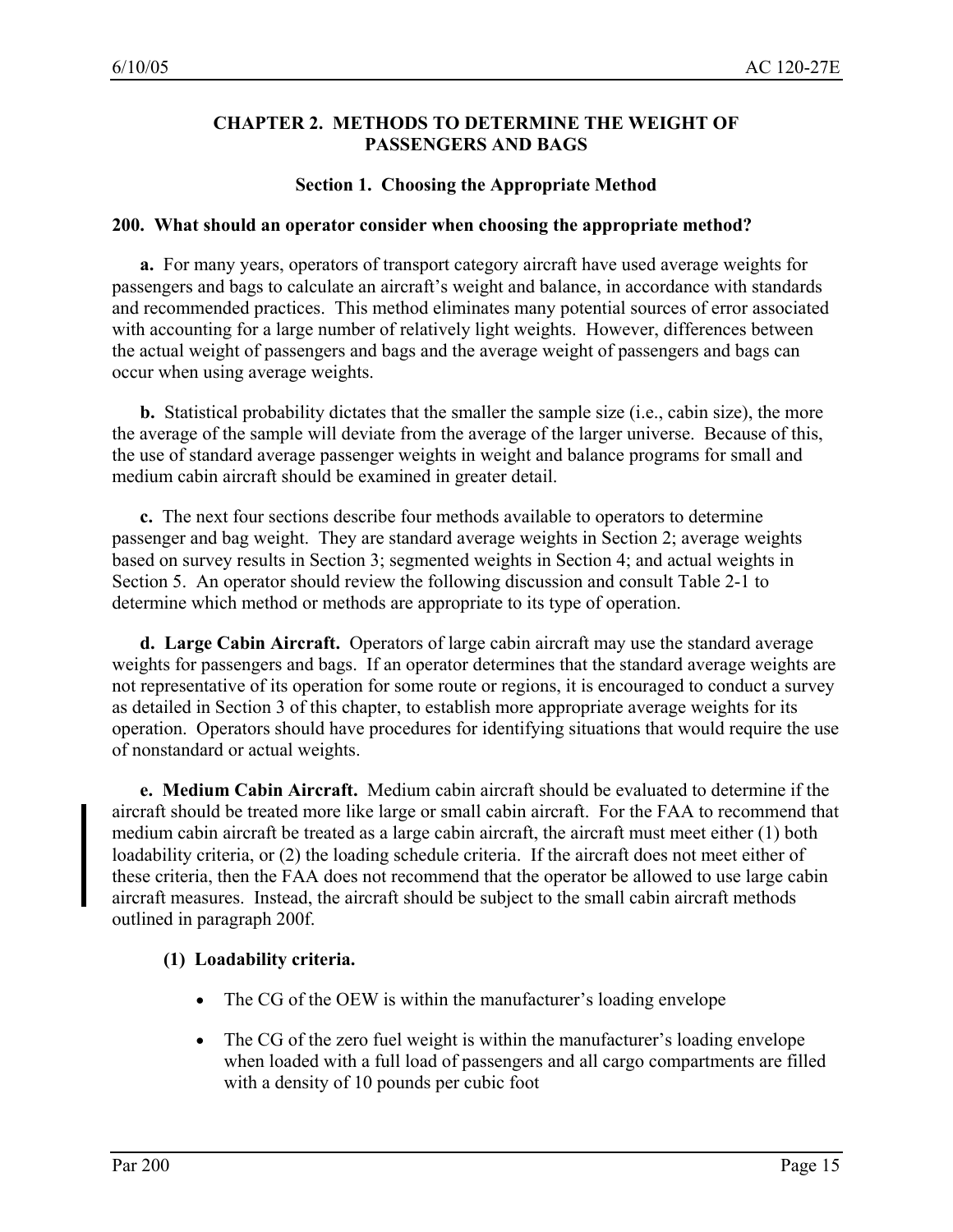I

**(2) Loading schedule criteria.**

- The operator must use a loading schedule based upon zones
- The aircraft cabin may have no more than four rows of seats per zone with not less than four zones

**f. Small Cabin Aircraft.** Operators of small cabin aircraft may request approval to use any one of the following methods when calculating the aircraft weight and balance.

**(1)** The operator may use actual passenger and bag weights, or

**(2)** The operator may use segmented passenger weights (see Section 4) and bag weights prescribed for large cabin aircraft, or

**(3)** The operator may use the standard average passenger and bag weights prescribed for large cabin aircraft or average weights based on an FAA-accepted survey if

(a) The aircraft was certificated under part 23 commuter category, part 25, or part 29 (or is able to prove the aircraft has equivalent part 23 commuter category or part 29 performance data), and

(b) The operator applies the additional curtailments as prescribed in Appendix 4.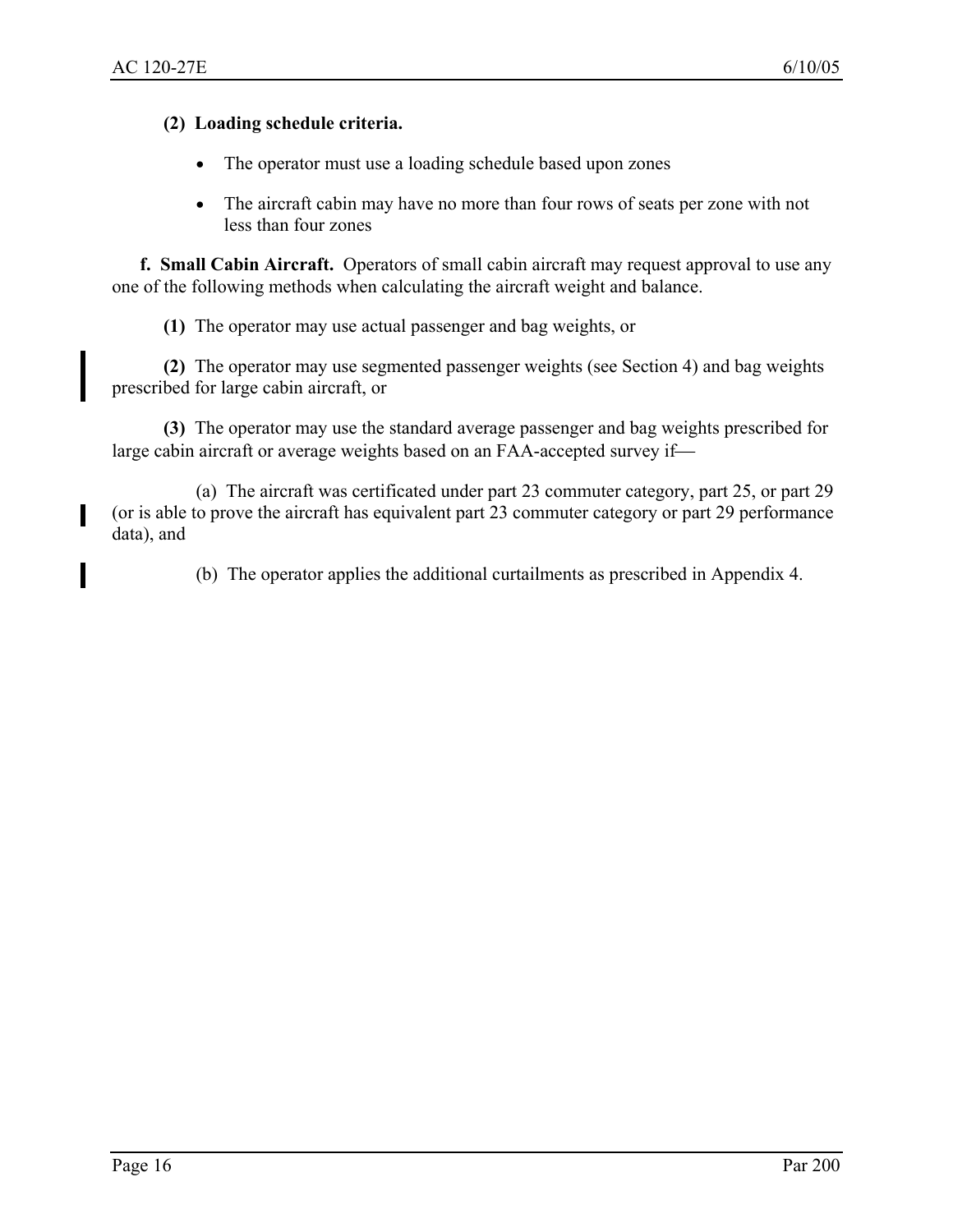# **Section 2. Standard Average Weights**

#### <span id="page-26-0"></span>**201. What standard average passenger weights should an operator use with an approved carry-on bag program?**

**a.** The standard average passenger weights provided in Table 2-1 were established based on data from U.S. Government health agency surveys. For more background information on the source of these weights, refer to Appendix 2.

**b.** The standard average passenger weights in Table 2-1 include 5 pounds for summer clothing, 10 pounds for winter clothing, and a 16-pound allowance for personal items and carry-on bags. Where no gender is given, the standard average passenger weights are based on the assumption that 50 percent of passengers are male and 50 percent of passengers are female.

| <b>Standard Average Passenger Weight</b>            | <b>Weight Per Passenger</b> |
|-----------------------------------------------------|-----------------------------|
| <b>Summer Weights</b>                               |                             |
| Average adult passenger weight                      | 190 lb                      |
| Average adult male passenger weight                 | $200$ lb                    |
| Average adult female passenger weight               | 179 lb                      |
| Child weight (2 years to less than 13 years of age) | 82 lb                       |
|                                                     |                             |
| <b>Winter Weights</b>                               |                             |
| Average adult passenger weight                      | $195$ lb                    |
| Average adult male passenger weight                 | $205$ lb                    |
| Average adult female passenger weight               | 184 lb                      |
| Child weight (2 years to less than 13 years of age) | 87 lb                       |

#### **TABLE 2-1. STANDARD AVERAGE PASSENGER WEIGHTS**

**c.** An operator may use summer weights from May 1 to October 31 and winter weights from November 1 to April 30. However, these dates may not be appropriate for all routes or operators. For routes with no seasonal variation, an operator may use the average weights appropriate to the climate. Use of year-round average weights for operators with seasonal variation should avoid using an average weight that falls between the summer and winter average weights. Operators with seasonal variation that elect to use a year-round average weight should use the winter average weight. Use of seasonal dates, other than those listed above, will be entered as nonstandard text and approved through the operator's OpSpec, MSpec, or LOA, as applicable.

**d.** The standard average weights listed in Table 2-1 are based on the assumption that the operator has a carry-on bag program. Operators using a no-carry-on bag program should refer to paragraph 205 of this section.

# **NOTE: The weight of children under the age of 2 has been factored into the standard average and segmented adult passenger weights.**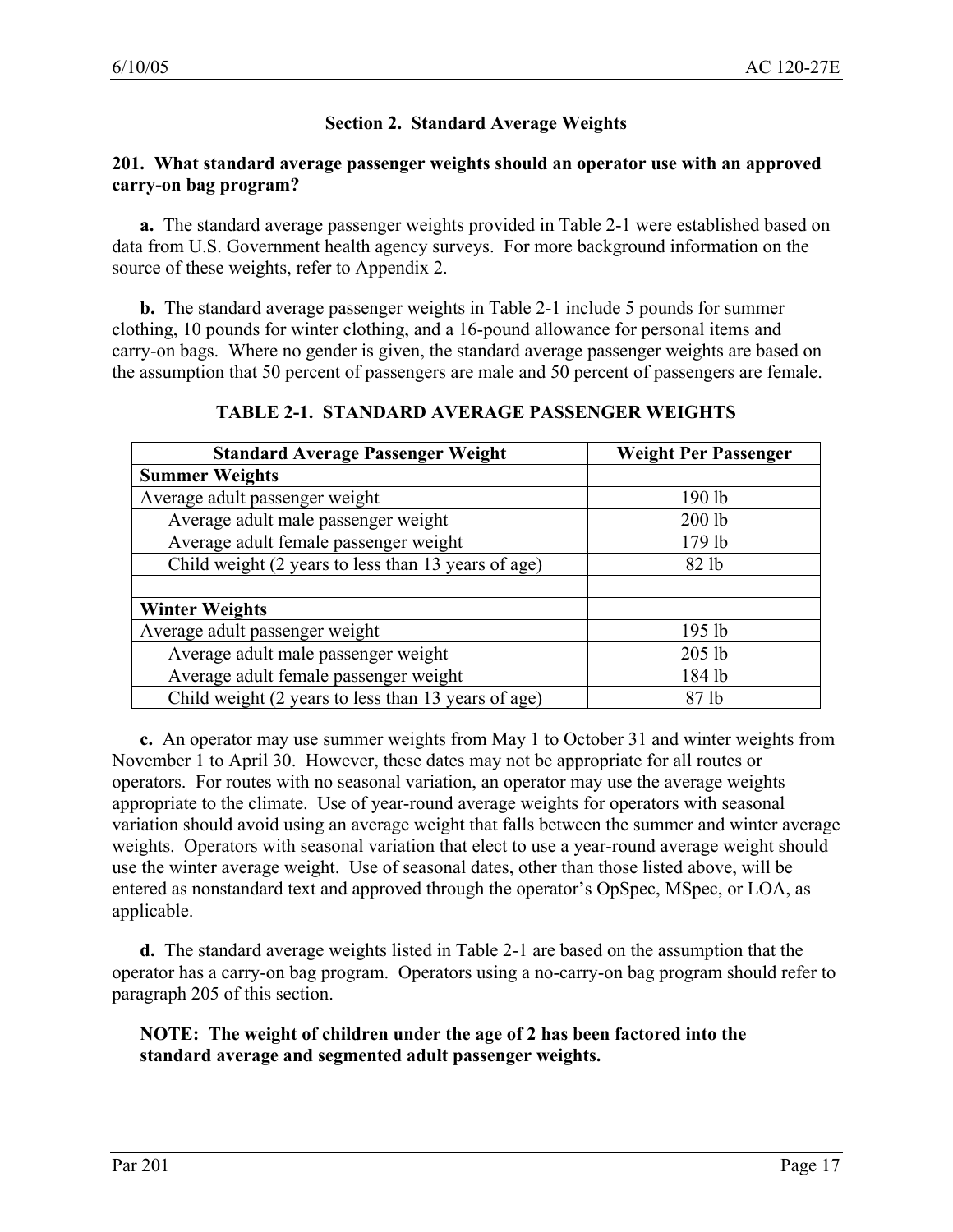#### <span id="page-27-0"></span>**202. What standard average weights should an operator use for carry-on bags and personal items?**

**a.** An operator using standard average passenger weights should include the weight of carry-on bags and personal items in the passenger's weight. The standard average passenger weights in Table 2-1 include a 16-pound allowance for personal items and carry-on bags, based on the assumption that—

- **(1)** One-third of passengers carry one personal item and one carry-on bag.
- **(2)** One-third of passengers carry one personal item or carry-on bag.
- **(3)** One-third of passengers carry neither a personal item nor a carry-on bag.
- **(4)** The average weight allowance of a personal item or a carry-on bag is 16 pounds.

**b.** If an operator believes the 16-pound allowance for personal items and carry-on bags is not appropriate for its operations or receives notification from the FAA that the assumptions provided in paragraph 202a are inconsistent with the operator's approved program, the operator should conduct a survey to determine what percentage of passengers carry personal items or carry-on bags aboard the aircraft. An example of how to adjust the personal item and carry-on bag allowance, based on the results of a survey, is in Section 3. An operator should not use an allowance of less than 16 pounds for personal items and carry-on bags unless the operator conducts a survey or unless the operator has a no-carry-on bag program.

# **NOTE: Operators using an approved carry-on baggage program should refer to AC 121-29, Carry-On Baggage, current edition, for information regarding carry-on baggage.**

#### **203. What standard average weights should an operator use for checked bags?**

An operator that chooses to use standard average weights for checked bags should use a standard average weight of at least 30 pounds. An operator that requests approval to use a standard average weight of less than 30 pounds for checked bags should have current, valid survey data to support a lesser weight. An operator also may conduct a study to establish different standard average bag weights for portions of its operation to account for regional, seasonal, demographic, aircraft, or route variation. For example, an operator could establish different standard average bag weights for domestic and international routes.

**a. Heavy Bags.** Heavy bags are considered any bag that weighs more than 50 pounds but less than 100 pounds. An operator should account for a heavy bag by using one of the following weights:

- **(1)** A standard average weight of 60 pounds,
- **(2)** An average weight based on the results of a survey of heavy bags, or
- **(3)** The actual weight of the heavy bag.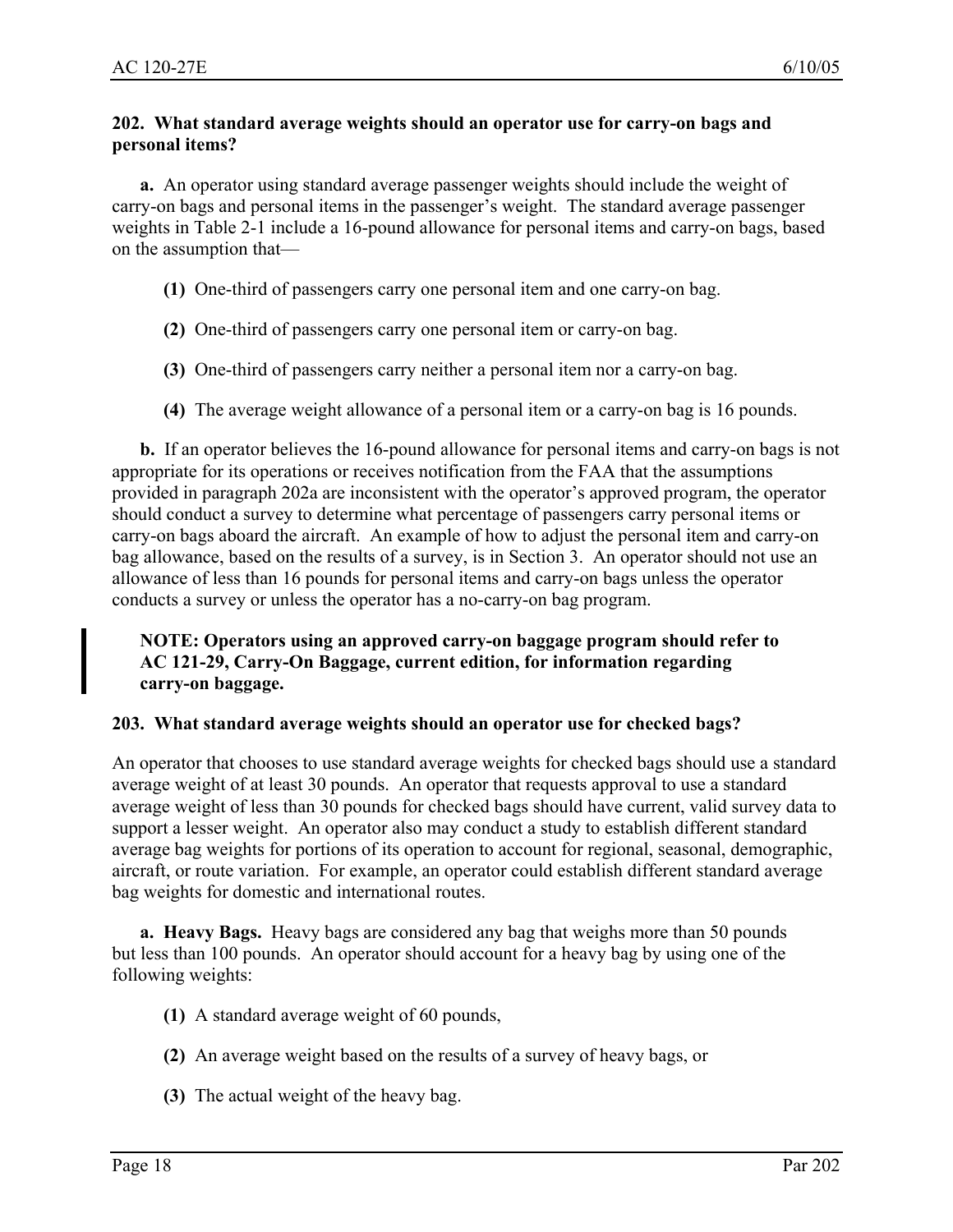# <span id="page-28-0"></span>**NOTE: An operator that uses "double-counting" to treat a heavy bag as if it were two checked bags for weight purposes should ensure the load manifest represents the actual number of bags for counting purposes. An operator should have a system in place to ensure that heavy bags are identified, although operators may not be required to weigh heavy bags on a scale.**

**b. Non-luggage Bags.** A non-luggage bag is any bag that does not meet the normal criteria for luggage. Examples include golf bags, fishing equipment packages, wheelchairs and strollers in their shipping configuration, windsurfing kits, boxed bicycles, etc. For non-luggage bags, operators may use any appropriate combination of actual weights, average weights based on survey results, or standard average bag weights. Operators that wish to establish an average weight for a particular type of non-luggage bag, such as a golf bag, must conduct a survey in accordance with the procedures established in Section 3 of this chapter. Operators also should establish a method to calculate the effect on CG of a large non-luggage bag, such as a surfboard, that may occupy more than one compartment on the aircraft.

**c. Plane-Side Loaded and Checked Bags.** Part 91, subpart K of part 91, and part 135 ondemand operations using standard average bag weights should consider all bags not stored in the cabin as checked bags. However, operators may develop procedures for identifying bags that would typically be considered carry-on and/or plane-side loaded baggage and incorporate such average weights into their approved carry-on and weight and balance control program. If such procedures are developed, the operator may use the standard average weights specified for carryon, plane-side loaded, and checked baggage. Operators conducting flights under parts 91 and 135 in which all passenger bags are typically loaded plane-side or all bags are carried into the cabin for further storage, should develop guidelines to inform pilots when it is appropriate to use the heavier standard average checked bag weights, heavy bag weights, or actual weights. In no case should an operator only use plane-side loaded standard average weights for all baggage loaded plane-side.

# **204. What standard average weight should an operator of large cabin aircraft use for bags checked plane-side?**

Operators with a carry-on bag program that use standard average weights should account for the weight of each carry-on bag checked plane-side as 30 pounds. An operator may request approval to use a weight other than 30 pounds if the operator has current, valid survey data to support a different average weight for plane-side loaded bags.

#### **205. What standard average weights should an operator of small and medium cabin aircraft use, if it has a "no-carry-on bag program?"**

**NOTE: A no-carry-on bag program is limited to small and medium cabin aircraft (including medium cabin aircraft treated as a large cabin aircraft). Associated with this program are certain standard average weight credits and reductions. Nothing in this AC prevents an operator of large cabin aircraft from having a no-carry-on bag "policy;" however, the acceptable standard bag weights for such checked baggage for large cabin aircraft are outlined in paragraphs 203 and 204 above. Furthermore, the passenger weight credit** 

Π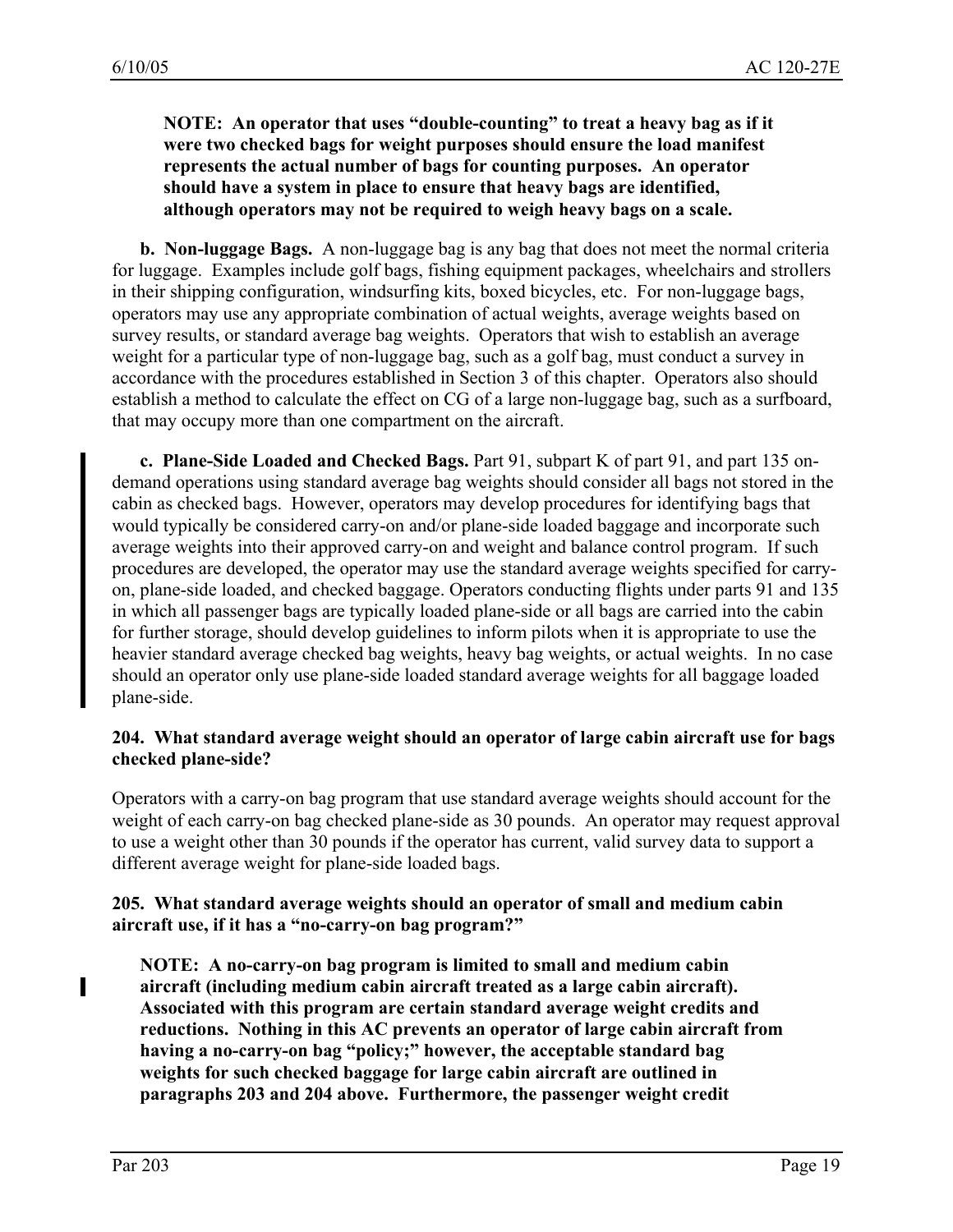#### <span id="page-29-0"></span>**associated with a no-carry-on-bag program is limited to the small and medium cabin aircraft.**

**a.** An operator with a no-carry-on bag program may allow passengers to carry only personal items aboard the aircraft. Because these passengers do not have carry-on bags, an operator may use standard average passenger weights that are 6 pounds lighter than those for an operator with an approved carry-on bag program. See Table 2-2.

# **TABLE 2-2. AVERAGE PASSENGER WEIGHTS FOR OPERATORS WITH A NO-CARRY-ON BAG PROGRAM**

| <b>Average Passenger Weight</b>                     | <b>Weight Per Passenger</b> |
|-----------------------------------------------------|-----------------------------|
| <b>Summer Weights</b>                               |                             |
| Average passenger weight                            | 184 lb                      |
| Average male passenger weight                       | 194 lb                      |
| Average female passenger weight                     | 173 lb                      |
| Child weight (2 years to less than 13 years of age) | 76 lb                       |
|                                                     |                             |
| <b>Winter Weights</b>                               |                             |
| Average passenger weight                            | 189 lb                      |
| Average male passenger weight                       | 199 lb                      |
| Average female passenger weight                     | 178 lb                      |
| Child weight (2 years to less than 13 years of age) | 81 lb                       |

**b.** An operator that has a no-carry-on bag program may account for a plane-side loaded bag as 20 pounds. To receive authorization to use 20 pounds as the average weight for a plane-side loaded bag, an operator should demonstrate that sufficient controls exist to ensure that passengers do not bring carry-on bags aboard the aircraft. An operator also should demonstrate that sufficient controls exist to ensure the personal items brought aboard the aircraft can fit completely under a passenger seat or in an approved stowage compartment.

**c.** If an operator discovers that a plane-side loaded bag should have been treated as a checked bag, the operator should account for that bag at the standard average weight of 30 pounds for a checked bag.

**NOTE: Part 91, subpart K of part 91, and on-demand operations using standard average bag weights should consider all bags not stored in the cabin as checked bags (reference paragraph 203) unless the operator develops procedures for identifying bags that would typically be considered carry-on/plane-side loaded and/or traditional checked baggage.** 

# **206. What are the standard average weights for crewmembers?**

**a.** An operator may choose to use the standard crewmember weights shown in Table 2-3 or conduct a survey to establish average crewmember weights appropriate for its operation.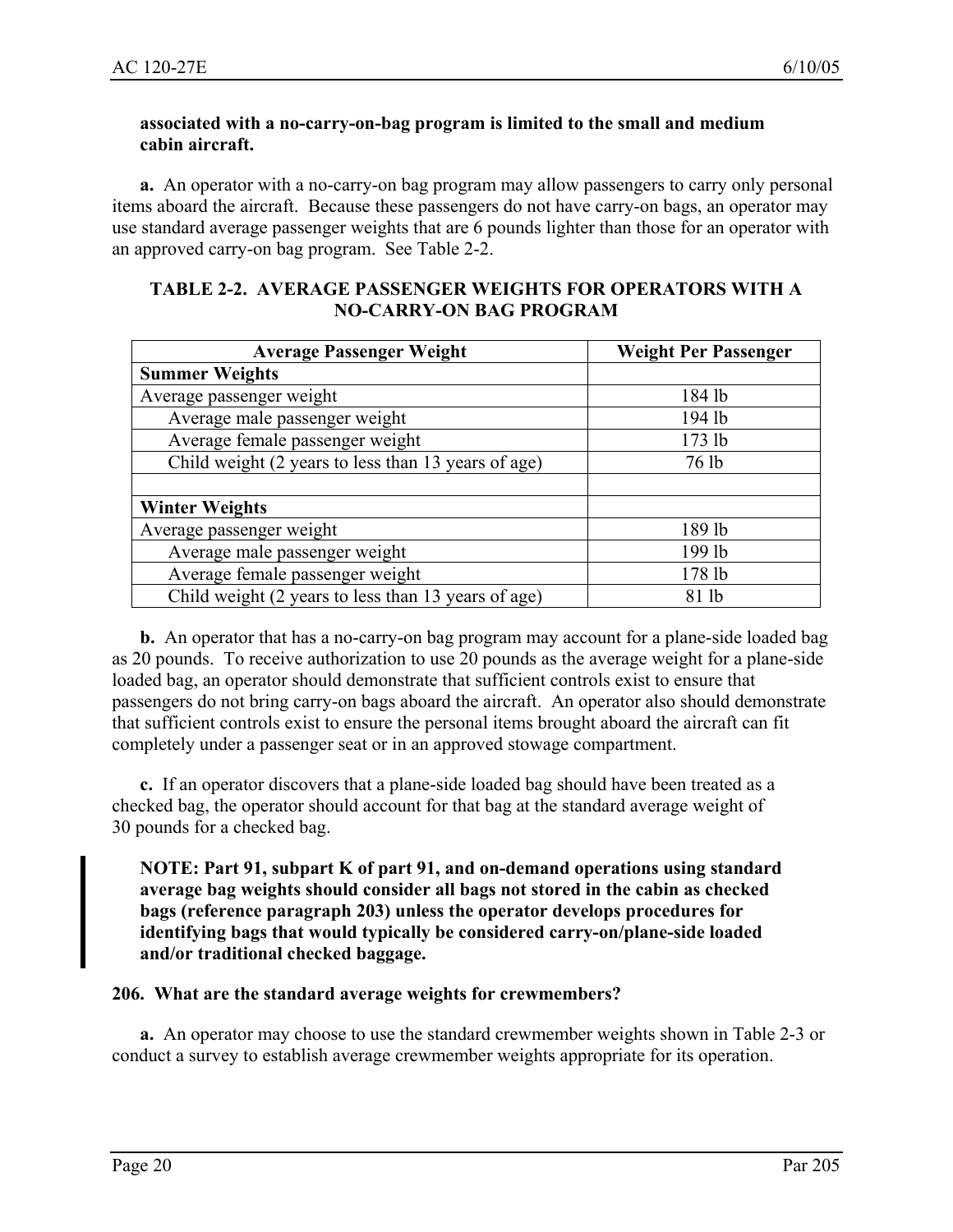<span id="page-30-0"></span>

| Crewmember              | Average<br>Weight | <b>Average Weight</b><br>with Bags |
|-------------------------|-------------------|------------------------------------|
| Flight crewmember       | 190 lb            | 240 lb                             |
| Flight attendant        | 170 lb            | 210 lb                             |
| Male flight attendant   | 180 lb            | 220 lb                             |
| Female flight attendant | 160 lb            | 200 lb                             |
| Crewmember roller bag   | 30 lb             | NA                                 |
| Pilot flight bag        | 20 <sub>1b</sub>  | NA                                 |
| Flight attendant kit    | 10 lb             | NA                                 |

**TABLE 2-3. STANDARD CREWMEMBER WEIGHTS** 

**b.** The flight crewmember weights provided in Table 2-3 were derived from weights listed on all first- and second-class medical certificates. The flight crewmember weight with bags assumes that each flight crewmember has one crewmember roller bag and one pilot flight bag.

**c.** The flight attendant weights provided in Table 2-3 were derived from the NHANES data. (For additional information on NHANES, see Appendix 2.) The flight attendant weights with bags assume that each flight attendant has one crewmember roller bag and one flight attendant kit.

**d.** An operator may include the weight of crewmembers in an aircraft's OEW or add the weight to the load manifest prepared for each flight.

# **207. What weights may be used for company materials, freight, and mail?**

**a. Company Materials and Freight.** An operator should use actual weights for company materials, aircraft parts, and freight carried aboard an aircraft.

**b. Mail.** An operator should use the weights provided with manifested mail shipments to account for the weight of the mail. If an operator has to separate a shipment of mail, the operator may make actual estimates about the weight of the individual pieces, provided the sum of the estimated weights is equal to the actual manifested weight of the entire shipment.

# **208. What are the standard average weights for special passenger groups that do not fit an operator's standard average weight profile?**

**a.** Actual passenger weights should be used for nonstandard weight groups (sports teams, etc.) unless average weights have been established for such groups by conducting a survey in accordance with the procedures established in Section 3 of this chapter. When such groups form only a part of the total passenger load, actual weights, or established average weights for the nonstandard group, may be used for such exception groups and average weights used for the balance of the passenger load. In such instances, a notation should be made in the load manifest indicating the number of persons in the special group and identifying the group; e.g., football squad, etc.

**b.** Roster weights may be used for determining the actual passenger weight.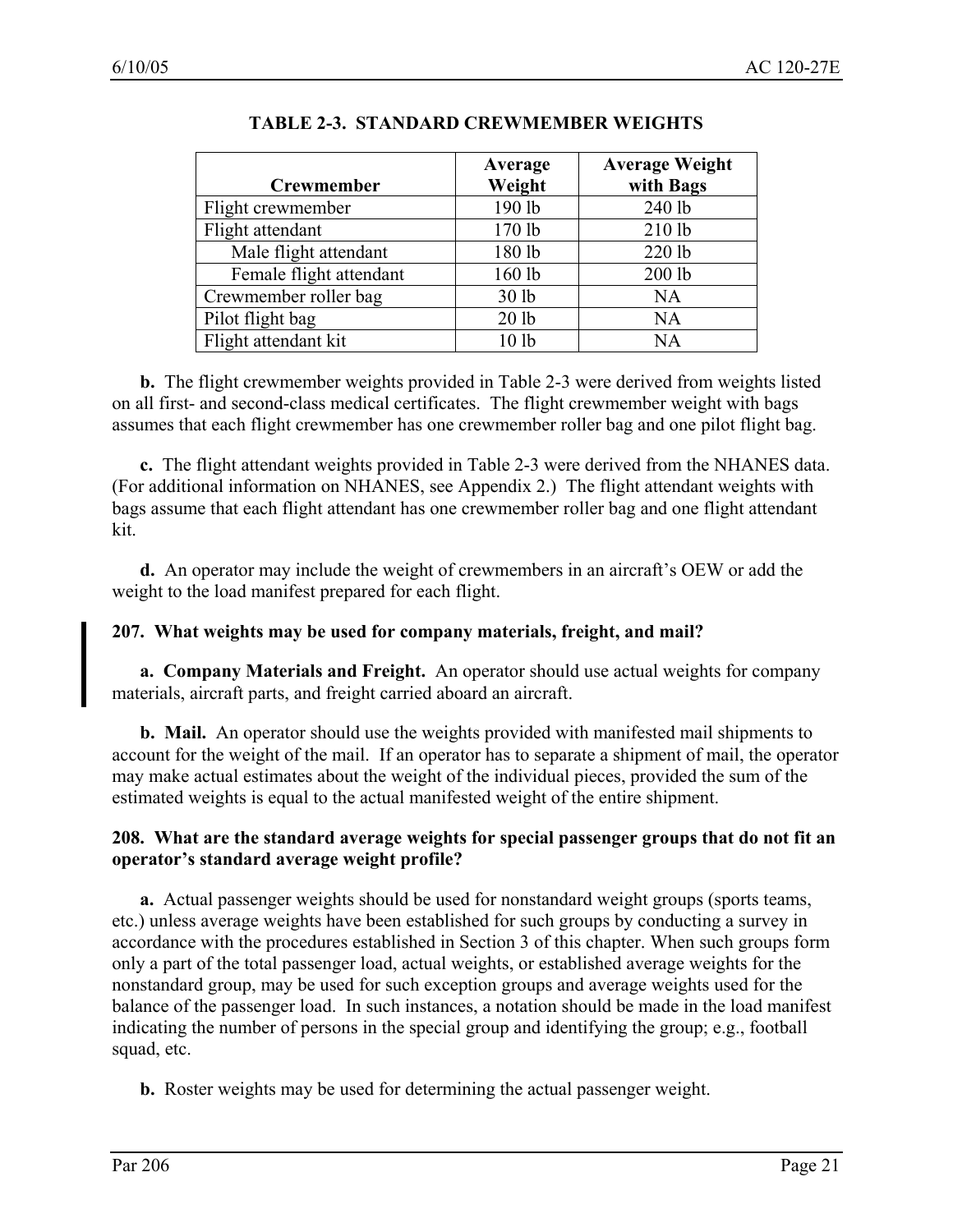**c.** A standard allowance of 16 pounds per person may be used to account for carry-on and personal items as provided in the operator's approved carry-on bag program.

**d.** If the carry-on bags are representative of the operator's profile but do not meet the number of bags authorized per person, the operator may count bags and use a 16-pound per bag allocation.

**e.** Actual weights must be used in cases where the carry-on bags are not representative of the operator's profile.

**f.** Groups that are predominantly male or female should use the standard average weights for males or females provided in Table 2-1.

**g.** For military groups, the Department of Defense (DOD) requires actual passenger and cargo weights be used in computing the aircraft weight and balance for all DOD charter missions. This requirement is specified in DOD Commercial Air Carrier Quality and Safety requirements (reference Title 32 of the Code of Federal Regulations part 861, section  $861.4(e)(3)(ix)$ , current edition). FAA-approved air carrier weight and balance control programs may be used to account for carry-on/personal items for mixed loads of military and their dependents (such as channel missions). For combat-equipped troop charters, the Air Mobility Command (AMC) will provide guidance to account for the additional weight. If aircraft operators perceive that the weights provided are understated, they should seek confirmation of the actual weights and should make reasonable upward estimations and adjustments to those passenger and/or bag weights.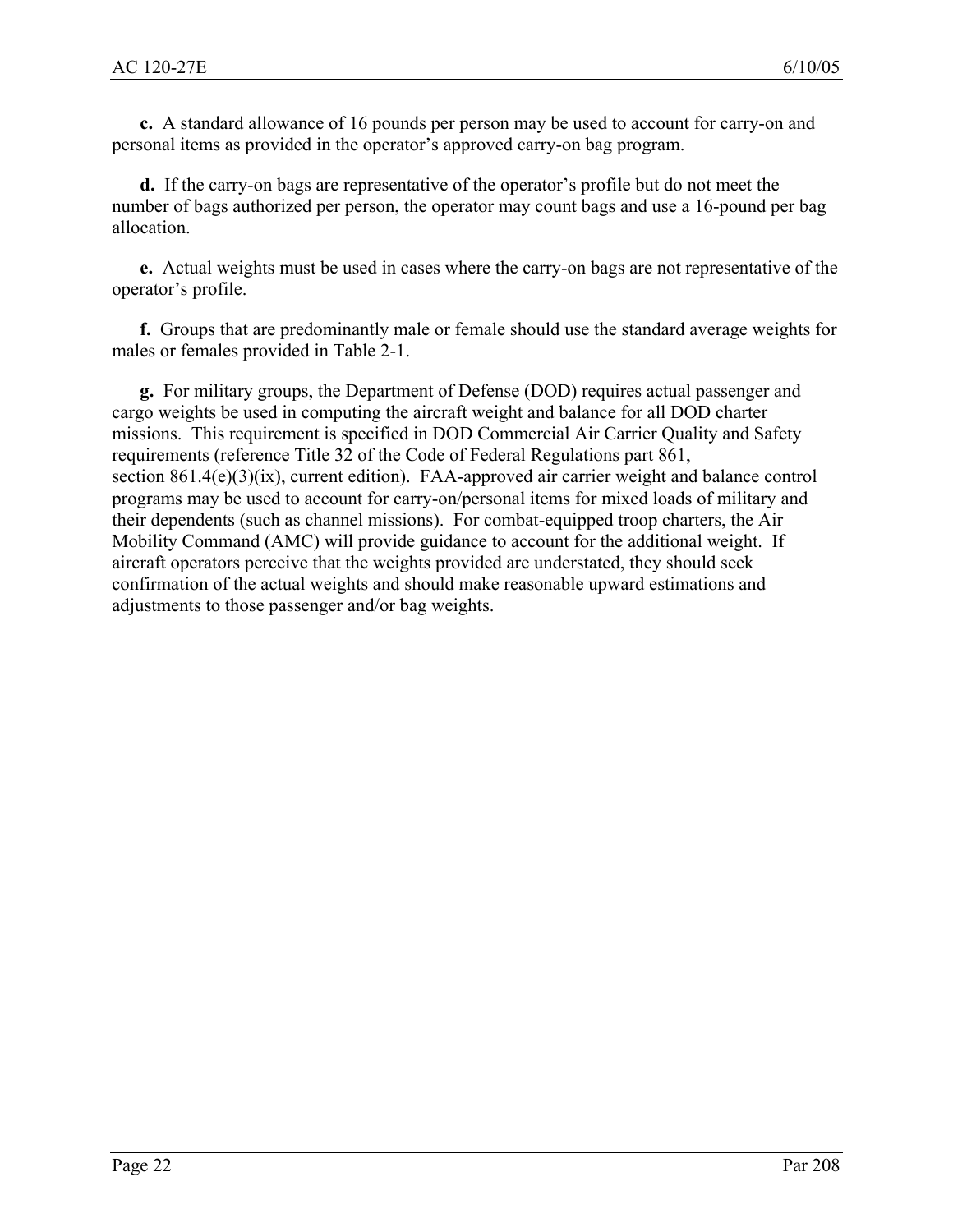# **Section 3. Average Weights Based on Survey Results**

#### <span id="page-32-0"></span>**209. What should an operator consider when designing a survey?**

**a.** This section provides operators with an acceptable survey method to use in determining average weights for a weight and balance control program. This section also describes how an operator can conduct a survey to count personal items and carry-on bags to determine an appropriate allowance for those items to include in passenger weight. In addition, an operator may use the methods described in this section to conduct a survey to determine the percentage of male and female passengers, to calculate an average passenger weight.

**b.** Surveys conducted correctly allow an operator to draw reliable inferences about large populations based on relatively small sample sizes. In designing a survey, an operator should consider—

- **(1)** The sample size required to achieve the desired reliability,
- **(2)** The sample selection process, and
- **(3)** The type of survey (average weights or a count of items).

#### **210. What sample sizes should an operator use?**

Several factors must be considered when determining an adequate sample size. The more varied the population, the larger the sample size required to obtain a reliable estimate. Paragraph 211 provides a formula to derive the absolute minimum sample size to achieve a 95-percent confidence level. Table 2-4 has been provided for those operators that wish to use calculations other than those listed in paragraph 211. Table 2-4 provides the operator with an acceptable number of samples that may be collected to obtain a 95-percent confidence level and lists the tolerable error associated with each category.

|                                           | <b>Minimum</b>     | <b>Tolerable</b> |
|-------------------------------------------|--------------------|------------------|
| <b>Survey Subject</b>                     | <b>Sample Size</b> | <b>Error</b>     |
| Adult (standard adult/male/female)        | 2,700              | $1\%$            |
| Child                                     | 2,700              | $2\%$            |
| Checked bags                              | 1,400              | $2\%$            |
| Heavy bag                                 | 1,400              | $2\%$            |
| Plane-side loaded bags                    | 1,400              | $2\%$            |
| Personal items and carry-on bags          | 1,400              | $2\%$            |
| Personal items only (for operators with a | 1,400              | $2\%$            |
| no carry-on bag program)                  |                    |                  |

|  | <b>TABLE 2-4. MINIMUM SAMPLE SIZES</b> |
|--|----------------------------------------|
|--|----------------------------------------|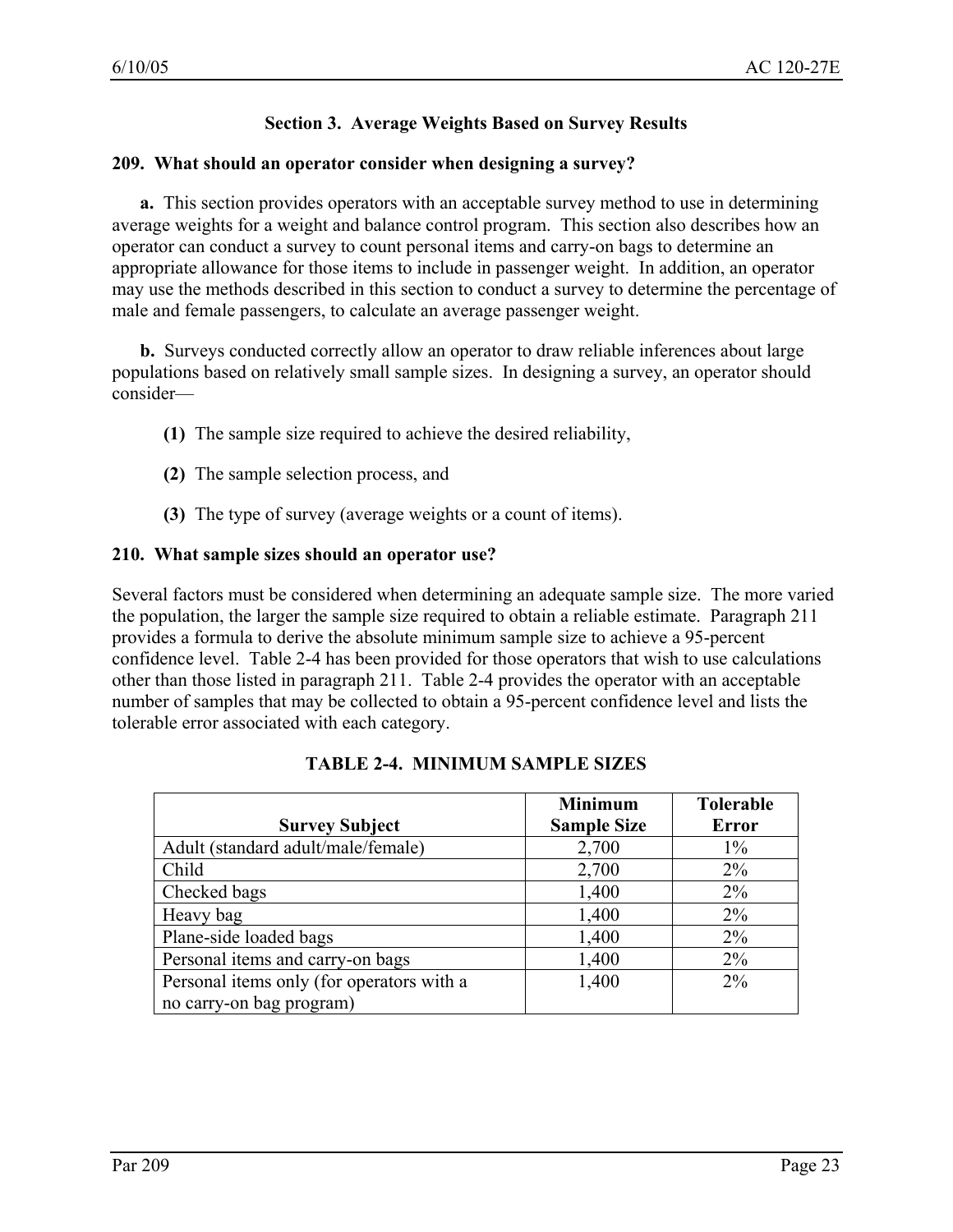# <span id="page-33-0"></span>**211. When conducting a survey, can an operator collect a smaller sample size than that published in Table 2-4?**

If the operator has chosen to use a sample size that is smaller than that provided in Table 2-4, the operator should collect a sufficient number of samples to satisfy the following formulas:

$$
s = \frac{\sqrt{\sum_{j=1}^{n} (x_j - \bar{x})^2}}{\sqrt{n-1}}
$$

: *Where*

- s is the standard deviation
- n is the number of points surveyed
- is the individual survey weights  $\mathbf{X}_{i}$
- x is the sample average  $\mathcal{L}(\mathcal{L})$

$$
e = \frac{1.96 * s * 100}{\sqrt{n} * x}
$$

: *Where*

is the tolerable error percentage *e*

# **212. What sampling method should an operator use?**

**a.** An operator conducting a survey must employ random sampling techniques. Random sampling means that every member of a group has an equal chance of being selected for inclusion in the sample. If an operator conducts a survey that does not employ random sampling, the characteristics of the selected sample may not be indicative of the larger group as a whole. Because of this, any conclusions drawn from such a survey may not be valid.

**b.** The following are two examples of random sampling methods that an operator may find appropriate for the type of survey conducted. An operator may also consult a basic textbook on statistics to determine if another random sampling method is more appropriate.

**(1) Simple random selection.** An operator should assign a sequential number to each item in a group (such as passengers waiting on a line or bag claim tickets). Then the operator randomly selects numbers and includes the item corresponding with the number in the sample. The operator repeats this process until it has obtained the minimum sample size.

**(2) Systematic random selection.** An operator should randomly select an item in sequence to begin the process of obtaining samples. The operator should then use a predetermined, systematic process to select the remaining samples following the first sample. For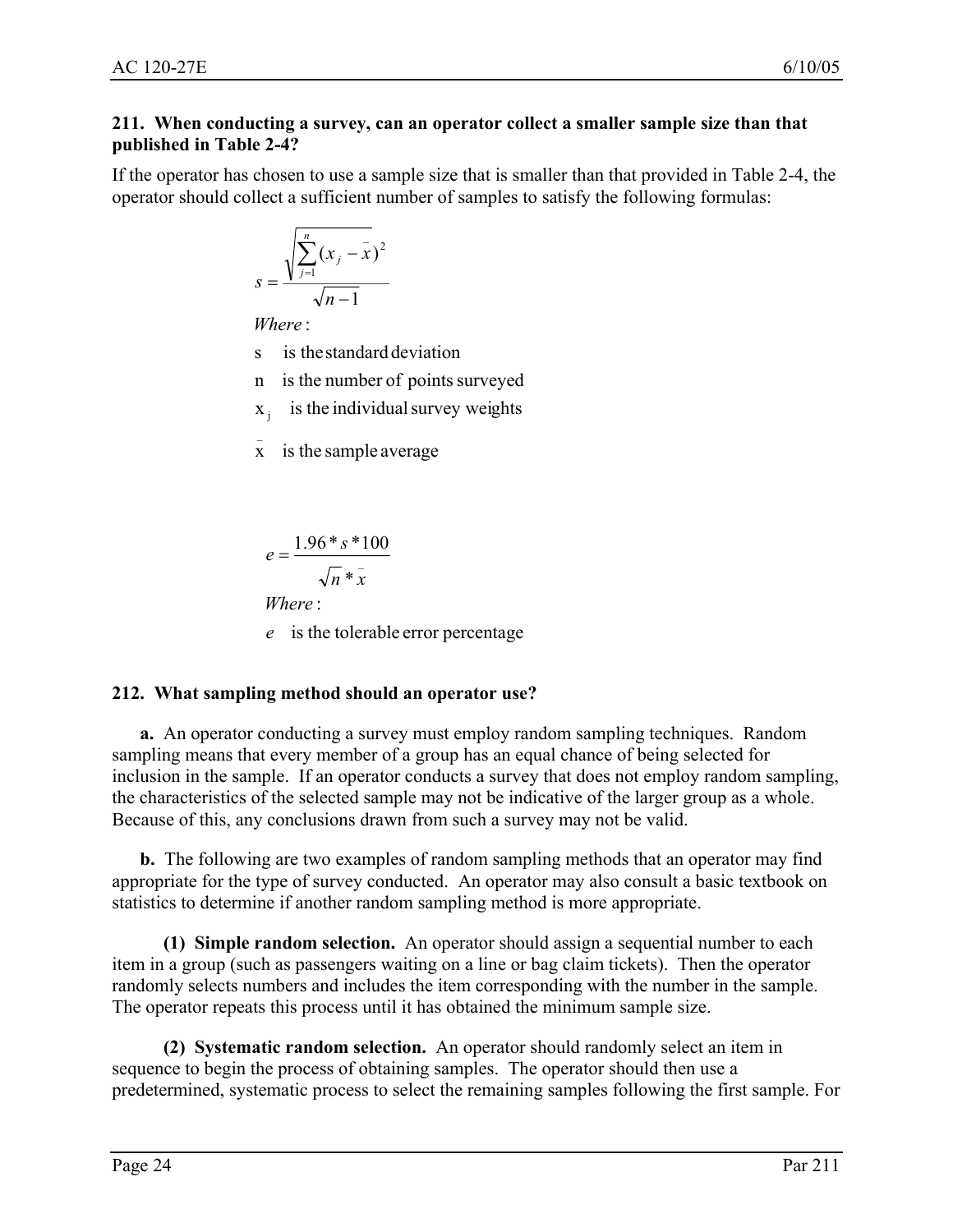<span id="page-34-0"></span>example, an operator selects the third person in line to participate in the survey. The operator then selects every fifth person after that to participate in the survey. The operator continues selecting items to include in the sample until it has obtained the minimum sample size.

**c.** Regardless of the sampling method used, an operator has the option of surveying each passenger and bag aboard the aircraft and should always give a passenger the right to decline to participate in any passenger or bag weight survey. If a passenger declines to participate, the operator should select the next passenger based on the operator's random selection method rather than select the next passenger in a line. If a passenger declines to participate, an operator should not attempt to estimate data for inclusion in the survey.

# **213. What should an operator consider when developing a survey plan and submitting it to the FAA?**

**a. Developing a Survey Plan.** Before conducting a survey, an operator should develop a survey plan. The plan should describe the dates, times, and locations the survey will take place. In developing a survey plan, the operator should consider its type of operation, hours of operation, markets served, and frequency of flights on particular routes. An operator should avoid conducting surveys on holidays unless it has a valid reason to request the particular date.

**b. Submitting the Survey Plan to the FAA.** It is recommended that an operator submit its survey plan to the FAA at least 2 weeks before the survey is expected to begin. Before the survey begins, the operator's principal inspectors (PI) will review the plan and work with the operator to develop a mutually acceptable plan. During the survey, the PI will oversee the survey process to validate the execution of the survey plan. After the survey is complete, the PI will review the survey results and issue the appropriate OpSpecs or MSpecs. Once a survey begins, the operator should continue the survey until complete, even if the initial survey data indicates that the average weights are lighter or heavier than expected.

# **214. What general survey procedures should an operator use?**

**a. Survey Locations.** An operator should accomplish a survey at one or more airports that represent at least 15 percent of an operator's daily departures. To provide connecting passengers with an equal chance of being selected in the survey, an operator should conduct its survey within the secure area of the airport. An operator should select locations to conduct its survey that would provide a sample that is random and representative of its operations. For example, an operator should not conduct a survey at a gate used by shuttle operations unless the operator is conducting a survey specific to that route or the operator only conducts shuttle operations.

**b. Weighing Passengers.** An operator that chooses to weigh passengers as part of a survey should take care to protect the privacy of passengers. The scale readout should remain hidden from public view. An operator should ensure that any passenger weight data collected remains confidential.

**c. Weighing Bags.** When weighing bags on a particular flight, an operator should take care to ensure that it is properly accounting for all items taken aboard the aircraft.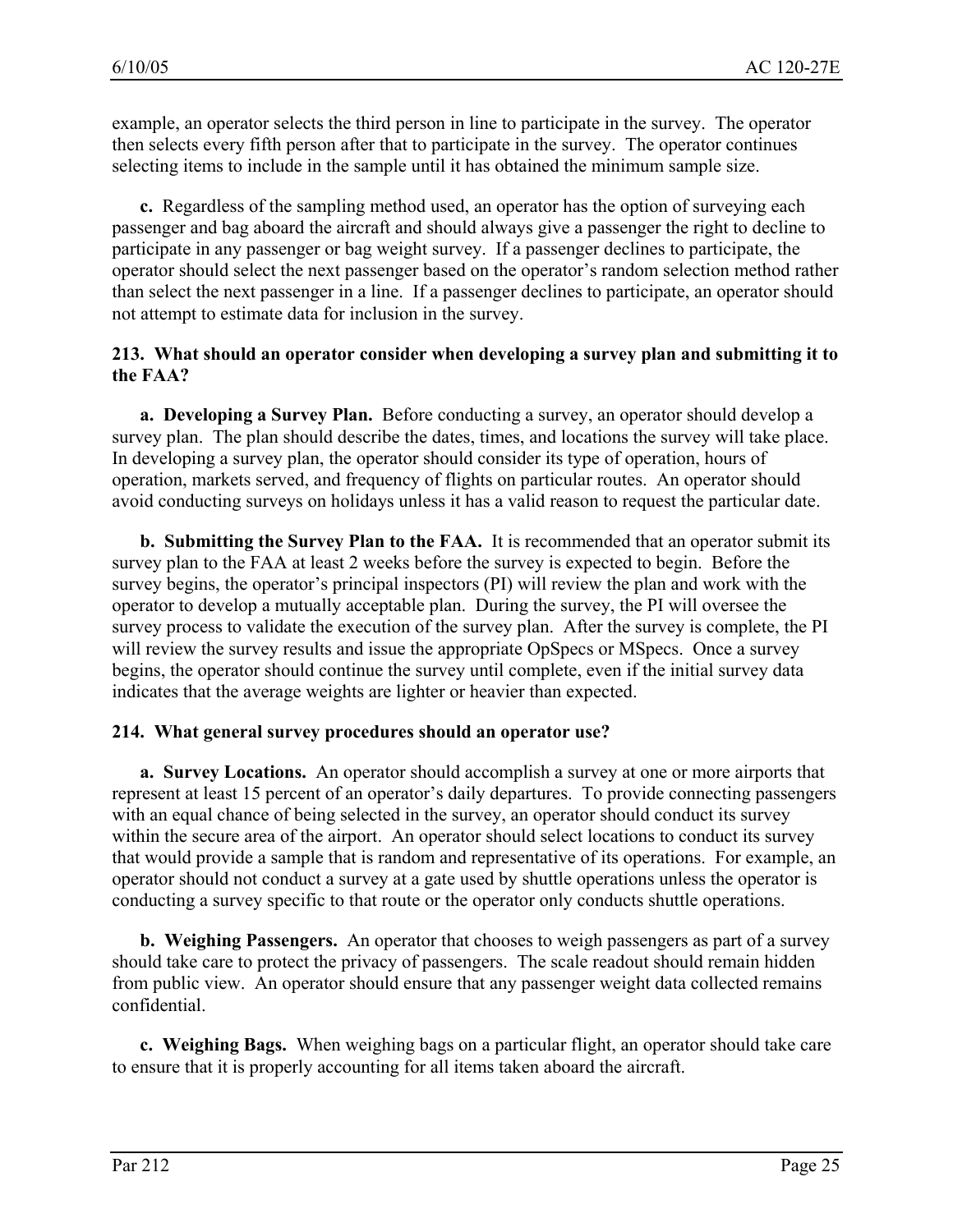<span id="page-35-0"></span>**d. Rounding Sample Results.** If the operator uses rounding in the weight and balance calculations, it is recommended that the operator round passenger weights to the nearest pound and bag weights to the nearest half-pound. An operator should ensure that rounding is done consistently in all calculations.

#### **NOTE: If an operator elects to use average child weights, they should be used on a flight-by-flight basis and not factored into the average passenger weight (whether using standard average or segmented weights).**

**e. Surveys for Particular Routes.** An operator may conduct a survey for a particular route if the operator believes that the average weights on that route may differ from those in the rest of its operations. To establish a standard average passenger weight along the route, an operator may survey passengers at only one location. However, an operator should conduct surveys of personal items and bags at the departure and arrival locations, unless the operator can verify there is no significant difference in the weight and number of bags in either direction along the route.

# **215. What information might an operator gain from conducting a count survey?**

**a.** An operator may conduct a survey to count certain items without determining the weight of those items. For example, an operator may determine that the standard average weights for male and female passengers are appropriate for its operations, but on some routes the passengers are predominantly male or female. In this case, an operator may conduct a survey to determine the percentage of male and female passengers. The operator could use the results of the survey to justify a weight other than the standard weights, which assume a 50-percent male and 50-percent female mix of passengers. Similarly, an operator may conduct a survey to determine the number of personal items and carry-on bags passengers carry aboard aircraft to determine if the allowance of 16 pounds per passenger is appropriate to its operations.

**b.** For example, an operator conducts a survey on a particular route (or multiple routes if amending the program average weight) to count the percentage of passengers carrying personal items and carry-on bags. The operator finds that—

**(1)** Fifty percent of passengers carry one carry-on bag and one personal item.

- **(2)** Thirty percent of passengers carry one carry-on bag or one personal item.
- **(3)** Twenty percent of passengers carry neither a carry-on bag nor a personal item.

**(4)** The survey results show that the average passenger carries approximately 21 pounds of personal items and carry-on bags rather than the standard allowance of 16 pounds. In such a case, it would be irresponsible for the operator to fail to increase the standard average weights for that route(s) by 5 pounds per passenger.

# **NOTE: The calculation below determines the appropriate allowance for personal items and carry-on bags.**

*[0.50* × *(16 pounds + 16 pounds)] + [0.30* × *(16 pounds)] + [0.20* × *(0 pounds)] = 20.8 pounds*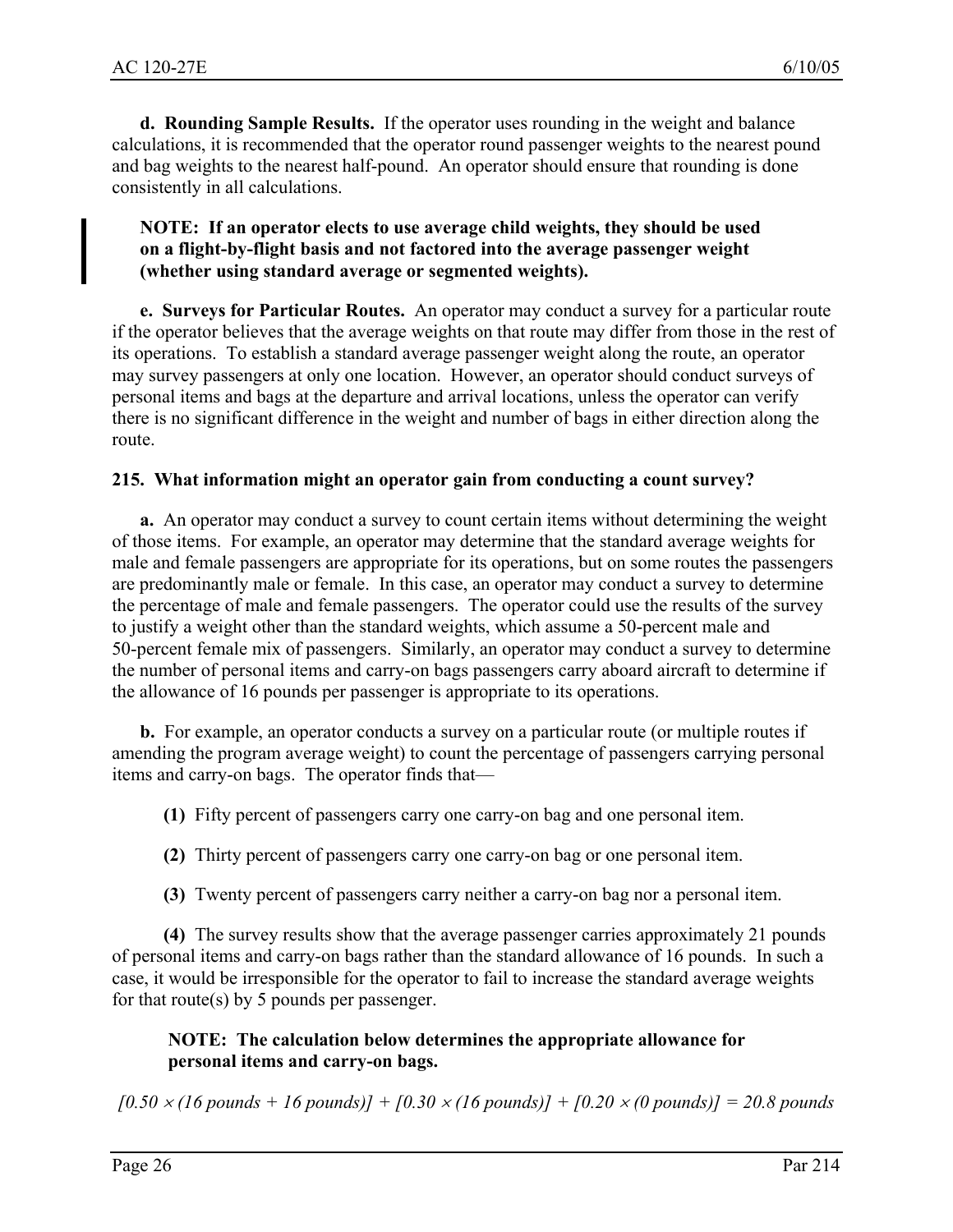# <span id="page-36-0"></span>**216. When should an operator conduct another survey to revalidate the data from an earlier survey?**

In order to use survey-derived average weights, an operator must revalidate such survey data every 36 calendar-months or revert to the standard average weights, provided the new survey average weight results are within 2 percent of the standard average weights listed in this AC.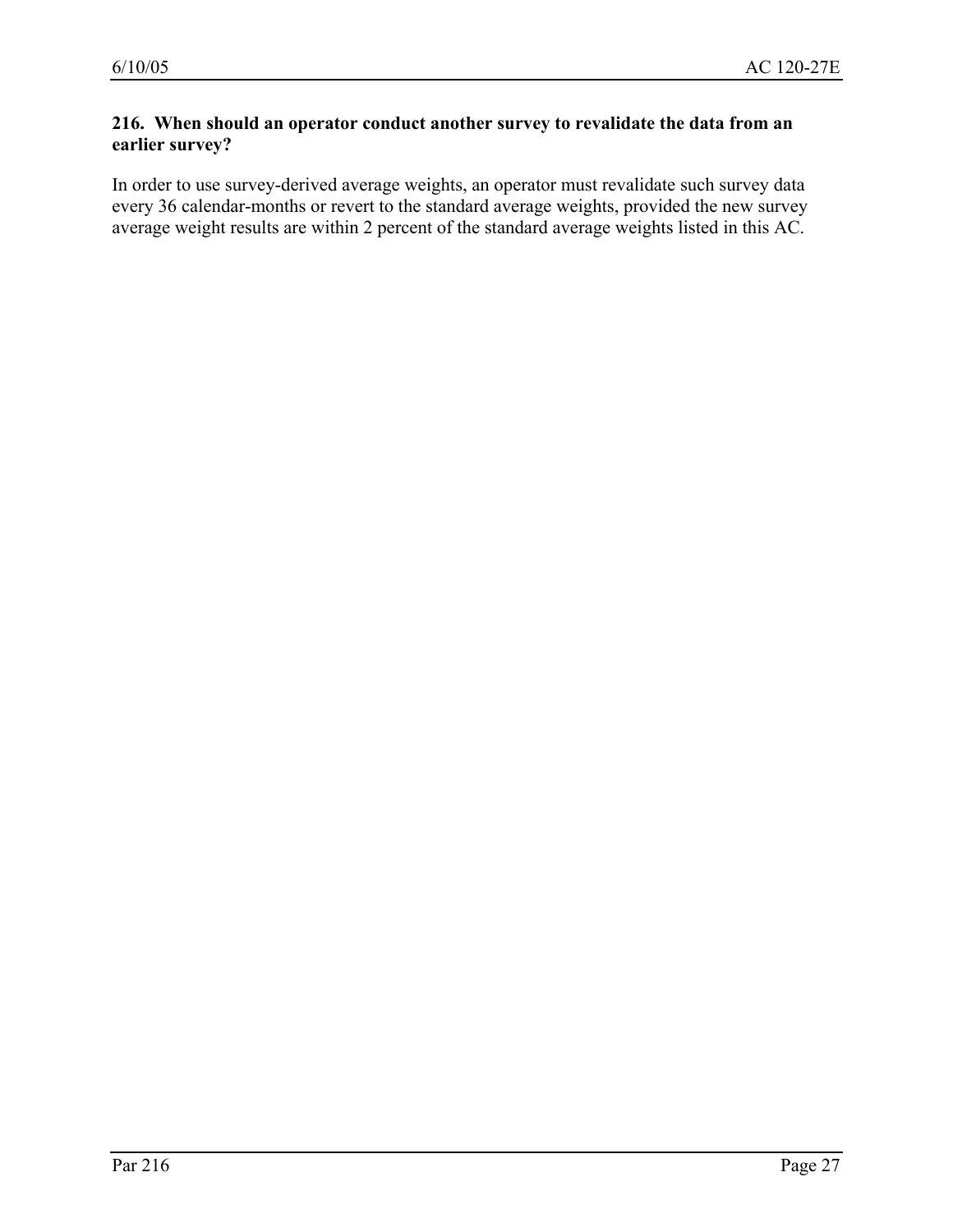# **Section 4. Segmented Passenger Weights**

#### <span id="page-37-0"></span>**217. What should an operator consider when using segmented weights?**

**a.** The concept of segmented weights involves adding a portion of the standard deviation to an average weight to increase the confidence that the actual weight will not exceed the average weight. Like the standard average weights in Section 2, the segmented weights in Table 2-5 were derived from average weights and standard deviations found based on NHANES data, assuming a 95-percent confidence interval and 1-percent tolerable error.

#### **TABLE 2-5. SEGMENTED WEIGHTS FOR ADULT PASSENGERS (IN POUNDS; SUMMER)**

| <b>Maximum</b><br><b>Certificated</b><br>Passenger |       |       |       |       | <b>Ratio of Male to Female Passengers</b>                     |       |       |       |       |       |       |
|----------------------------------------------------|-------|-------|-------|-------|---------------------------------------------------------------|-------|-------|-------|-------|-------|-------|
| <b>Seating</b><br>Capacity                         | 0/100 | 10/90 | 20/80 | 30/70 | 40/60                                                         | 50/50 | 60/40 | 70/30 | 80/20 | 90/10 | 100/0 |
| $1$ to $4$                                         |       |       |       |       | Use actual weights, or asked (volunteered) weights plus 10 lb |       |       |       |       |       |       |
| 5                                                  | 231   | 233   | 235   | 237   | 239                                                           | 241   | 243   | 245   | 247   | 249   | 251   |
| $6$ to $8$                                         | 219   | 221   | 223   | 225   | 227                                                           | 229   | 231   | 233   | 235   | 237   | 239   |
| 9 to 11                                            | 209   | 211   | 213   | 215   | 217                                                           | 219   | 221   | 223   | 225   | 227   | 229   |
| 12 to $16$                                         | 203   | 205   | 207   | 209   | 211                                                           | 213   | 215   | 217   | 219   | 221   | 223   |
| 17 to 25                                           | 198   | 200   | 202   | 204   | 206                                                           | 208   | 210   | 212   | 214   | 216   | 218   |
| $26 \text{ to } 30$                                | 194   | 196   | 198   | 200   | 202                                                           | 204   | 206   | 208   | 210   | 212   | 214   |
| 31 to 53                                           | 191   | 193   | 195   | 197   | 199                                                           | 201   | 203   | 205   | 207   | 209   | 211   |
| 54 to $70 +$                                       | 188   | 190   | 192   | 194   | 196                                                           | 198   | 200   | 202   | 204   | 206   | 208   |

**b.** An operator may make the following adjustments to the table above:

**(1)** An operator may subtract 6 pounds from the passenger weight outlined above if it has a no-carry-on bag program or does not allow any carry-on baggage into the cabin of the aircraft.

**(2)** An operator should add 5 pounds to the weights above during the winter season.

**c.** An operator may interpolate between columns on the chart if the operator's assumed ratio of male passengers to female passengers does not exactly match the values given.

**d.** To account for a child's weight, for children ages 2 years to less than 13 years of age, the standard average child weight located in Table 2-1 may be used. Weights of children under the age of 2 have been factored into the segmented adult passenger weight.

# **218. How are loading envelope curtailment and bag weight affected by an operator's use of segmented weights?**

**a. Loading Envelope Curtailment.** An operator using segmented passenger weights may use the standard average passenger weights when curtailing its operational loading envelope using the methods described in Appendixes 3 and 4.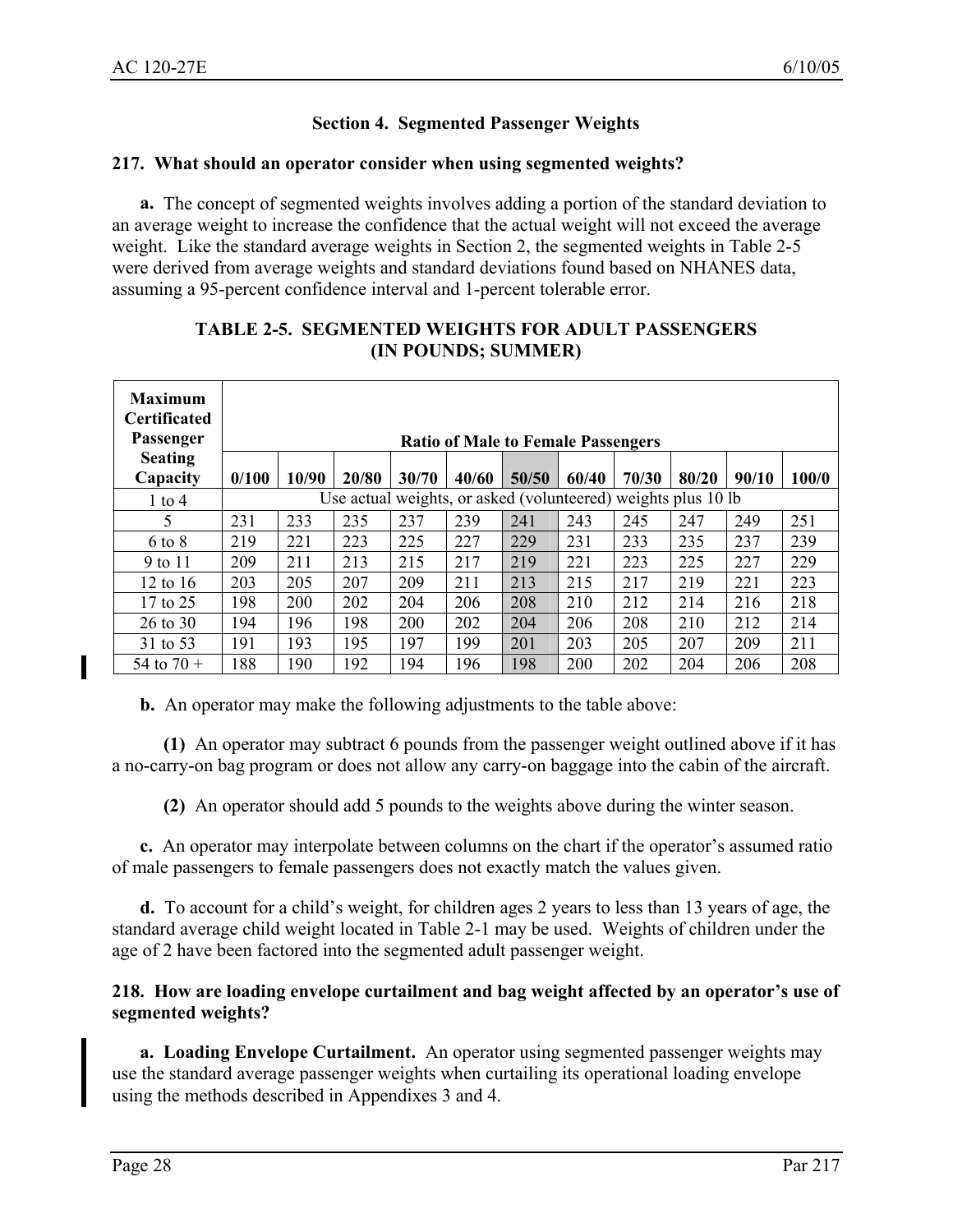<span id="page-38-0"></span>**b. Bag Weights.** An operator using segmented weights may use actual weights for bags or the standard average bag weights provided in Section 2. An operator using segmented passenger weights *may not* use survey-derived average bag weights.

# **219. What might be an example be of an operator using the segmented weights in Table 2-5?**

An operator of a 30 passenger-seat aircraft conducts a survey to count the percentage of male and female passengers on its flights and determines that 50 percent of the passengers are male and 50 percent are female. If the operator has an approved carry-on bag program, the operator should use 204 pounds in the summer and 209 pounds in the winter. If the operator has a nocarry-on bag program, the operator should use 198 pounds in the summer and 203 pounds in the winter and account for all plane-side loaded bags as 20 pounds each.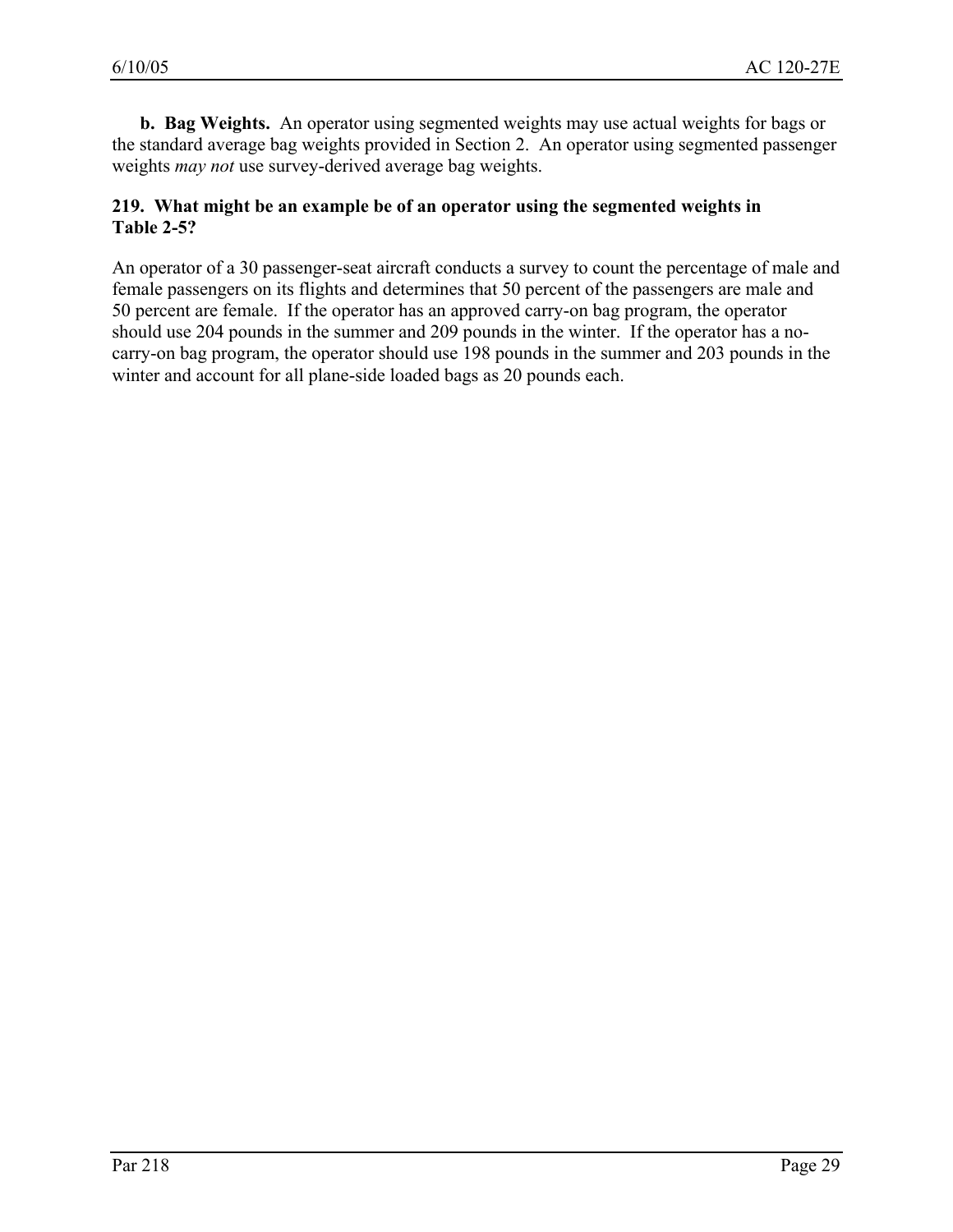# **Section 5. Actual Weight Programs**

# <span id="page-39-0"></span>**220. If the operator decides to use an actual weight program, how might it determine the actual weight of passengers?**

An operator may determine the actual weight of passengers by—

**a.** Weighing each passenger on a scale before boarding the aircraft (types of weight scales and scale tolerances will be defined in the operator's approved weight and balance control program); or

**b.** Asking each passenger his or her weight. An operator should add to this asked (volunteered) weight at least 10 pounds to account for clothing. An operator may increase this allowance for clothing on certain routes or during certain seasons, if appropriate.

# **NOTE: If an operator believes that the weight volunteered by a passenger is understated, the operator should make a reasonable estimate of the passenger's actual weight and add 10 pounds.**

#### **221. If the operator decides to use an actual weight program, how should it determine the actual weights of personal items and bags?**

To determine the actual weight of a personal item, carry-on bag, checked bag, plane-side loaded bag, or a heavy bag, an operator should weigh the item on a scale.

# **222. What approach should an operator use to record actual weights?**

An operator using actual weights should record all weights used in the load buildup.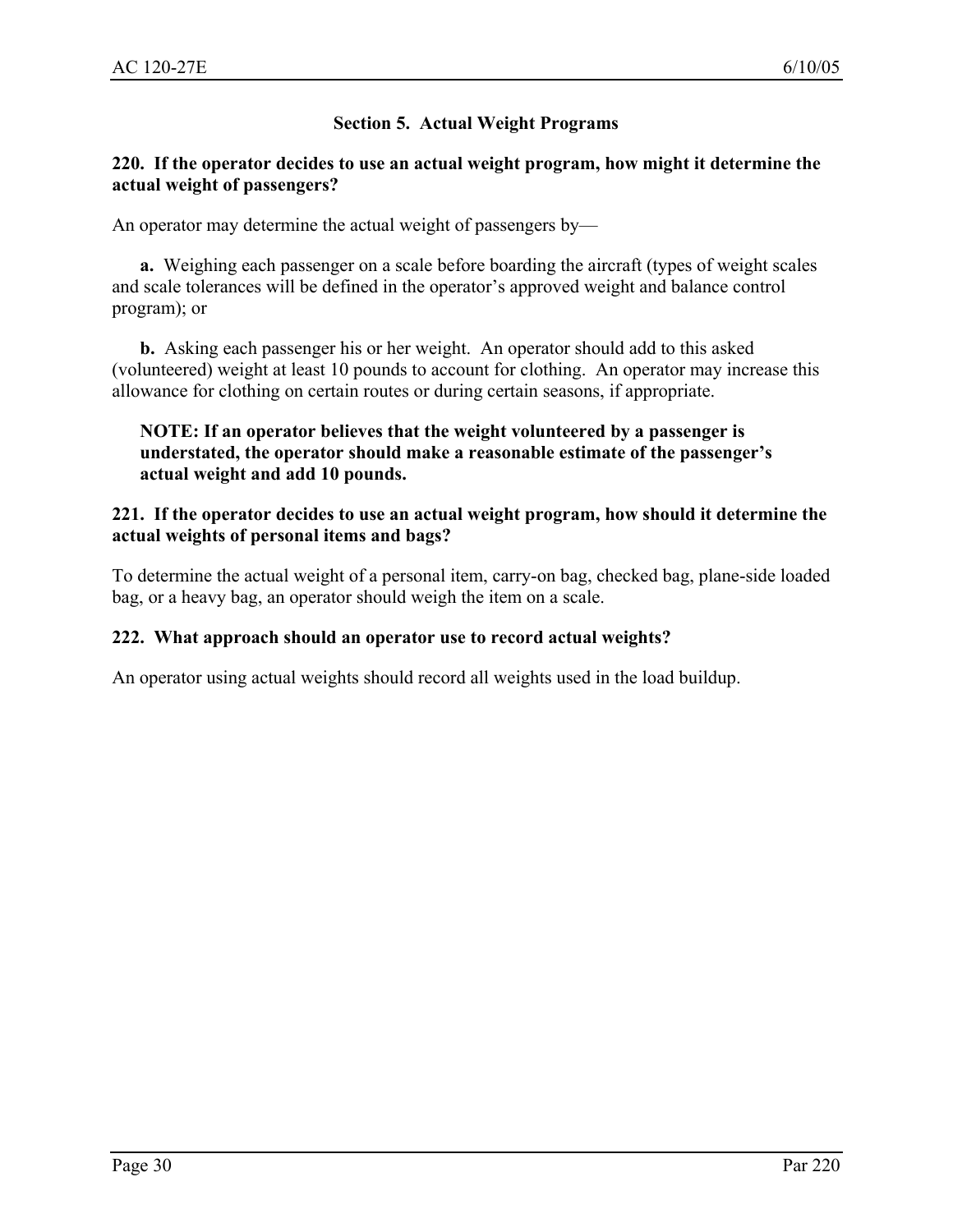#### <span id="page-40-0"></span>**CHAPTER 3. OPERATOR REPORTING SYSTEMS AND FAA OVERSIGHT**

# **Section 1. Pilot and Agent Reporting Systems**

#### **300. What are the pilots' and operators' responsibilities in reporting aircraft loading and manifest preparation discrepancies?**

Each operator should develop a reporting system and encourage employees to report any discrepancies in aircraft loading or manifest preparation. These discrepancies may include errors in documentation or calculation, or issues with aircraft performance and handling qualities that indicate the aircraft weight or balance is not accurate. Operators should attempt to determine the cause of each discrepancy and take appropriate corrective action. This would include a load audit on affected flights or conducting a passenger or bag weight survey in accordance with this AC if trends indicate it is warranted.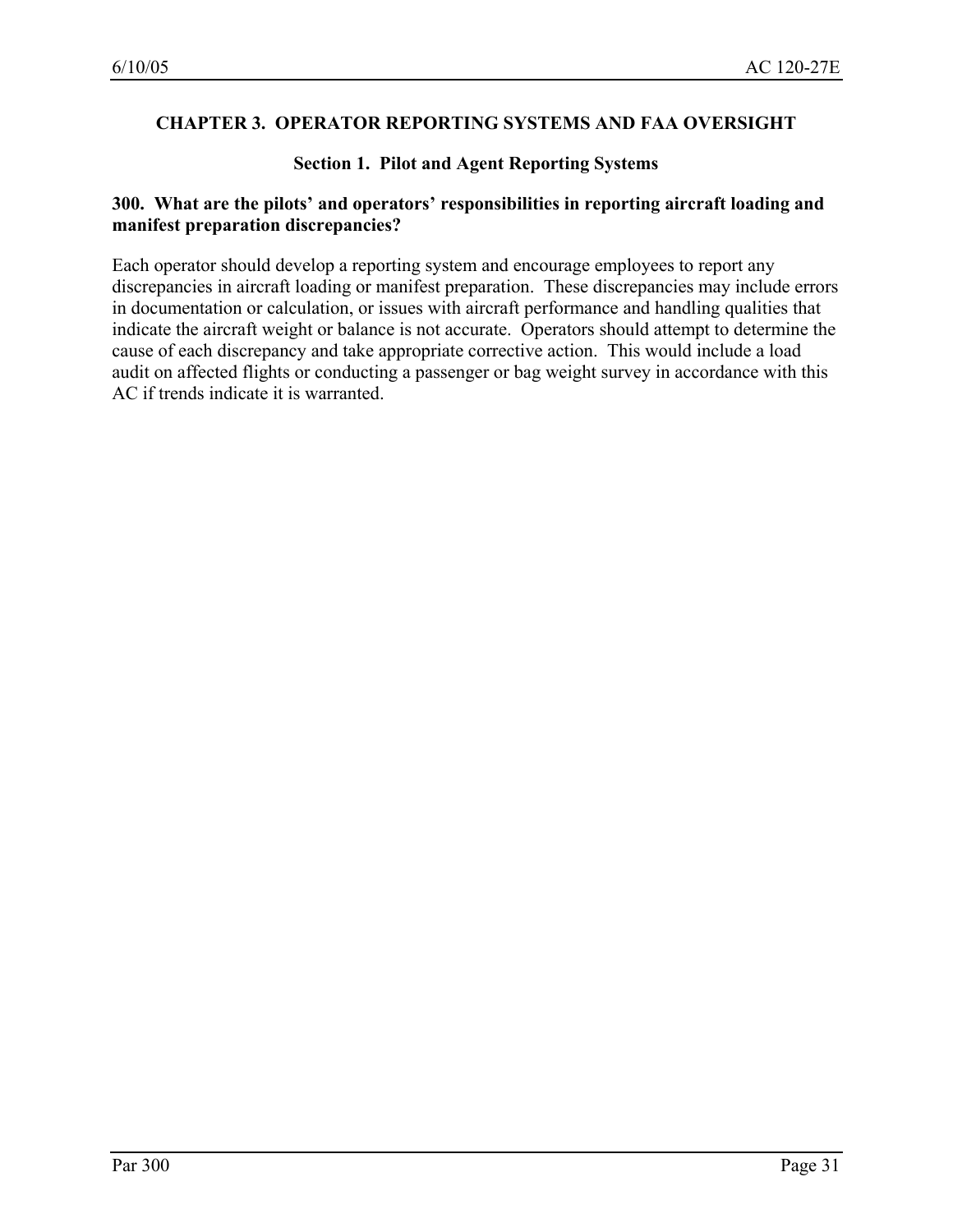# **Section 2. FAA Oversight**

#### <span id="page-41-0"></span>**301. Which FAA inspectors are responsible for overseeing an operator's weight and balance program?**

The FAA has divided the responsibility of overseeing an operator's weight and balance control program between the operator's principal operations inspector (POI) and principal maintenance inspector (PMI). An operator that wishes to change aspects of its weight and balance control program, including average weights, should submit all applicable supporting data to the POI and PMI, as applicable, for approval. If the FAA approves the changes, the FAA will issue revised OpSpecs, MSpecs, or LOA, as appropriate.

#### **302. Which portions of OpSpecs or MSpecs are relevant to an operator's weight and balance program?**

**a.** This AC details methods to develop a weight and balance control program with greater accuracy and increased flexibility. By changing its OpSpecs or MSpecs, an operator may alter the weights used in its weight and balance control program to include appropriate combinations of standard average weights, average weights based on survey results, or actual weights.

**b.** Parts A and E of OpSpecs or MSpecs authorize an operator's weight and balance control program. These parts will address—

- **(1)** Average passenger and bag weights;
- **(2)** Situations when the use of average weights is inappropriate;
- **(3)** The treatment of charter flights or special groups, if applicable;
- **(4)** The type of loading schedule and instructions for its use;
- **(5)** Aircraft weighing schedules; and

**(6)** Other procedures that the operator may require to assure control of weight and balance.

**c.** OpSpec or MSpec paragraph E096, Weight and Balance Control Procedures, is issued to an operator with an approved aircraft weight program. The FAA issues this paragraph after reviewing and approving the operator's aircraft weight and balance control procedures in their entirety.

**d.** OpSpec or MSpec paragraph A011, Approved Carry-on Baggage Program, is issued to an operator with an approved carry-on bag program. This paragraph provides details about the operator's approved carry-on bag program and states whether the operator has a carry-on bag program or a no-carry-on bag program. The FAA will issue this paragraph after reviewing the operator's carry-on baggage program in its entirety.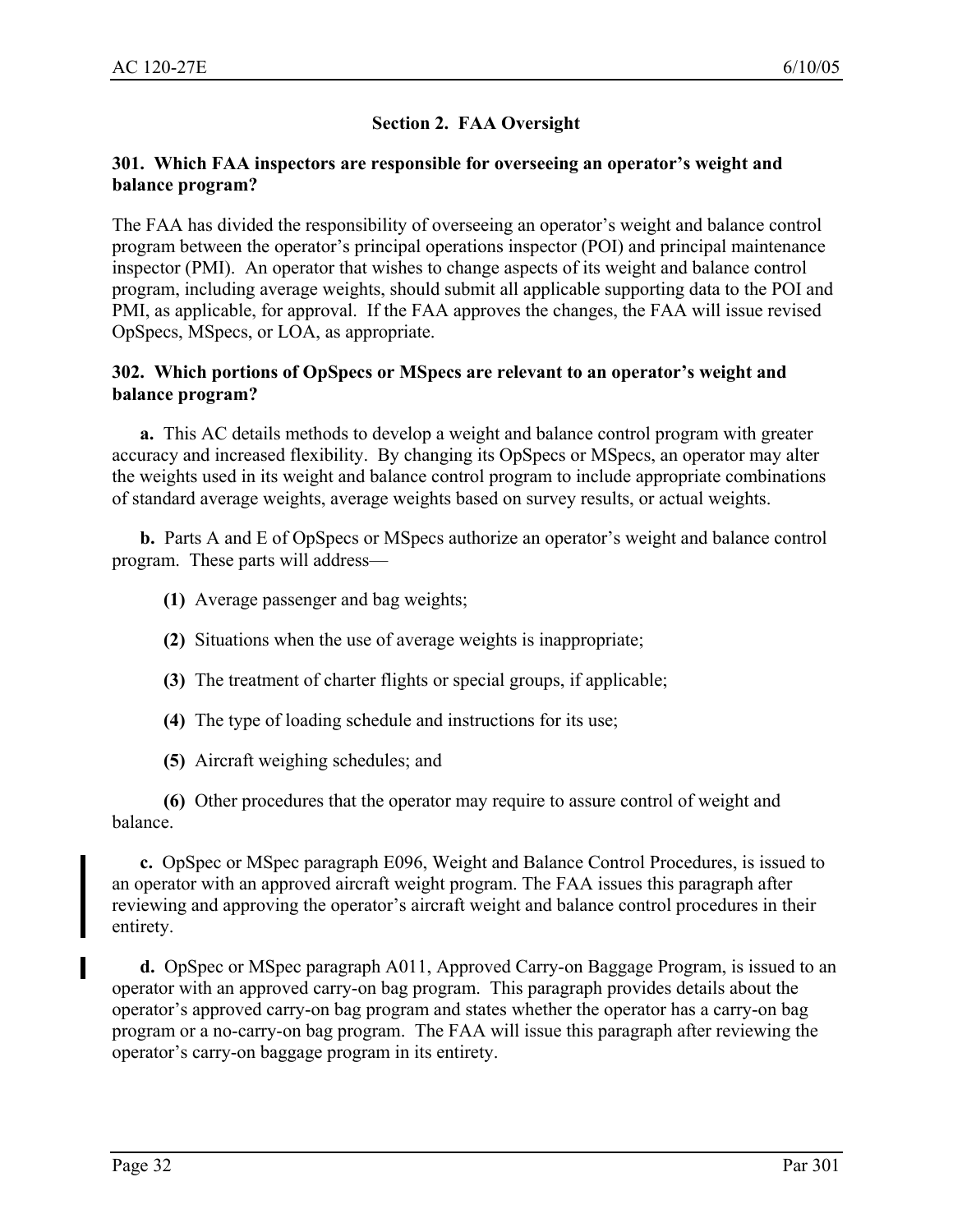**e.** If an operator chooses to use standard average weights as outlined in this AC, the FAA will document that decision by issuing one or more of the following OpSpecs or MSpecs paragraphs. If an operator proposes to use different average weights (weights other than the standard average or segmented weights) and the FAA concurs with the statistically valid data provided by the operator to support such average weight differences, then those differences will be documented in the following OpSpecs or MSpecs. Although these paragraphs authorize an operator to use average and/or segmented weights, an operator may use actual weights at any time once issued these paragraphs.

**(1)** Paragraph A097—Small Cabin Aircraft Passenger and Baggage Weight Program.

- **(2)** Paragraph A098—Medium Cabin Aircraft Passenger and Baggage Weight Program.
- **(3)** Paragraph A099—Large Cabin Aircraft Passenger and Baggage Weight Program.

**NOTE: If an operator does not provide the FAA with adequate information to justify the issuance of one of the above paragraphs that documents the use of standard average, survey-derived average, and/or segmented weights, the FAA may issue paragraph A096, Actual Passenger and Baggage Weight Program for All Aircraft, requiring the operator to use actual passenger and bag weights. Any operators using only an actual weight program must be issued paragraphs A096 and E096.** 

**f.** If an operator chooses to develop a weight and balance control program using only actual weights for all the aircraft it operates, the FAA may issue OpSpec/MSpec paragraph A096. The FAA will not issue paragraphs A097, A098, or A099 to operators with a weight and balance control program that uses only actual weights. The FAA will only issue paragraphs A096, A097, A098, and/or A099 after reviewing the operator's actual or average weight program.

**g.** An operator that receives approval to use survey-derived (nonstandard) average weights should document and make available, upon request, the data and methodology used to derive those weights. An operator's documentation should be sufficiently comprehensive to allow the FAA to reproduce the same results during an audit. An operator should retain this documentation for as long as the operator uses the survey-derived average weights in its weight and balance control program.

**h.** If an operator chooses to conduct a survey, the operator will use the results of the survey to establish a revised average weight and must curtail the loading envelope as necessary. However, if the survey results indicate the average weights are within 2 percent of the standard average weights outlined in this AC, the operator may elect to adopt the standard average weights only after submitting the survey results to the FAA and receiving approval through its OpSpecs, MSpecs, or LOA.

**i.** For operators using an onboard weight and balance system to determine the weight and balance of the aircraft, the FAA will issue OpSpecs or MSpecs paragraph A096. Paragraph A096 documents the use of actual weights and the use of its onboard weight and balance system. For an operator that chooses to use standard average weights as a backup

Π

ı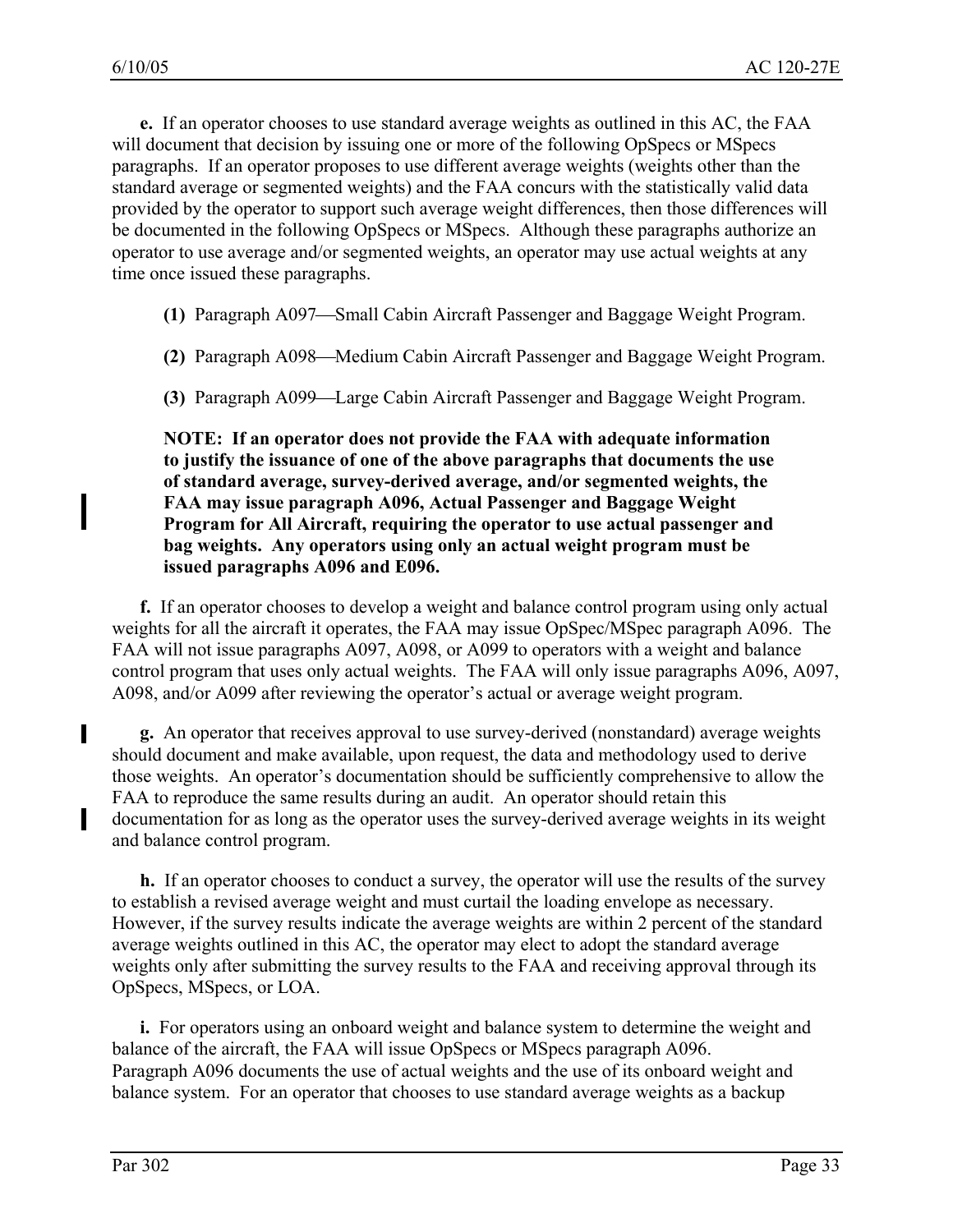I

system, the FAA will issue paragraphs A097, A098, or A099, as appropriate. By authorizing the use of average weights, the operator may elect to use actual weights derived from its onboard weight and balance system, and may use average weights as an alternative should the system be inoperative.

**j.** For operators of all-cargo aircraft, the FAA will issue OpSpecs paragraph A096. Paragraph A096 documents the use of actual weights, with the exception of flightcrew, supernumeraries, and their bag weights. These weights may be accounted for using the standard average weights described in Chapter 2, Table 2-3.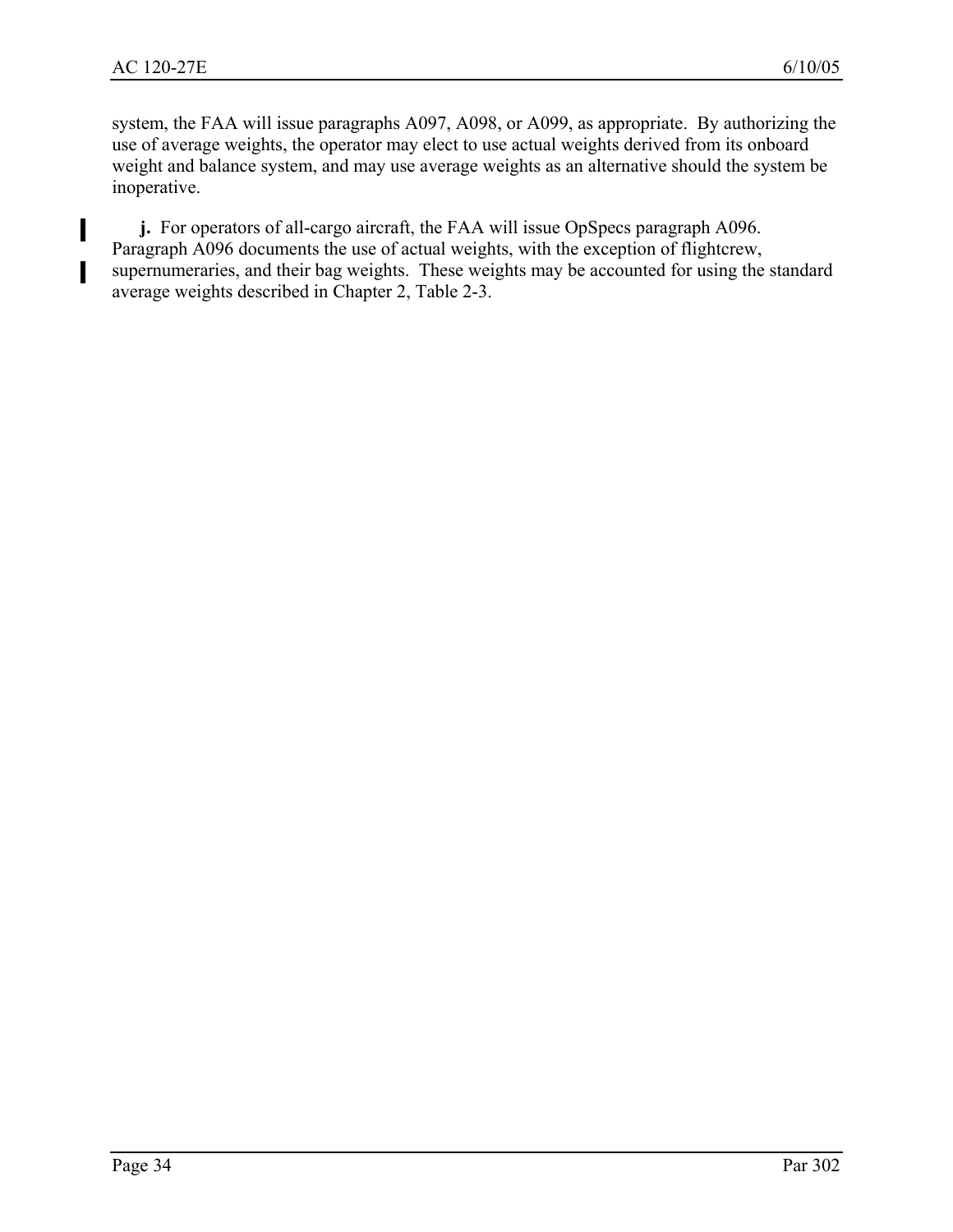I

I

# **APPENDIX 1. DEFINITIONS**

<span id="page-44-0"></span>**1. Basic empty weight.** The aircraft empty weight, adjusted for variations in standard items.

**2. Cargo.** As used in this advisory circular (AC), cargo refers to everything carried in the cargo compartments of the aircraft. This includes bags, mail, freight, express, and company material. It also includes live animals, dangerous goods, and hazardous materials as subcategories of the above.

**3. Carry-on bag.** A bag that the operator allows the passenger to carry onboard. It should be of a size and shape that will allow it to be stowed under the passenger seat or in a storage compartment. The operator establishes the exact dimensional limits based on the particular aircraft stowage limits.

**4. Certificated weight and CG limits.** Weight and center of gravity (CG) limits are established at the time of aircraft certification. They are specified in the applicable aircraft flight manual  $(AFM).$ 

**5. Checked bags.** Checked bags are those bags placed in the cargo compartment of the aircraft. This includes bags that are too large to be placed in the cabin of the aircraft or those bags that are required to be carried in the cargo compartment by regulation, security program, or company policy. For bags checked plane-side, see the definition for plane-side loaded bags.

**6. Curtailment.** Creating an operational loading envelope that is more restrictive than the manufacturers' CG envelope, to assure the aircraft will be operated within limits during all phases of flight. Curtailment typically accounts for, but is not limited to, in-flight movement, gear and flap movement, cargo variation, fuel density, fuel burn-off, and seating variation.

**7. Fleet operational empty weight (FOEW).** Average operational empty weight (OEW) used for a fleet or group of aircraft of the same model and configuration.

**8. Freight.** Cargo carried for hire in the cargo compartment that is not mail or passenger bags.

**9. Heavy bags.** Heavy bags are considered any bag that weighs more than 50 pounds but less than 100 pounds. Bags that are 100 pounds or more are considered freight.

**10. Large cabin aircraft.** Aircraft originally type-certificated with a maximum seating capacity of 71 or more passenger seats.

**11. Loading envelope.** Weight and CG envelope used in a loading schedule. Loading the aircraft within the loading envelope will maintain the aircraft weight and CG within the manufacturer's type-certificated limits throughout the flight.

**12. Loading schedule.** Method for calculating and documenting aircraft weight and balance prior to taxiing, to ensure the aircraft will remain within all required weight and balance limitations throughout the flight.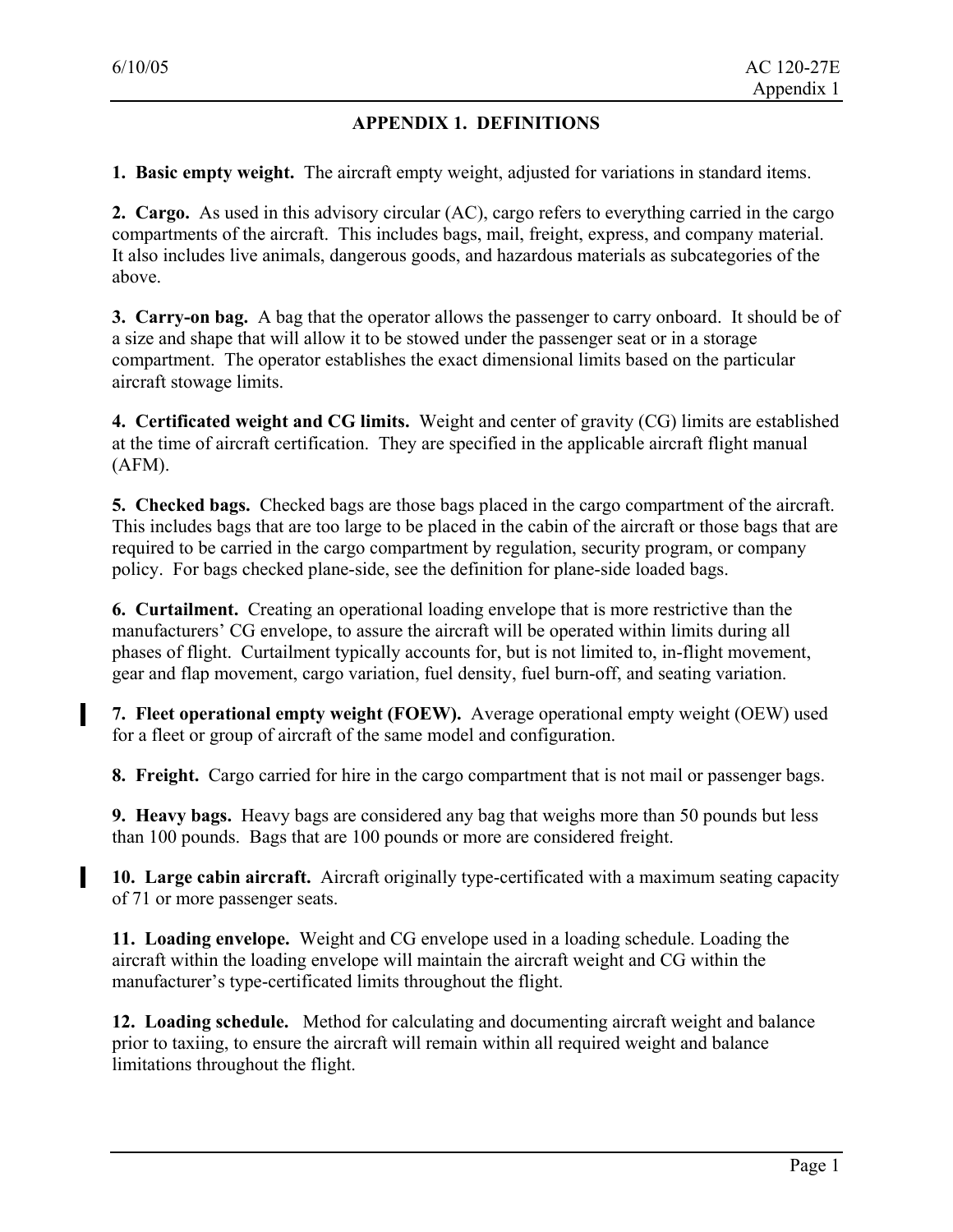**13. Maximum landing weight.** The maximum weight at which the aircraft may normally be landed.

**14. Maximum takeoff weight.** The maximum allowable aircraft weight at the start of the takeoff run.

**15. Maximum taxi weight.** The maximum allowable aircraft weight for taxiing.

**16. Maximum zero-fuel weight.** The maximum permissible weight of an aircraft with no disposable fuel and oil.

**17. Mean Aerodynamic Chord (MAC).** The MAC is established by the manufacturer, which defines its leading edge and its trailing edge in terms of distance (usually inches) from the datum. The CG location and various limits are then expressed in percentages of the chord. The location and dimensions of the MAC can be found in the aircraft specifications, the type certificate data sheet, the AFM, or the aircraft weight and balance manual.

**18. Medium cabin aircraft.** Aircraft originally type-certificated with a maximum seating capacity between 70 and 30 passenger seats, inclusive.

**19. Moment.** The moment is the product of a weight multiplied by its arm. The moment of an item about the datum is obtained by multiplying the weight of the item by its horizontal distance from the datum.

**20. Onboard weight and balance system.** A system that weighs an aircraft and payload, then computes the CG using equipment onboard the aircraft.

**21. Operational empty weight (OEW).** Basic empty weight or fleet empty weight plus operational items.

**22. Operational items.** Personnel, equipment, and supplies necessary for a particular operation but not included in basic empty weight. These items may vary for a particular aircraft and may include, but are not limited to, the following:

- **a.** Crewmembers, supernumeraries, and bags;
- **b.** Manuals and navigation equipment;
- **c.** Passenger service equipment, including pillows, blankets, and magazines;
- **d.** Removable service equipment for cabin, galley, and bar;
- **e.** Food and beverage, including liquor;
- **f.** Usable fluids, other than those in useful load;
- **g.** Required emergency equipment for all flights;
- **h.** Life rafts, life vests, and emergency transmitters;
- **i.** Aircraft unit load devices;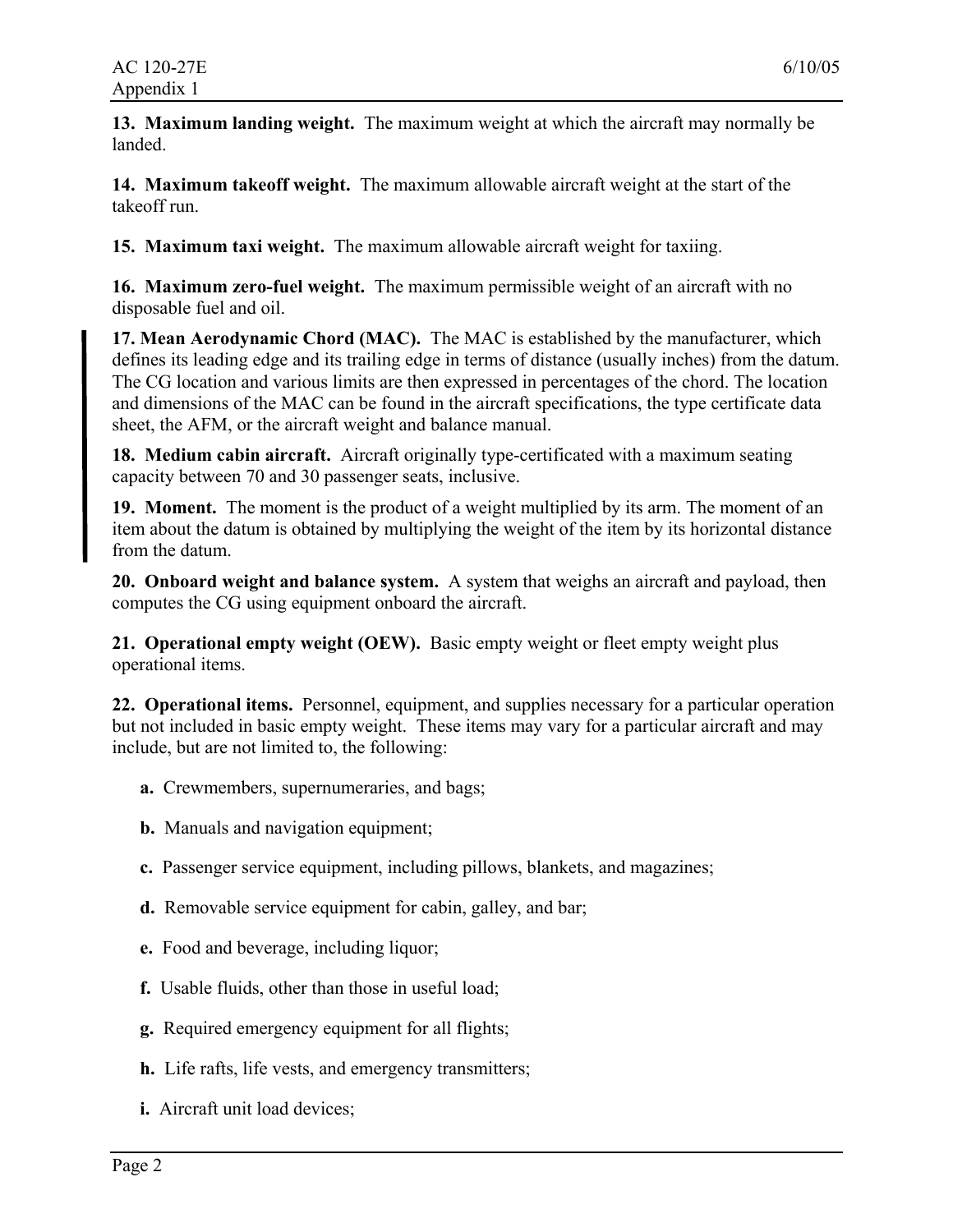**j.** Potable water;

**k.** Drainable unusable fuel;

**l.** Spare parts normally carried aboard and not accounted for as cargo; and

**m.** All other equipment considered standard by the operator.

**23. Passenger assist/comfort animals and devices.** These include, but are not limited to, canes, crutches, walkers, wheelchairs, medically-required animal comfort companions, or animals required to assist the vision impaired.

**24. Passenger weight.** Passenger weight is the actual weight or the approved average weight of the passenger.

**a.** An adult is defined as an individual 13 years or older.

**b.** A child is defined as an individual aged 2 to less than 13 years of age.

**c.** Infants are children who have not yet reached their second birthday and are considered part of the adult standard average and segmented passenger weight.

**25. Personal item**. Items the operator may allow a passenger to carry aboard, in addition to a carry-on bag. Typically, an operator may allow one personal item such as a purse, briefcase, computer and case, camera and case, diaper bag, or an item of similar size. Other items, such as coats, umbrellas, reading material, food for immediate consumption, infant restraining device, and passenger assist/comfort animals and devices, are allowed to be carried on the aircraft and are not counted against the personal item allowance.

**26. Plane-side loaded bag.** Any bag or item that is placed at the door or steps of an aircraft and subsequently placed in the aircraft cargo compartment or cargo bin.

**27. Reference Balance Arm (BA).** The horizontal distance from the reference datum to the CG of an item.

**28. Segmented weights.** Passenger weights derived by adding a portion of the standard deviation to an average weight to increase the confidence that the actual weight will not exceed the average weight.

**29. Small cabin aircraft.** Aircraft originally type certificated with a maximum seating capacity between 5 and 29 passenger seats, inclusive.

**30. Standard deviation.** One of several indexes of variability that statisticians use to characterize the dispersion among the measures in a given population.

**31. Standard items.** Equipment and fluids not considered an integral part of a particular aircraft and not a variation for the same type of aircraft. These items may include, but are not limited to, the following: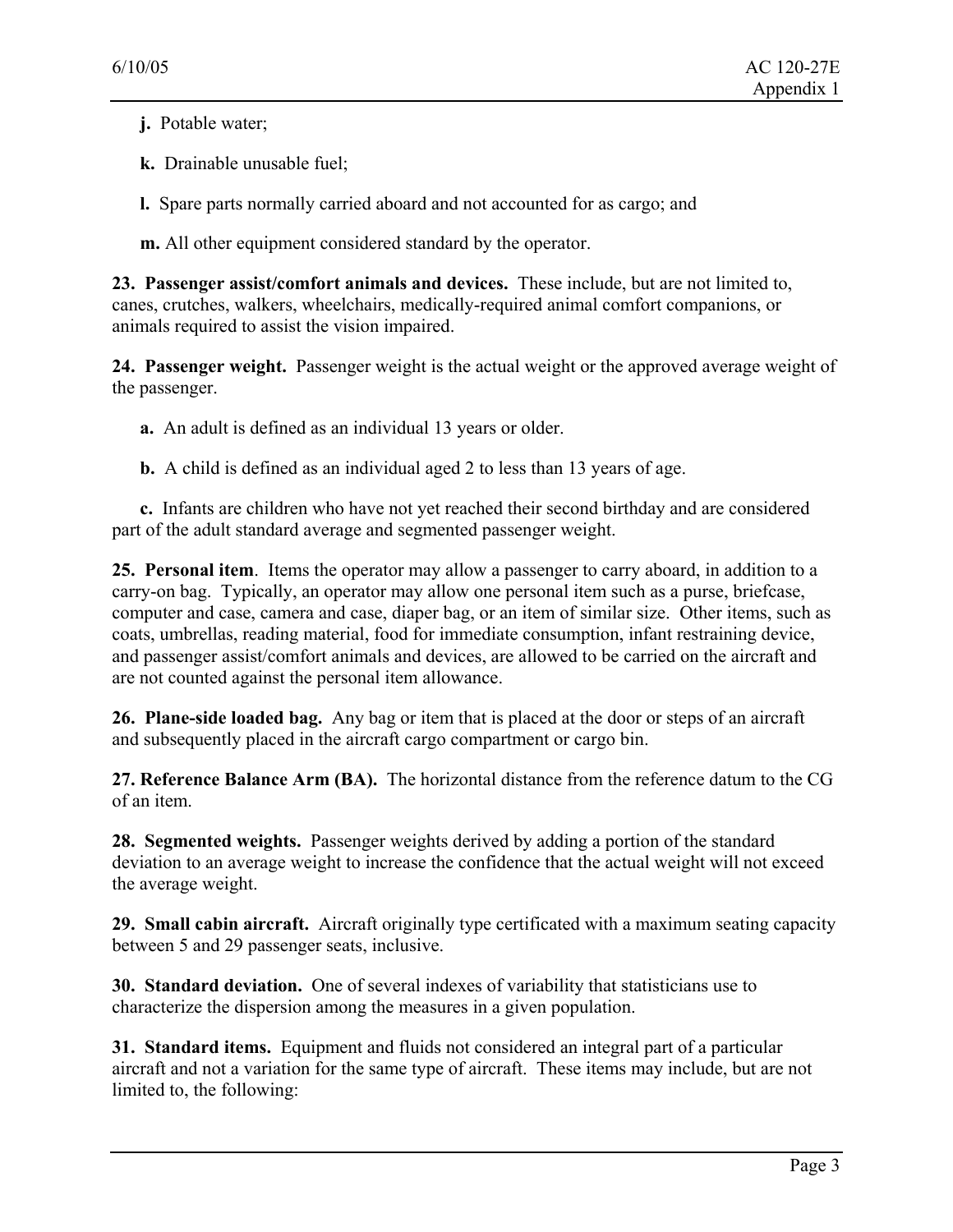- **a.** Unusable fuel and other unusable fluids;
- **b.** Engine oil;
- **c.** Toilet fluid and chemical;
- **d.** Fire extinguishers, pyrotechnics, and emergency oxygen equipment;
- **e.** Structure in galley, buffet, and bar; and
- **f.** Supplementary electronic equipment.

**32. Useful Load.** Difference between takeoff weight and OEW. It includes payload, usable fuel, and other usable fluids not included as operational items.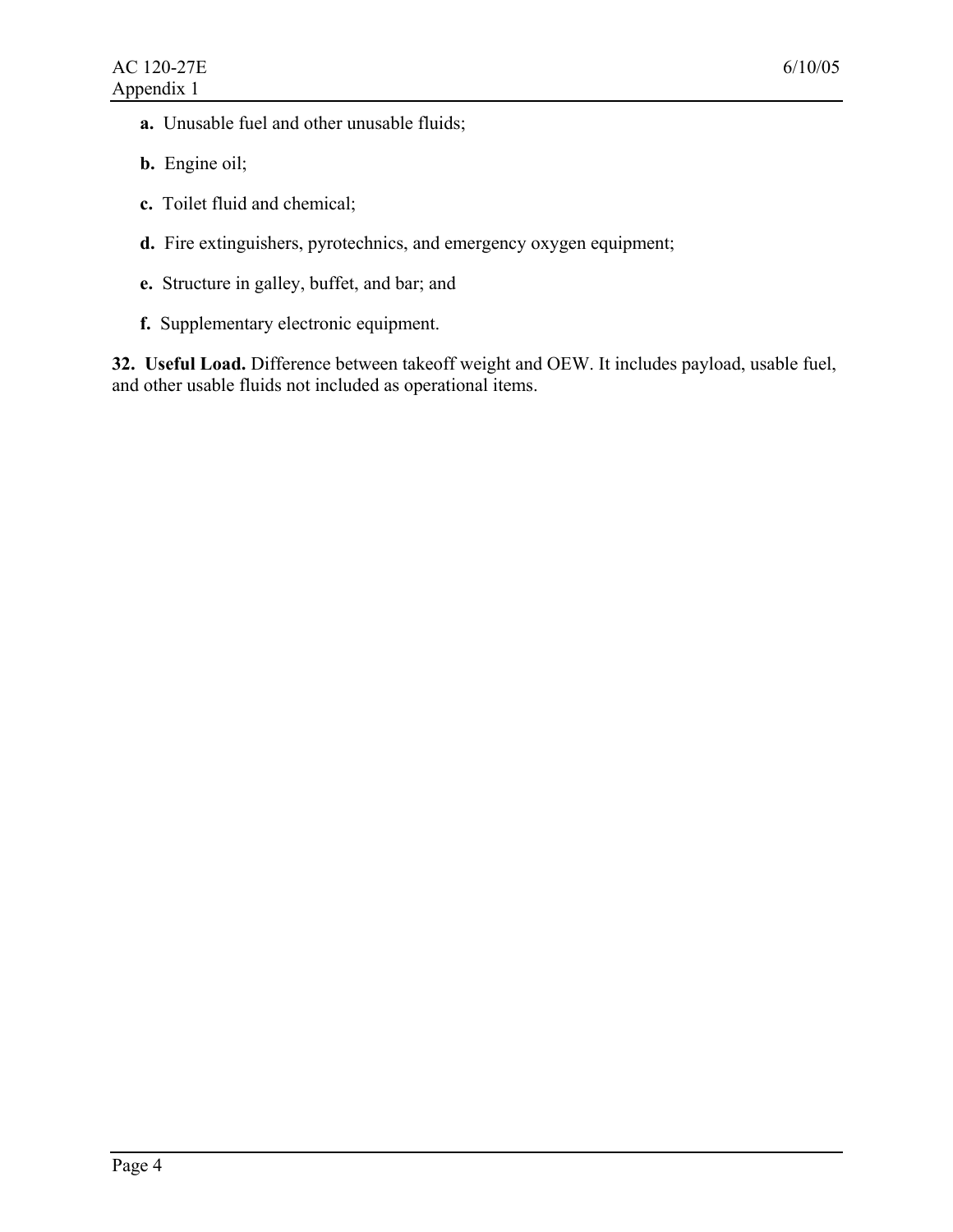# **APPENDIX 2. SOURCE OF STANDARD AVERAGE WEIGHTS**

#### <span id="page-48-0"></span>**1. Standard Average Passenger Weights.**

**a.** The Federal Aviation Administration (FAA) examined data from several large-scale, national health studies conducted by U.S. Government health agencies. The FAA found that the National Health and Nutrition Examination Survey (NHANES), conducted by the Centers for Disease Control (CDC), provided the most comprehensive and appropriate data. The data in NHANES cover a broad spectrum of the general population, are based on a large sample size, and are not restricted geographically to a particular area.

**b.** The CDC collects NHANES data annually by conducting an actual scale weighing of approximately 9,000 subjects in a clinical setting. The standard deviation of the sample was 47 pounds. The CDC last published results from NHANES in 2000. Additional information on NHANES and the data points used to derive average weights in this advisory circular are at:

**(1) General information.**

<http://www.cdc.gov/nchs/nhanes.htm>

- **(2) Analytic and reporting guidelines.** <http://www.cdc.gov/nchs/data/nhanes/nhanes3/nh3gui.pdf>
- **(3) Data files for 1999–2000 survey.**

[http://www.cdc.gov/nchs/about/major/nhanes/NHANES99\\_00.htm](http://www.cdc.gov/nchs/about/major/nhanes/NHANES99_00.htm)

**c.** The FAA used the most recent NHANES data set available from surveys conducted in 1999 and 2000 to calculate the standard average passenger weights used in this advisory circular (AC). From this data set, the FAA separated out a separate data set of individuals who had not yet reached their 13th birthday to determine average child weight. From the remaining adult data set, the FAA removed all weight data that indicated the subject was clothed during the weighing and removed all data points more than two standard deviations from the mean. The FAA then calculated the average weights for males and females in the remaining data set.

#### **2. Standard Average Bag Weights.**

To determine standard average weights for different types of bags, the FAA closely examined previous surveys conducted by operators, including several surveys conducted in response to FAA Notice 8400.40, Weight and Balance Control Programs for 10 to 19 Seat Airplanes Operated Under 14 CFR 121. The results of those surveys are summarized in Table 2-1.

| <b>Item Surveyed</b> | <b>Average Weight</b> | <b>Standard Deviation</b> |
|----------------------|-----------------------|---------------------------|
| Personal items and   | $15.1$ lb             | 8.2 lb                    |
| carry-on bags        |                       |                           |
| Checked bags         | $28.9$ lb             | $10.8$ lb                 |
| Heavy bags           | 58.7 lb               | $7.2$ lb                  |

#### **TABLE 2-1. BAG SURVEY RESULTS**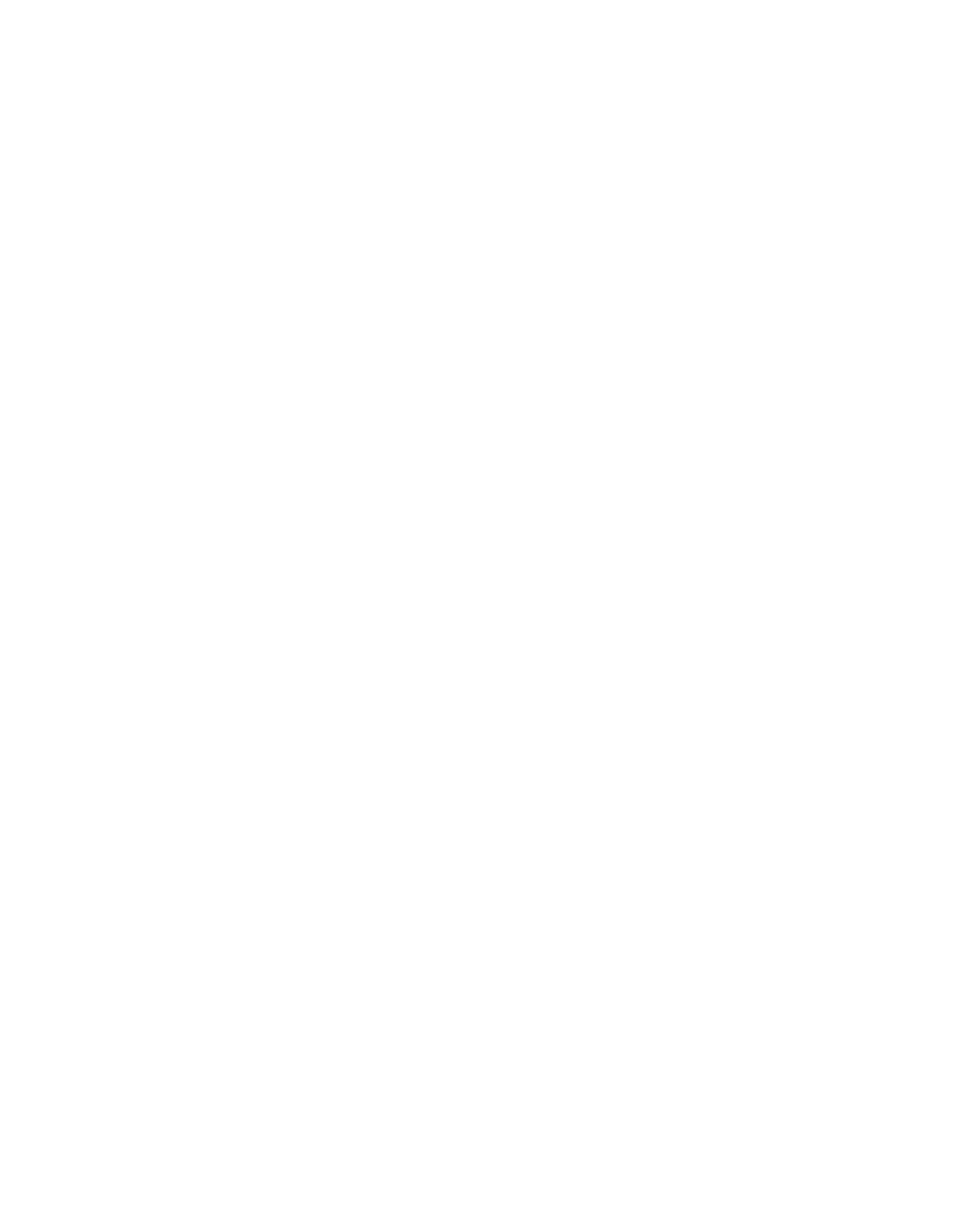# **APPENDIX 3. SAMPLE OPERATIONAL LOADING ENVELOPE**

#### <span id="page-50-0"></span>**1. Introduction.**

The following is an example of how to develop an operational loading envelope. For this example, a hypothetical 19-seat commuter category aircraft is used. Although this example uses inches to measure fuselage station, an operator may choose to use an index system for convenience.

#### **2. Assumptions for This Example.**

**a. Passenger weight.** Because the aircraft is certificated under the commuter category of Title 14 of the Code of Federal Regulations (14 CFR) part 23 and because it is originally typecertificated for 5 or more passenger seats, it would be appropriate to use the average weights listed in Chapter 2, Section 2. For this example, it is assumed that the operator has a no-carry-on baggage program. Therefore, the operator should use a standard average passenger weight of 189 pounds in winter and 184 pounds in summer. For this example, a standard average passenger weight of 189 pounds is used. The operator also assumes that passengers are distributed throughout the cabin in accordance with the window-aisle-remaining method. Note that because this aircraft has only two window seats per row, the operator may reasonably assume that passengers begin seating themselves in the front of the cabin and select the most forward seat available.

**b. Bag weights.** For this example, the operator assumes that a checked bag weighs 30 pounds and a plane-side loaded bag weighs 20 pounds.

**c. Interior seating.** For this example, consider a commuter category 19-seat aircraft with the interior seating diagram shown in Figure 3-1. For this example, the fusleage station (F.S.) of each seat row is the seated passenger centroid. (For other diagrams this may not be true.)



**FIGURE 3-1. SAMPLE AIRCRAFT INTERIOR SEATING DIAGRAM**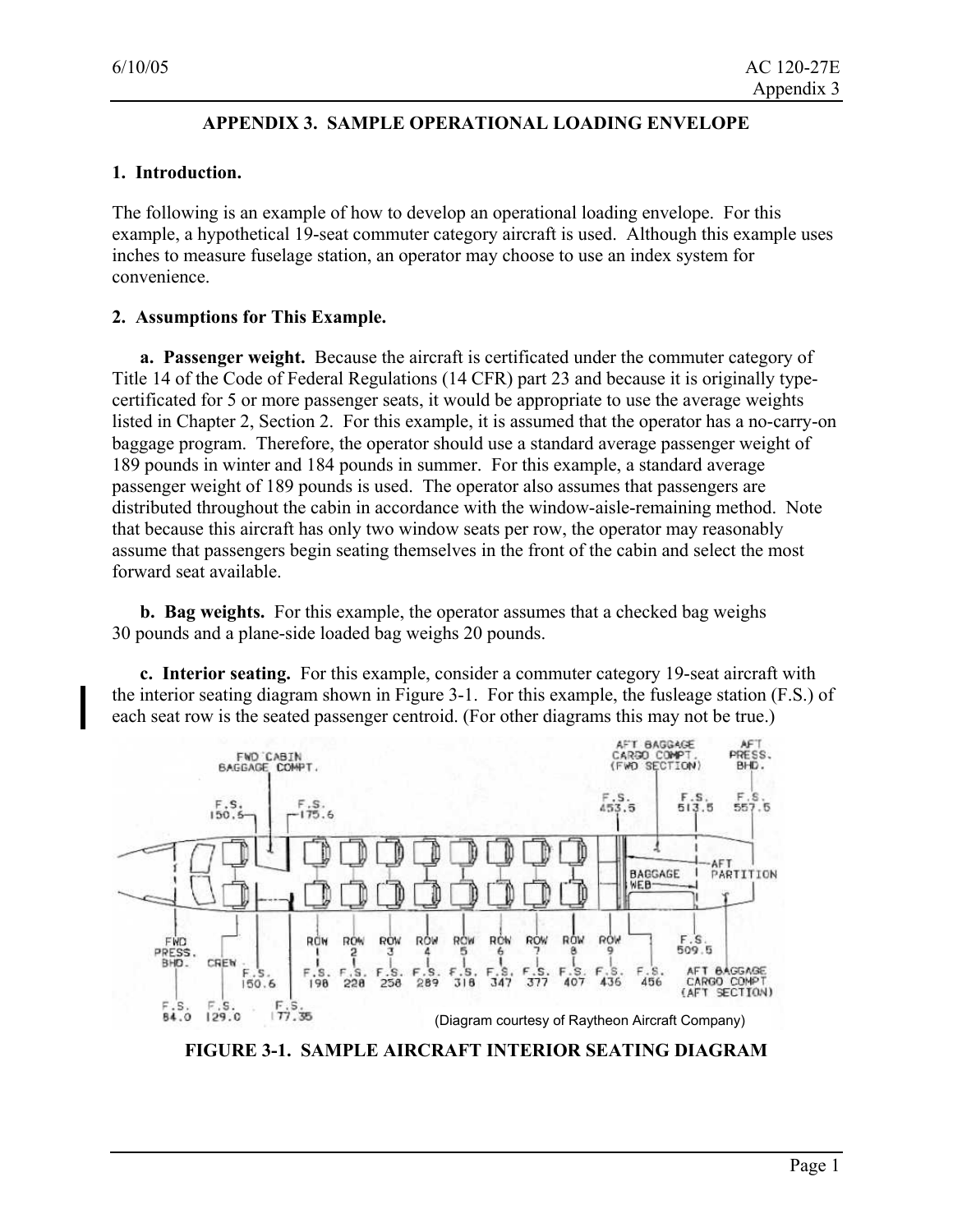#### <span id="page-51-0"></span>**3. Curtailments for Passenger Seating Variation.**

**a. Establishing zones.** The operator elects to separate the passenger cabin into three zones. Zone 1 will contain rows 1 to 3, zone 2 will contain rows 4 to 6, and zone 3 will contain rows 7 to 9.

**b. Determining the centroid of each zone.** When using cabin zones, an operator assumes that all passengers are sitting at the centroid of their zone. To find the centroid of each zone—

- **(1)** Multiply the number of seats in each row of the zone by the location of the row,
- **(2)** Add each number calculated in step 1, and

**(3)** Divide the number in step 2 by the total number of seats in the zone.

#### **NOTE: For this sample aircraft, see Tables 3-1 through 3-3 below.**

|  |  |  |  | <b>TABLE 3-1. CALCULATION OF ZONE 1 CENTROID</b> |
|--|--|--|--|--------------------------------------------------|
|--|--|--|--|--------------------------------------------------|

| Row No.                     | <b>No. of Seats</b> | <b>Row Location</b> | No. of Seats $\times$ Row Location |  |  |  |
|-----------------------------|---------------------|---------------------|------------------------------------|--|--|--|
|                             |                     | 198 in              | $396$ in                           |  |  |  |
|                             |                     | $228$ in            | $456$ in                           |  |  |  |
|                             |                     | 258 in              | 516 in                             |  |  |  |
| <b>TOTAL</b>                |                     | NΑ                  | 1,368 in                           |  |  |  |
| 1,368 in / 6 seats = 228 in |                     |                     |                                    |  |  |  |

|  |  |  |  | <b>TABLE 3-2. CALCULATION OF ZONE 2 CENTROID</b> |
|--|--|--|--|--------------------------------------------------|
|--|--|--|--|--------------------------------------------------|

| Row No.      | <b>No. of Seats</b>         | <b>Row Location</b> | No. of Seats $\times$ Row Location |
|--------------|-----------------------------|---------------------|------------------------------------|
|              |                             | 289 in              | 578 in                             |
|              |                             | 318 in              | $636$ in                           |
|              |                             | 347 in              | $694$ in                           |
| <b>TOTAL</b> |                             | NA                  | 1,908 in                           |
|              | 1,908 in / 6 seats = 318 in |                     |                                    |

#### **TABLE 3-3. CALCULATION OF ZONE 3 CENTROID**

| Row No.                     | <b>No. of Seats</b> | <b>Row Location</b> | No. of Seats $\times$ Row Location |  |  |
|-----------------------------|---------------------|---------------------|------------------------------------|--|--|
|                             |                     | $377$ in            | 754 in                             |  |  |
|                             |                     | $407$ in            | $814$ in                           |  |  |
|                             |                     | 436 in              | 1,308 in                           |  |  |
| <b>TOTAL</b>                |                     | NA                  | 2,876 in                           |  |  |
| 2,876 in / 7 seats = 411 in |                     |                     |                                    |  |  |

**c. Comparing loading assumptions.** To determine the appropriate amount of curtailment, the operator should compare aircraft loading based on the window-aisle-remaining assumption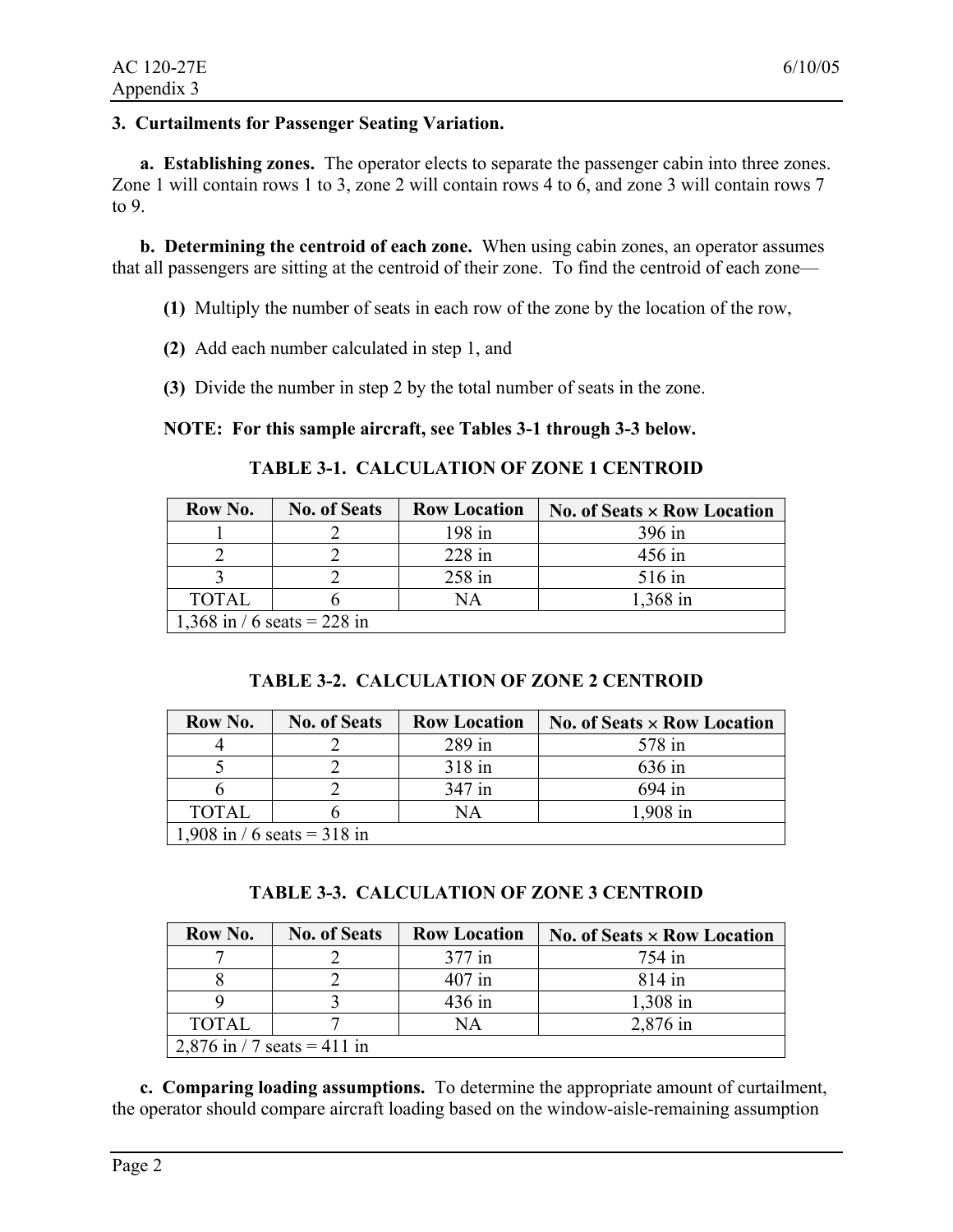<span id="page-52-0"></span>with aircraft loaded based on the assumption that passengers are sitting at the centroid of their respective zones. An operator may determine the appropriate curtailment by comparing the moments resulting from these assumptions and identifying the loading scenarios that result in the most forward or aft center of gravity (CG) location. See Tables 3-4 through 3-12 below.

#### **(1) Curtailment calculation for zone 1.**

#### **TABLE 3-4. MOMENTS RESULTING FROM THE ZONE CENTROID ASSUMPTION FOR ZONE 1**

| <b>Passenger</b> | <b>Assumed</b> | <b>Assumed</b> |               |                          |
|------------------|----------------|----------------|---------------|--------------------------|
| No.              | Weight         | Arm            | <b>Moment</b> | <b>Cumulative Moment</b> |
|                  | 189 lb         | $228$ in       | 43,092 in-lb  | 43,092 in-lb             |
|                  | 189 lb         | $228$ in       | 43,092 in-lb  | 86,184 in-lb             |
| $\mathbf 3$      | 189 lb         | $228$ in       | 43,092 in-lb  | 129,276 in-lb            |
| $\overline{4}$   | 189 lb         | $228$ in       | 43,092 in-lb  | 172,368 in-lb            |
|                  | 189 lb         | $228$ in       | 43,092 in-lb  | 215,460 in-lb            |
|                  | 189 lb         | $228$ in       | 43,092 in-lb  | 258,552 in-lb            |

#### **TABLE 3-5. MOMENTS RESULTING FROM THE WINDOW-AISLE-REMAINING ASSUMPTION FOR ZONE 1**

| <b>Passenger</b> | <b>Assumed</b> |        |          |               | Cumulative    |
|------------------|----------------|--------|----------|---------------|---------------|
| No.              | <b>Row</b>     | Weight | Arm      | <b>Moment</b> | <b>Moment</b> |
|                  |                | 189 lb | $198$ in | 37,422 in-lb  | 37,422 in-lb  |
|                  |                | 189 lb | $198$ in | 37,422 in-lb  | 74,844 in-lb  |
|                  |                | 189 lb | $228$ in | 43,092 in-lb  | 117,936 in-lb |
|                  |                | 189 lb | $228$ in | 43,092 in-lb  | 161,028 in-lb |
|                  |                | 189 lb | $258$ in | 48,762 in-lb  | 209,790 in-lb |
|                  |                | 189 lb | $258$ in | 48,762 in-lb  | 258,552 in-lb |

#### **TABLE 3-6. COMPARISON OF MOMENTS FOR ZONE 1**

| <b>Passenger</b>            | <b>Cumulative</b><br><b>Moment from the</b><br><b>Zone Centroid</b> | <b>Cumulative Moment</b><br>from the<br><b>Window-Aisle-Remaining</b> |                   |
|-----------------------------|---------------------------------------------------------------------|-----------------------------------------------------------------------|-------------------|
| No.                         | <b>Assumption</b>                                                   | <b>Assumption</b>                                                     | <b>Difference</b> |
|                             | 43,092 in-lb                                                        | 37,422 in-lb                                                          | $-5,670$ in-lb    |
| $\mathcal{D}_{\mathcal{L}}$ | 86,184 in-lb                                                        | 74,844 in-lb                                                          | $-11,340$ in-lb   |
| $\mathbf{3}$                | 129,276 in-lb                                                       | 117,936 in-lb                                                         | $-11,340$ in-lb   |
| 4                           | 172,368 in-lb                                                       | 161,028 in-lb                                                         | $-11,340$ in-lb   |
| 5                           | 215,460 in-lb                                                       | 209,790 in-lb                                                         | $-5,670$ in-lb    |
|                             | 258,552 in-lb                                                       | 258,552 in-lb                                                         | $0$ in- $lb$      |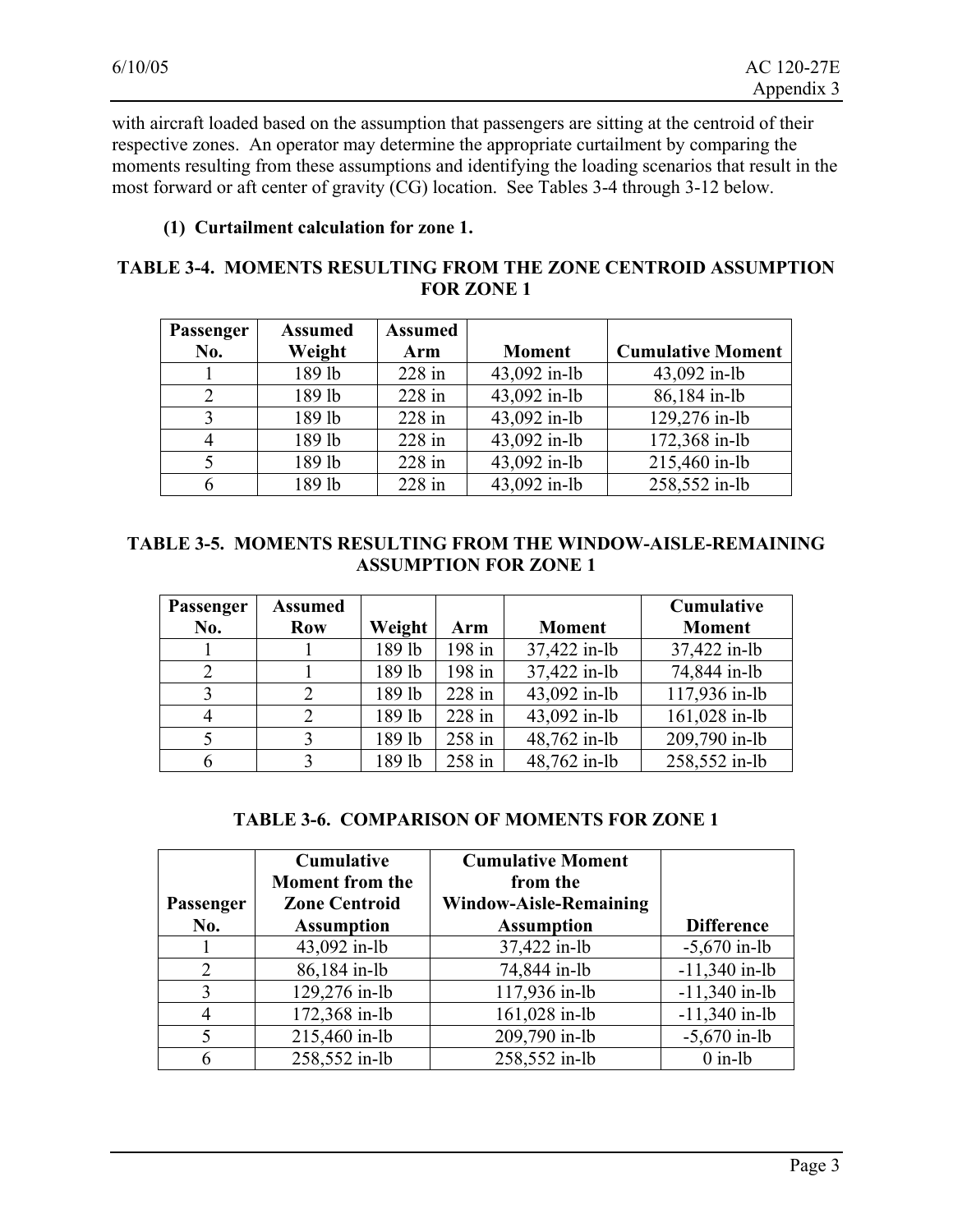<span id="page-53-0"></span>

# **FIGURE 3-2. SAMPLE PASSENGER SEATING MOMENT (ZONE 1)**

#### **(2) Curtailment calculation for zone 2.**

# **TABLE 3-7. MOMENTS RESULTING FROM THE ZONE CENTROID ASSUMPTION FOR ZONE 2**

| Passenger | <b>Assumed</b> | <b>Assumed</b> |               |                          |
|-----------|----------------|----------------|---------------|--------------------------|
| No.       | Weight         | Arm            | <b>Moment</b> | <b>Cumulative Moment</b> |
|           | 189 lb         | 318 in         | 60,102 in-lb  | $60,102$ in-lb           |
| 8         | 189 lb         | 318 in         | 60,102 in-lb  | 120,204 in-lb            |
| 9         | 189 lb         | 318 in         | 60,102 in-lb  | 180,306 in-lb            |
| 10        | 189 lb         | 318 in         | 60,102 in-lb  | 240,408 in-lb            |
| 11        | 189 lb         | 318 in         | 60,102 in-lb  | 300,510 in-lb            |
| 12        | 189 lb         | 318 in         | 60,102 in-lb  | 360,612 in-lb            |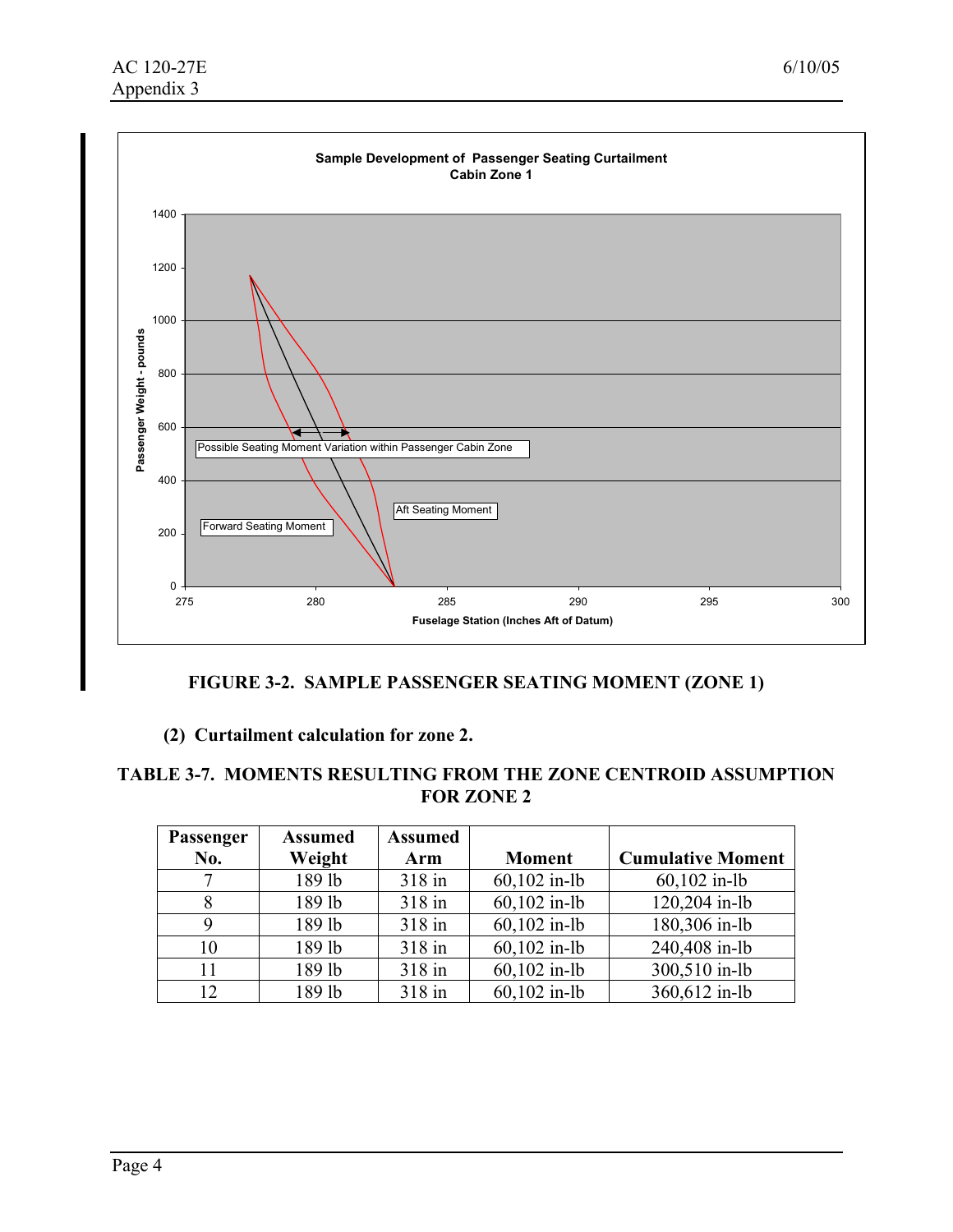# <span id="page-54-0"></span>**TABLE 3-8. MOMENTS RESULTING FROM THE WINDOW-AISLE-REMAINING ASSUMPTION FOR ZONE 2**

| Passenger | <b>Assumed</b> |        |          |               | Cumulative    |
|-----------|----------------|--------|----------|---------------|---------------|
| No.       | <b>Row</b>     | Weight | Arm      | <b>Moment</b> | <b>Moment</b> |
|           | 4              | 189 lb | 289 in   | 54,621 in-lb  | 54,621 in-lb  |
|           |                | 189 lb | 289 in   | 54,621 in-lb  | 109,242 in-lb |
|           |                | 189 lb | $318$ in | 60,102 in-lb  | 169,344 in-lb |
| 10        |                | 189 lb | $318$ in | 60,102 in-lb  | 229,446 in-lb |
| 11        | 6              | 189 lb | 347 in   | 65,583 in-lb  | 295,029 in-lb |
| 12        |                | 189 lb | 347 in   | 65,583 in-lb  | 360,612 in-lb |

# **TABLE 3-9. COMPARISON OF MOMENTS FOR ZONE 2**

|                  | Cumulative             | <b>Cumulative Moment</b>      |                   |
|------------------|------------------------|-------------------------------|-------------------|
|                  | <b>Moment from the</b> | from the                      |                   |
| <b>Passenger</b> | <b>Zone Centroid</b>   | <b>Window-Aisle-Remaining</b> |                   |
| No.              | <b>Assumption</b>      | <b>Assumption</b>             | <b>Difference</b> |
|                  | 60,102 in-lb           | 54,621 in-lb                  | $-5,481$ in-lb    |
| 8                | 120,204 in-lb          | 109,242 in-lb                 | $-10,962$ in-lb   |
| 9                | 180,306 in-lb          | 169,344 in-lb                 | $-10,962$ in-lb   |
| 10               | 240,408 in-lb          | 229,446 in-lb                 | $-10,962$ in-lb   |
| 11               | 300,510 in-lb          | 295,029 in-lb                 | $-5,481$ in-lb    |
| 12               | 360,612 in-lb          | 360,612 in-lb                 | $0$ in- $lb$      |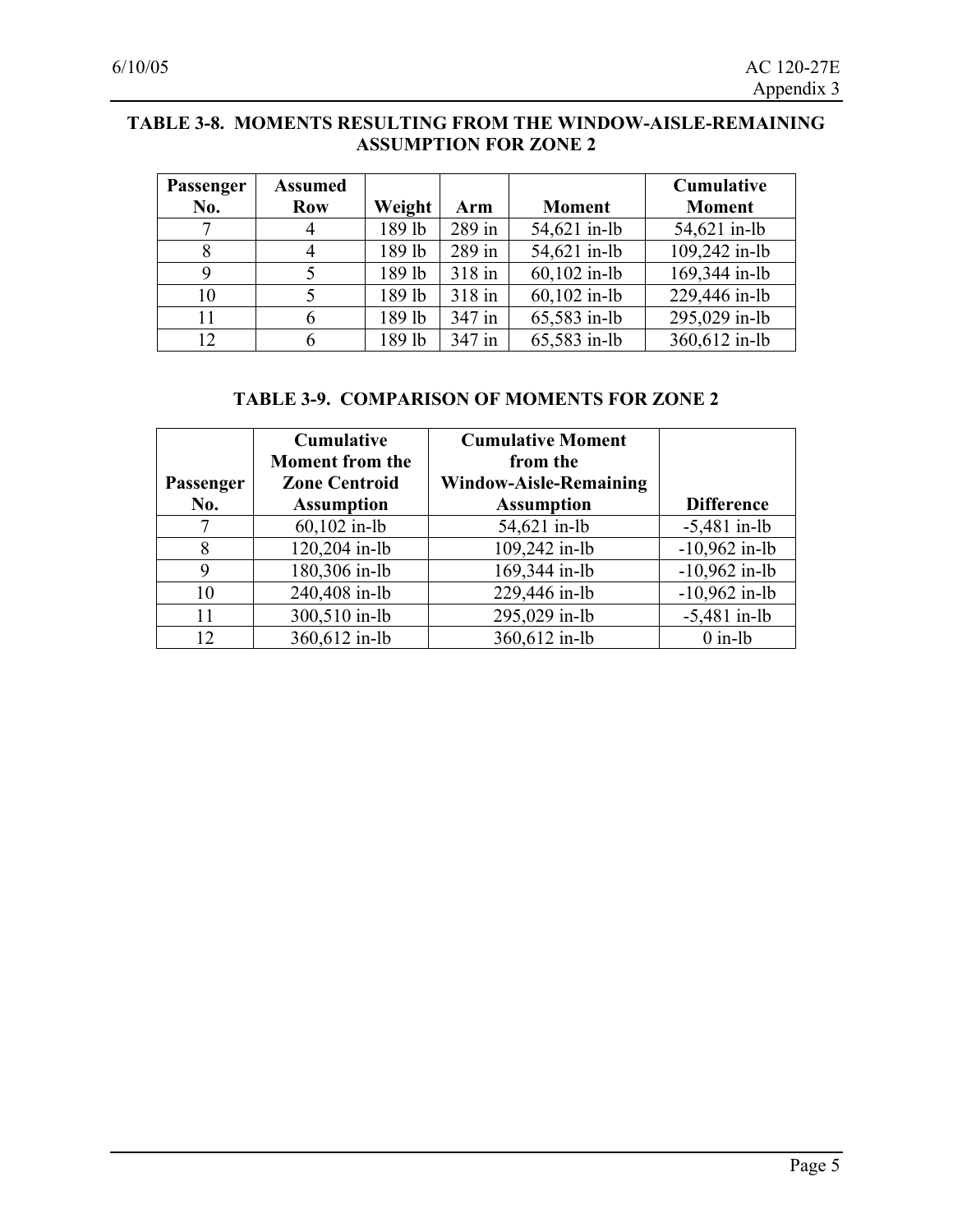<span id="page-55-0"></span>

 **FIGURE 3-3. SAMPLE PASSENGER SEATING MOMENT (ZONE 2)** 

**(3) Curtailment calculation for zone 3.** 

| <b>TABLE 3-10. MOMENTS RESULTING FROM THE ZONE CENTROID ASSUMPTION</b> |  |
|------------------------------------------------------------------------|--|
| <b>FOR ZONE 3</b>                                                      |  |

| Passenger | <b>Assumed</b> | <b>Assumed</b> |               | <b>Cumulative</b> |
|-----------|----------------|----------------|---------------|-------------------|
| No.       | Weight         | Arm            | <b>Moment</b> | <b>Moment</b>     |
| 13        | 189 lb         | $411$ in       | 77,679 in-lb  | 77,679 in-lb      |
| 14        | 189 lb         | $411$ in       | 77,679 in-lb  | 155,358 in-lb     |
| 15        | 189 lb         | $411$ in       | 77,679 in-lb  | 233,037 in-lb     |
| 16        | 189 lb         | $411$ in       | 77,679 in-lb  | 310,716 in-lb     |
| 17        | 189 lb         | $411$ in       | 77,679 in-lb  | 388,395 in-lb     |
| 18        | 189 lb         | $411$ in       | 77,679 in-lb  | 466,074 in-lb     |
| 19        | 189 lb         | 411 in         | 77,679 in-lb  | 543,753 in-lb     |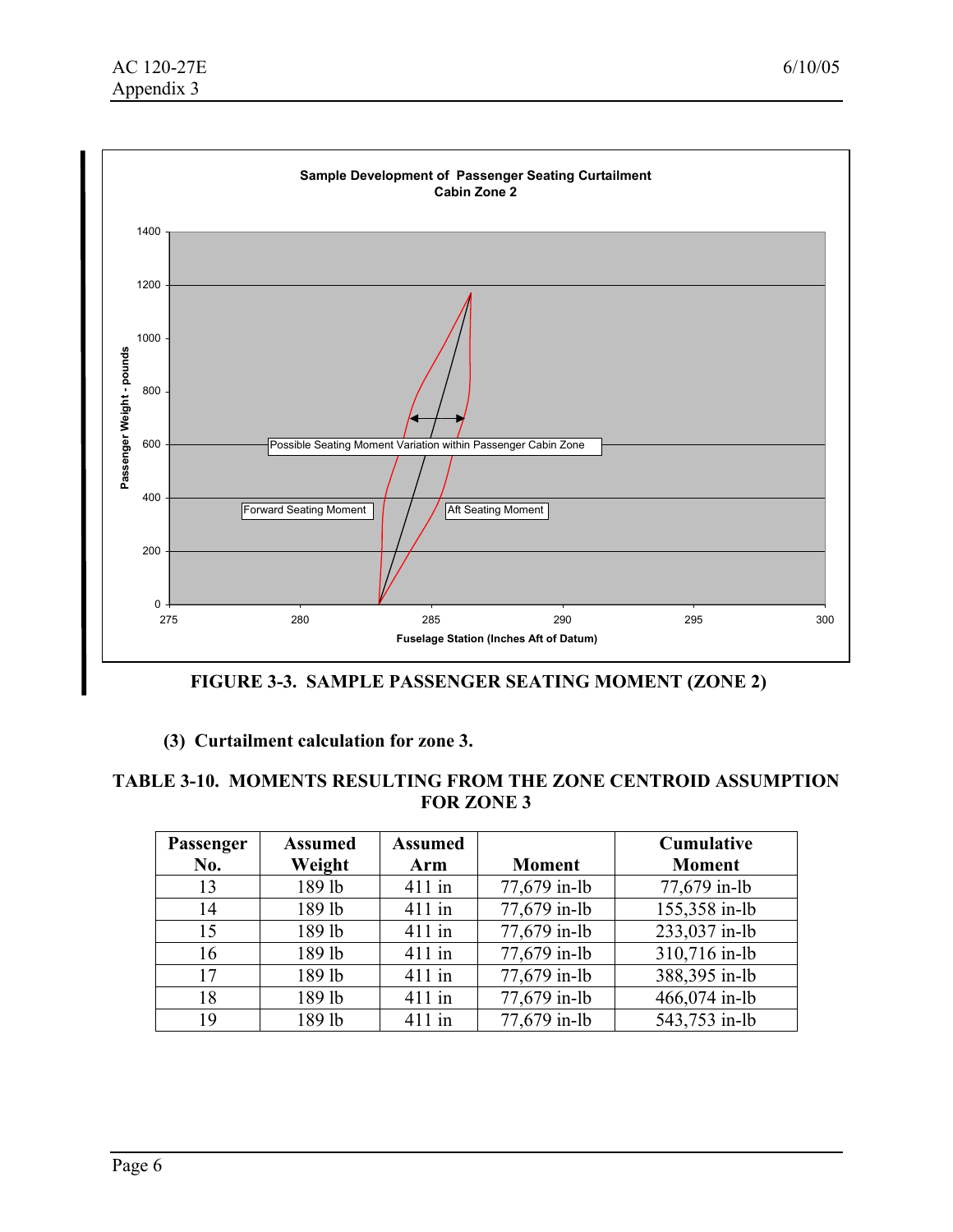# <span id="page-56-0"></span>**TABLE 3-11. MOMENTS RESULTING FROM THE WINDOW-AISLE-REMAINING ASSUMPTION FOR ZONE 3**

| Passenger | <b>Assumed</b> |        |          |               | <b>Cumulative</b> |
|-----------|----------------|--------|----------|---------------|-------------------|
| No.       | <b>Row</b>     | Weight | Arm      | <b>Moment</b> | <b>Moment</b>     |
| 13        |                | 189 lb | 377 in   | 71,253 in-lb  | 71,253 in-lb      |
| 14        |                | 189 lb | $377$ in | 71,253 in-lb  | 142,506 in-lb     |
| 15        | 8              | 189 lb | $407$ in | 76,923 in-lb  | 219,429 in-lb     |
| 16        |                | 189 lb | $407$ in | 76,923 in-lb  | 296,352 in-lb     |
| 17        | 9              | 189 lb | 436 in   | 82,404 in-lb  | 378,756 in-lb     |
| 18        | 9              | 189 lb | 436 in   | 82,404 in-lb  | 461,160 in-lb     |
| 19        | 9              | 189 lb | 436 in   | 82,404 in-lb  | 543,564 in-lb     |

# **TABLE 3-12. COMPARISON OF MOMENTS FOR ZONE 3**

|                  | Cumulative             | <b>Cumulative Moment</b>      |                   |
|------------------|------------------------|-------------------------------|-------------------|
|                  | <b>Moment from the</b> | from the                      |                   |
| <b>Passenger</b> | <b>Zone Centroid</b>   | <b>Window-Aisle-Remaining</b> |                   |
| No.              | <b>Assumption</b>      | <b>Assumption</b>             | <b>Difference</b> |
| 13               | 77,679 in-lb           | 71,253 in-lb                  | $-6,426$ in-lb    |
| 14               | 155,358 in-lb          | 142,506 in-lb                 | $-12,852$ in-lb   |
| 15               | 233,037 in-lb          | 219,429 in-lb                 | $-13,608$ in-lb   |
| 16               | 310,716 in-lb          | 296,352 in-lb                 | $-14,364$ in-lb   |
| 17               | 388,395 in-lb          | 378,756 in-lb                 | $-9,639$ in-lb    |
| 18               | 466,074 in-lb          | 461,160 in-lb                 | $-4,914$ in-lb    |
| 19               | 543,753 in-lb          | 543,564 in-lb                 | $-189$ in-lb      |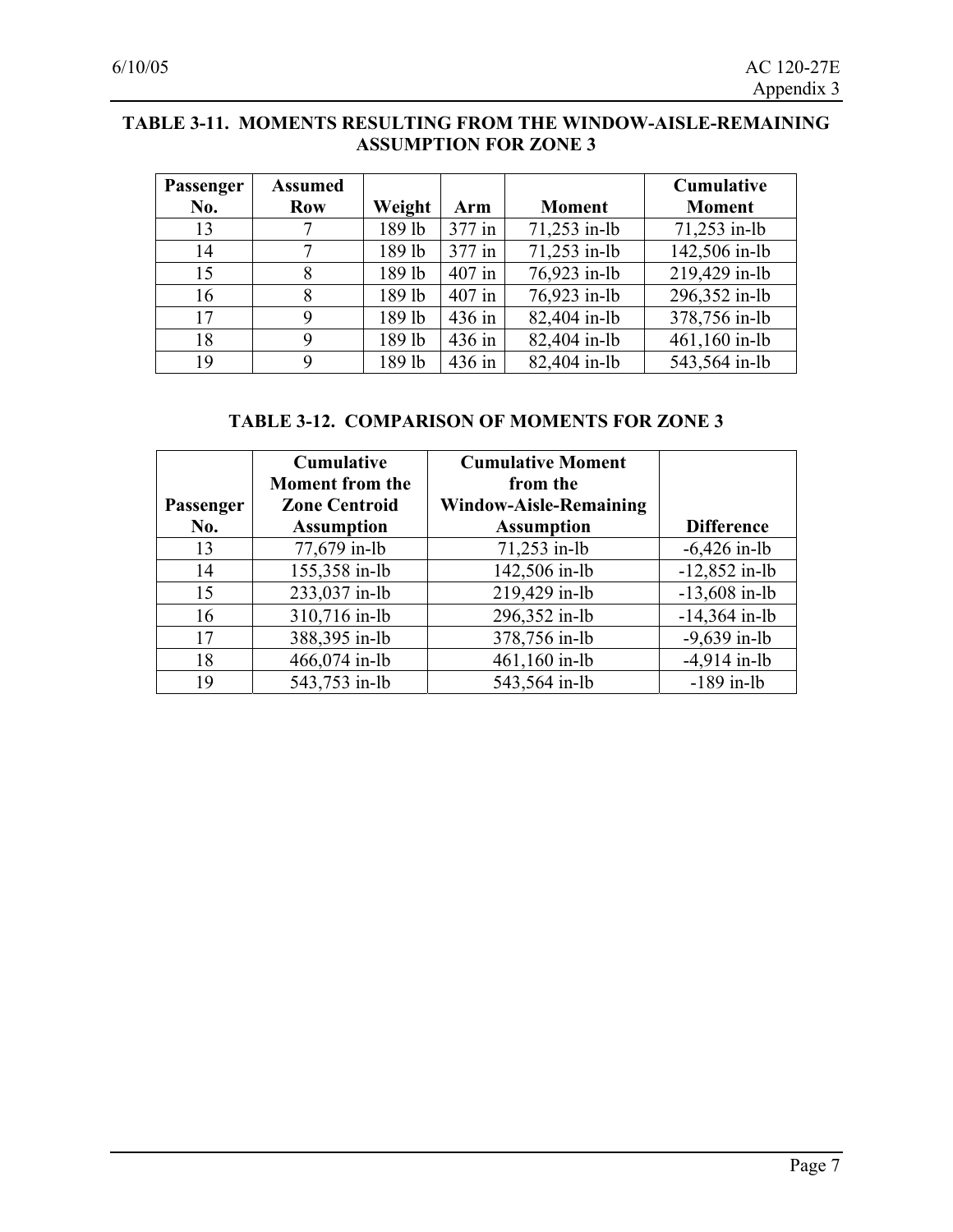<span id="page-57-0"></span>

# **FIGURE 3-4. SAMPLE PASSENGER SEATING MOMENT (ZONE 3)**

**(4) Determining the most adverse loading.** It is important that an operator examine the above results (from Tables 3-4 through 3-12) for each zone and determine which loading scenario results in the greatest difference in moments. For zones 1 and 2, having two, three, or four passengers in the zone results in the largest difference between the moments. For zone 3, having four passengers in the zone results in the largest difference. In this case, the operator should curtail the manufacturer's loading envelope forward and aft by the sum of these moments, 36,666 inch-pounds, to account for the potential variation in passenger seating. In this example, the 36,666 inch-pounds is the sum of 11,340 from Table 3-6; 10,962 from Table 3-9; and 14,364 from Table 3-12.

**(5) Using actual seating location.** Alternatively, an operator may reasonably avoid the above curtailment calculations by determining the actual seating location of each passenger in the cabin. By eliminating potential variation in passenger seating, an operator would not need to make assumptions about passenger seating and would not need to curtail the loading envelope accordingly. An operator choosing to use actual seating location should have procedures in place to ensure that passengers sit in their assigned location.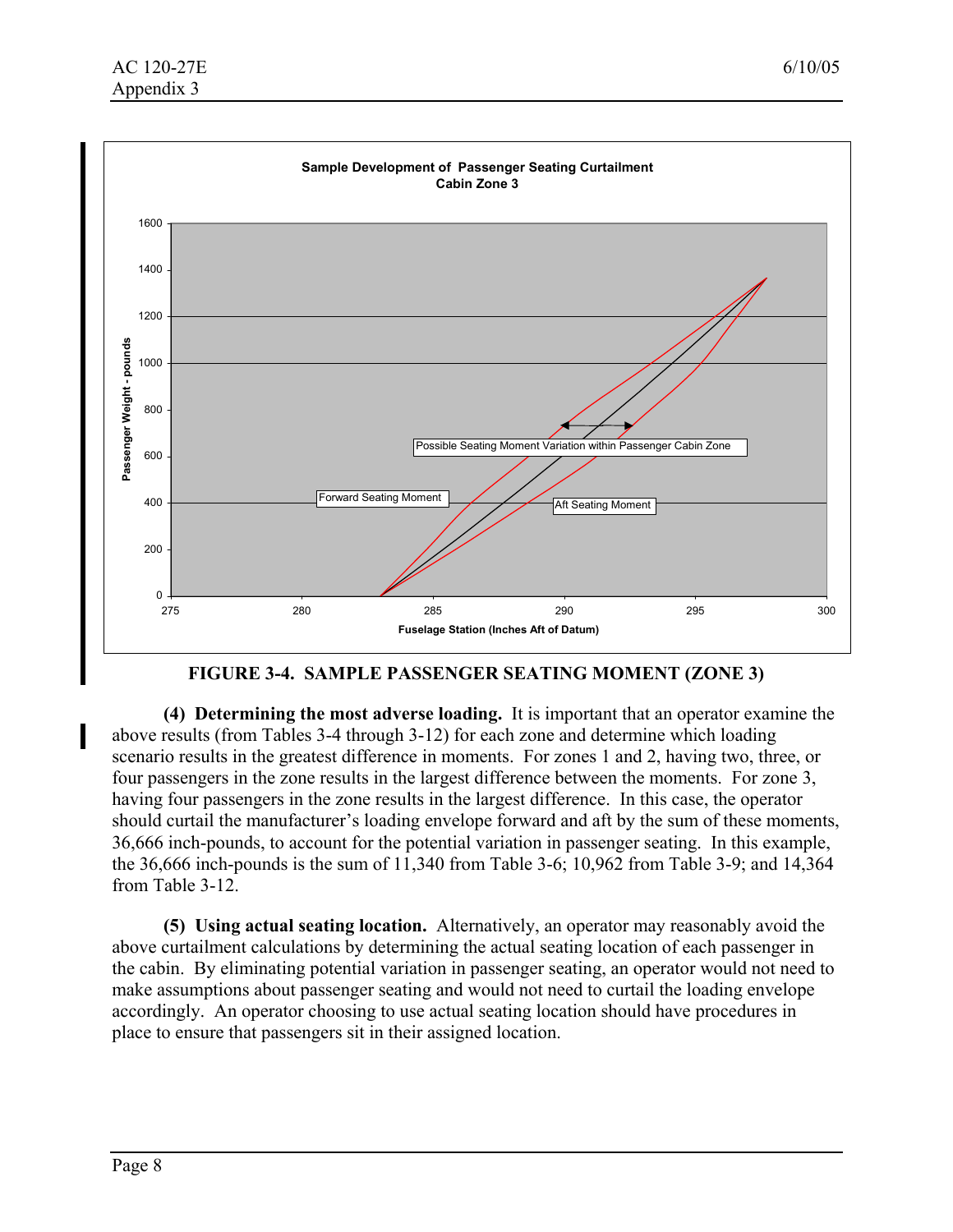#### <span id="page-58-0"></span>**4. Other Curtailments to the Manufacturer's Loading Envelope.**

**a. Variation in passenger weight.** Because the operator in this example elects to use standard average weights on a small-cabin aircraft, an additional curtailment for potential variation in passenger weight is required. The operator should curtail the manufacturer's loading envelope as described in Appendix 4.

**b. Variation in fuel density.** Because the loading of fuel does not significantly change the CG of the aircraft, the operator would not need to provide a curtailment for variation in fuel density.

**c. Fuel movement in flight.** For this sample aircraft, the manufacturer has considered the movement of fuel in flight. Therefore, the operator does not need to include additional curtailments in the operational loading envelope.

**d. Fluids.** The sample aircraft does not have a lavatory or catering.

**e. Bags and freight.** The sample aircraft has an aft bag compartment split into two sections. If the operator has procedures in place to restrict the movement of bags between the two sections, no additional curtailment to the envelope is required.

**f. In-flight movement of passengers and crewmembers.** Because there are no flight attendants and the aircraft is not equipped with a lavatory, it is reasonable to assume that passengers or crewmembers will not move about the cabin in flight.

**g. Movement of flaps and landing gear.** The manufacturer of the sample aircraft has considered the movement of flaps and landing gear in the development of its loading envelope. The operator does not need to include any additional curtailments in its operational loading envelope for the movement of those items.

**h. Fuel consumption.** The fuel vector for the sample aircraft provides a small aft movement that requires a -8,900 inch-pounds curtailment to the aft zero fuel weight limits to ensure the aircraft does not exceed the aft limit as fuel is burned. This equates to a -0.8 inch curtailment at an estimated operational empty weight of 11,000 pounds with a linear transition to a -0.6 inch curtailment at maximum zero fuel weight (MZFW) of 16,155 pounds. In this example, the 8,900 inch-pounds is the fuel burn deviation that would bring the aircraft outside the aft CG limit during the course of flight.

#### **5. Operational Loading Envelope Diagrams.**

Ι

**a.** Figure 3-5 below shows the operator's curtailments to the manufacturer's loading envelope, based on the assumptions made about variations in passenger seating and weight, as well as fuel consumption.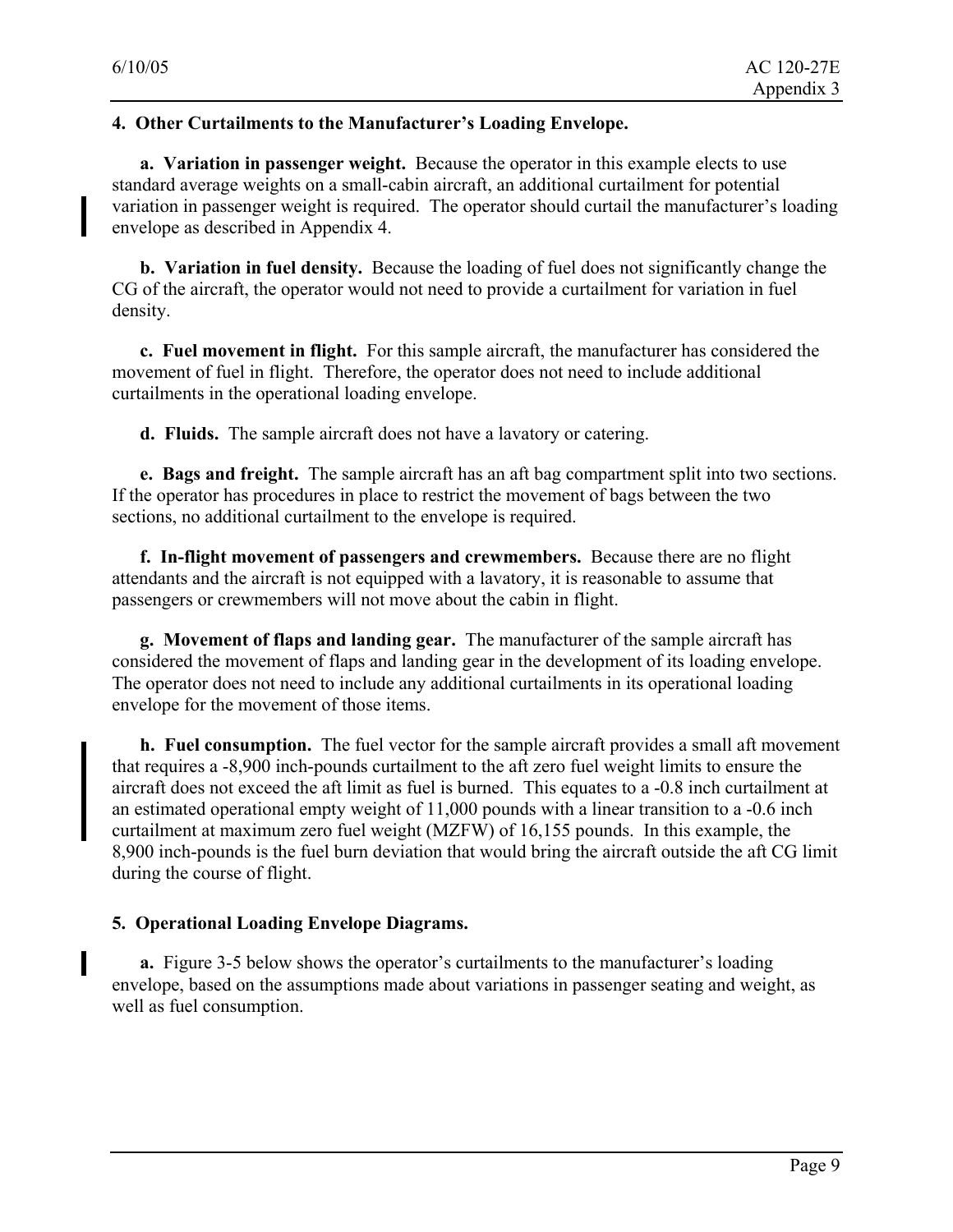<span id="page-59-0"></span>

 $\blacksquare$ **FIGURE 3-5. OPERATIONAL LOADING ENVELOPE WITH A CURTAILMENT FOR VARIATIONS IN PASSENGER SEATING** 

**b.** To expand the operational loading envelope, an operator could choose to use the actual seating location of passengers in the cabin and reduce the curtailment for variations in passenger seating. Figure 3-6 below shows the expansion of the operational loading envelope.

П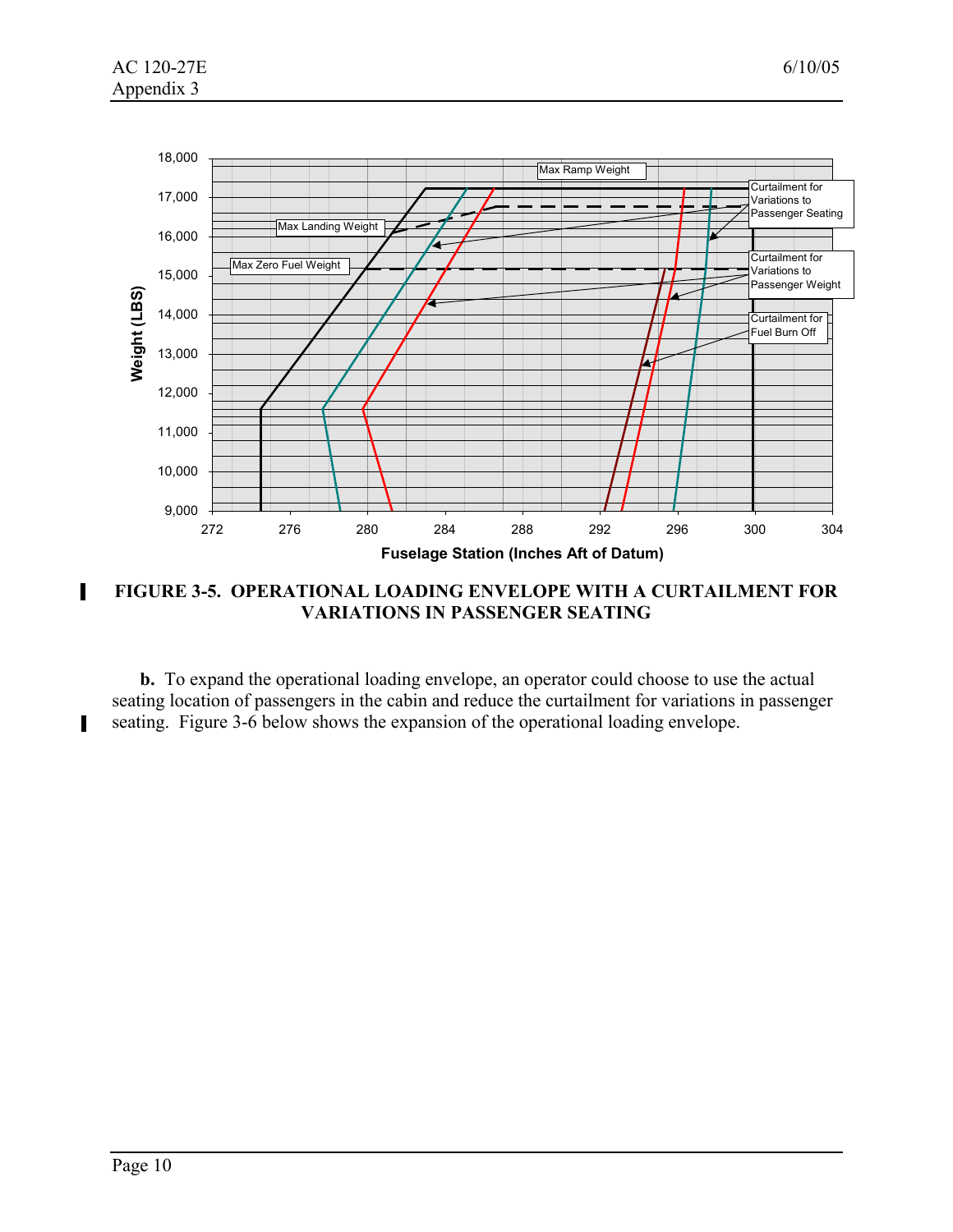ı

<span id="page-60-0"></span>

**FIGURE 3-6. OPERATIONAL LOADING ENVELOPE USING ACTUAL SEATING LOCATION OF PASSENGERS**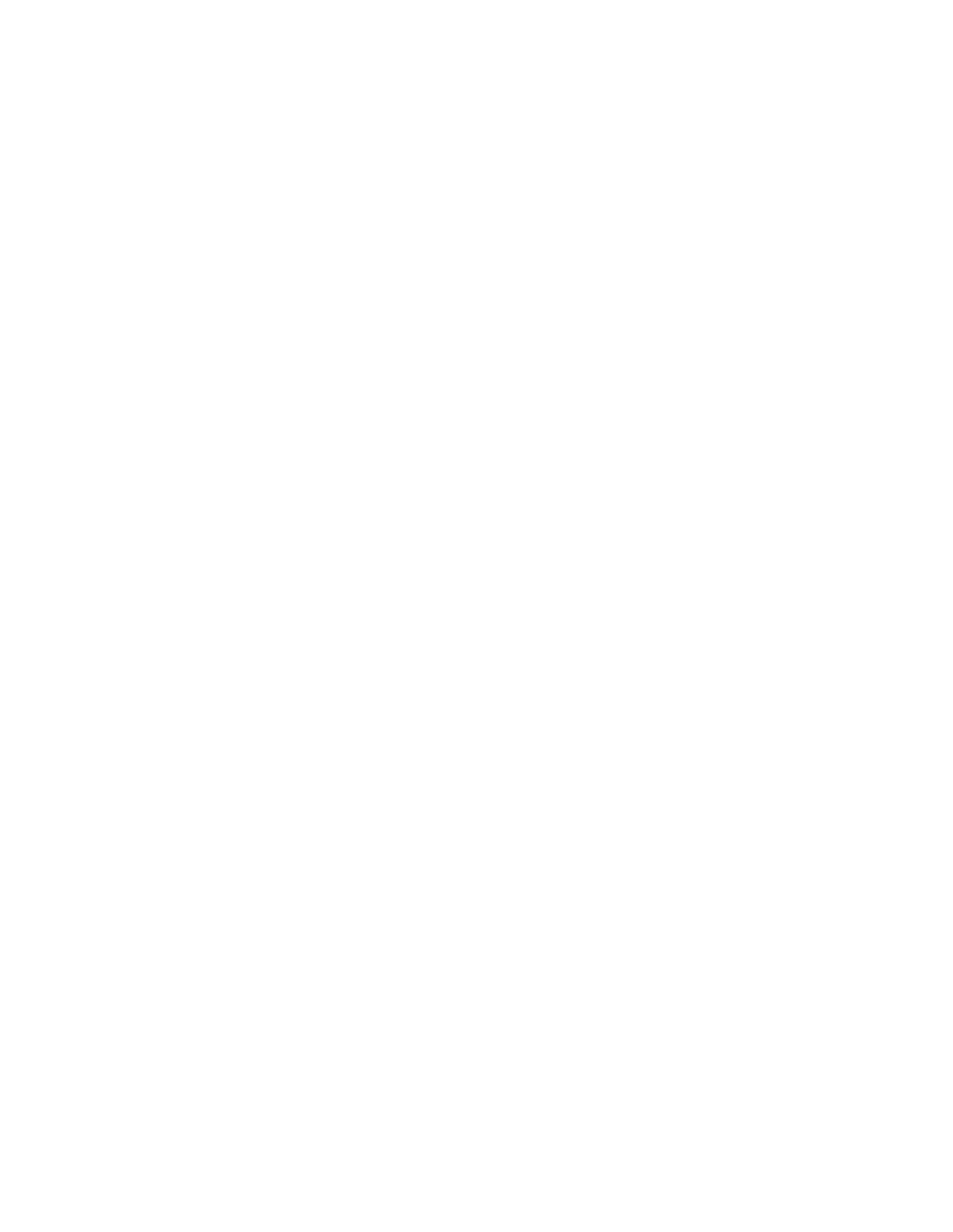# <span id="page-62-0"></span>**APPENDIX 4. ADDITIONAL CURTAILMENT TO CG ENVELOPES FOR PASSENGER WEIGHT VARIATIONS IN SMALL CABIN AIRCRAFT**

**a.** The use of average weights for small cabin aircraft requires consideration of an additional curtailment to the center of gravity (CG) envelope for passenger weight variations and male/female passenger ratio. This curtailment is in addition to the standard curtailments discussed in Chapter 1 with examples in Appendix 3.

**(1)** Passenger weight variation is determined by multiplying the standard deviation (from the source of the average passenger weight used) by the row factor from Table 4-1. The following table is a statistical measure that ensures a 95-percent confidence level of passenger weight variation, using the window-aisle-remaining seating method.

| <b>No. of Rows</b> | 2-abreast | 3-abreast | 4-abreast |
|--------------------|-----------|-----------|-----------|
| 2                  | 2.96      | 2.73      | 2.63      |
| 3                  | 2.41      | 2.31      | 2.26      |
| $\overline{4}$     | 2.15      | 2.09      | 2.06      |
| 5                  | 2.00      | 1.95      | 1.93      |
| 6                  | 1.89      | 1.86      | 1.84      |
| $\overline{7}$     | 1.81      | 1.79      | 1.77      |
| 8                  | 1.75      | 1.73      | 1.69      |
| 9                  | 1.70      | 1.68      | 1.65      |
| 10                 | 1.66      | 1.65      | 1.62      |
| 11                 | 1.63      | 1.59      | 1.59      |
| 12                 | 1.60      | 1.57      | 1.57      |
| 13                 | 1.57      | 1.54      | 1.54      |
| 14                 | 1.55      | 1.52      | 1.52      |
| 15                 | 1.53      | 1.51      | 1.51      |
| 16                 | 1.49      | 1.49      | 1.49      |
| 17                 | 1.48      | 1.48      | 1.48      |
| 18                 | 1.46      | 1.46      | 1.46      |

# **TABLE 4-1. ROW FACTOR**

**(2)** Protect against the possibility of an all-male flight by subtracting the difference between the male and average passenger weight.

**(3)** The sum of these two provides an additional weight to be used for CG curtailment, similar to the way in which passenger seating variation is calculated.

**b.** Calculation of the curtailment passenger weight variation is decided by multiplying the standard deviation by the correction factor and adding the difference between the average allmale and average passenger weight. For example, assuming a 47-pound standard deviation, the difference between the average all-male and average passenger weight is 10 pounds (from 1999–2000 National Health and Nutrition Examination Survey (NHANES) data), and a sample aircraft with 9 rows in a 2-abreast configuration. The additional weight to be curtailed is determined as: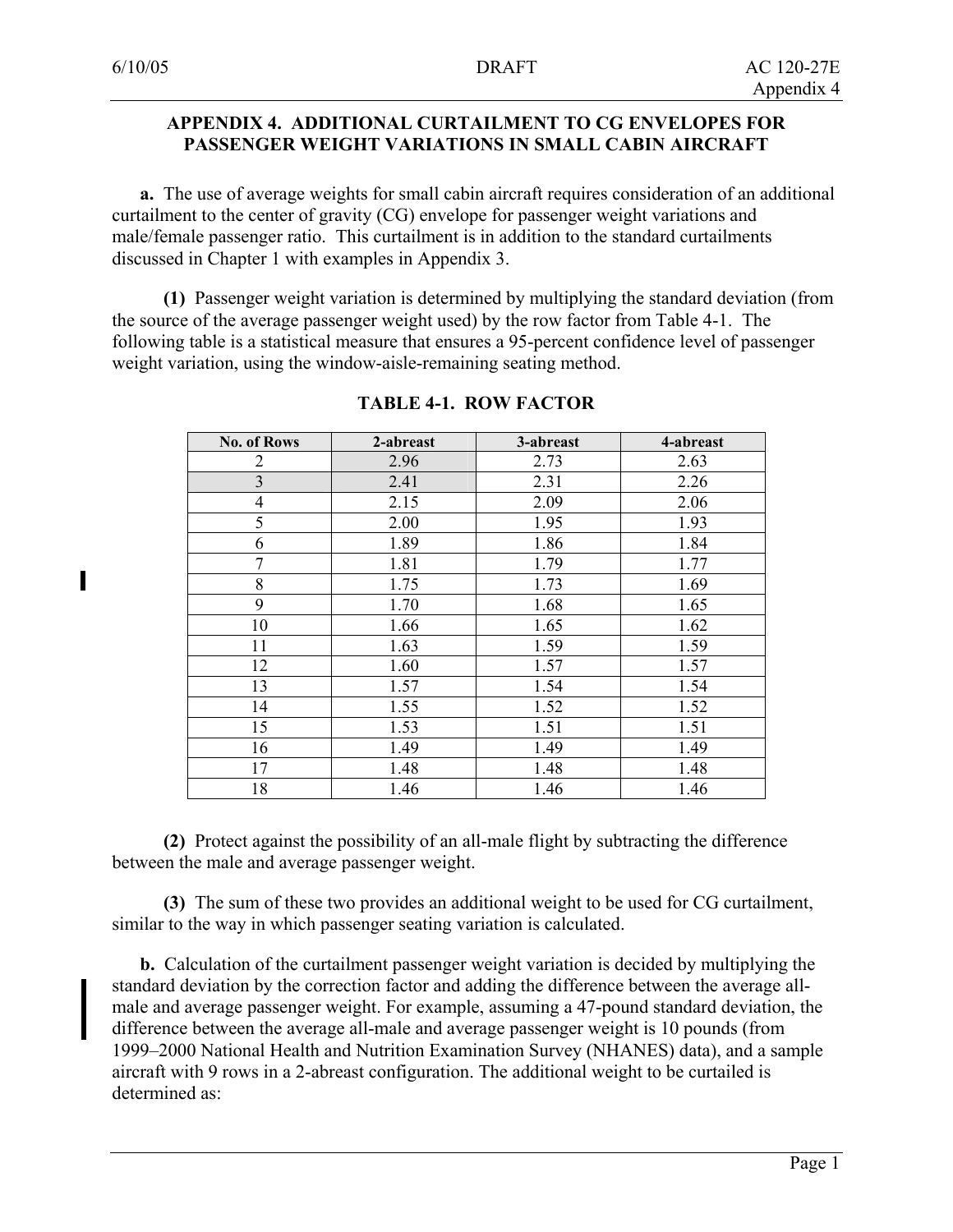$\blacksquare$ 

# Weight for Additional Curtailment =  $(47 \times 1.70) + (10) = 90$  lb

<span id="page-63-0"></span>**c.** For the example, the additional curtailment should be accomplished by assuming passenger loading at 90 pounds using the program method for passenger seating variation (e.g., window-aisle-remaining). Using the window-aisle-remaining method, the additional curtailment in the example is determined to be 59,031 inch-pounds forward and aft. Table 4-2 displays the calculations used in this example.

# **TABLE 4-2. SAMPLE CURTAILMENT DUE TO VARIATIONS IN PASSENGER WEIGHT AND MALE/FEMALE RATIO USING WINDOW-AISLE METHOD**

|                        | Passenger Weight: 90 |        |        |         |           | Coach Class (Y) Cabin Centroid: 323.8 |          |        |        |         |                |
|------------------------|----------------------|--------|--------|---------|-----------|---------------------------------------|----------|--------|--------|---------|----------------|
| <b>Forward Seating</b> |                      |        |        |         |           | Aft Seating                           |          |        |        |         |                |
|                        | Seat                 | Seat   | Total  | Total   | Moment    |                                       | Seat     | Seat   | Total  | Total   | Moment         |
| Row                    | Centroid             | Moment | Weight | Moment  | Deviation | Row                                   | Centroid | Moment | Weight | Moment  | Deviation      |
|                        |                      |        |        |         |           |                                       |          |        |        |         |                |
|                        | 198.0                | 17,820 | 90     | 17,820  | $-11,321$ | 9                                     | 436.0    | 39,240 | 90     | 39,240  | 10,099         |
|                        | 198.0                | 17,820 | 180    | 35,640  | $-22,642$ | 9                                     | 436.0    | 39,240 | 180    | 78,480  | 20,198         |
| 2                      | 228.0                | 20,520 | 270    | 56,160  | $-31,263$ | 9                                     | 436.0    | 39,240 | 270    | 117,720 | 30,297         |
| $\overline{c}$         | 228.0                | 20,520 | 360    | 76,680  | $-39,884$ | 8                                     | 407.0    | 36,630 | 360    | 154,350 | 37,786         |
| 3                      | 258.0                | 23,220 | 450    | 99,900  | $-45,805$ | 8                                     | 407.0    | 36,630 | 450    | 190,980 | 45,275         |
| 3                      | 258.0                | 23,220 | 540    | 123,120 | $-51,726$ | 7                                     | 377.0    | 33,930 | 540    | 224,910 | 50,064         |
| 4                      | 289.0                | 26,010 | 630    | 149,130 | $-54,857$ | 7                                     | 377.0    | 33,930 | 630    | 258,840 | 54,853         |
| 4                      | 289.0                | 26,010 | 720    | 175,140 | $-57,988$ | 6                                     | 347.0    | 31,230 | 720    | 290,070 | 56,942         |
| 5                      | 318.0                | 28,620 | 810    | 203,760 | $-58,509$ | 6                                     | 347.0    | 31,230 | 810    | 321,300 | 59,031         |
| 5                      | 318.0                | 28,620 | 900    | 232,380 | $-59,031$ | 5                                     | 318.0    | 28,620 | 900    | 349,920 | 58,509         |
| 6                      | 347.0                | 31,230 | 990    | 263,610 | $-56,942$ | 5                                     | 318.0    | 28,620 | 990    | 378,540 | 57,988         |
| 6                      | 347.0                | 31,230 | 1,080  | 294,840 | $-54,853$ | 4                                     | 289.0    | 26,010 | 1,080  | 404,550 | 54,857         |
|                        | 377.0                | 33,930 | 1,170  | 328,770 | $-50,064$ | 4                                     | 289.0    | 26,010 | 1,170  | 430,560 | 51,726         |
|                        | 377.0                | 33,930 | 1,260  | 362,700 | $-45,275$ | 3                                     | 258.0    | 23,220 | 1,260  | 453,780 | 45,805         |
| 8                      | 407.0                | 36,630 | 1,350  | 399,330 | $-37,786$ | 3                                     | 258.0    | 23,220 | 1,350  | 477,000 | 39,884         |
| 8                      | 407.0                | 36,630 | 1,440  | 435,960 | $-30,297$ | 2                                     | 228.0    | 20,520 | 1,440  | 497,520 | 31,263         |
| 9                      | 436.0                | 39,240 | 1,530  | 475,200 | $-20,198$ | 2                                     | 228.0    | 20,520 | 1,530  | 518,040 | 22,642         |
| 9                      | 436.0                | 39,240 | 1,620  | 514,440 | $-10,099$ |                                       | 198.0    | 17,820 | 1,620  | 535,860 | 11,321         |
| 9                      | 436.0                | 39,240 | 1,710  | 553,680 | 0         |                                       | 198.0    | 17,820 | 1,710  | 553,680 | $\overline{0}$ |

#### **NOTE: The following definitions describe the parameters used in the samples in Tables 4-2 and 4-3:**

- Seat Centroid: Location of passenger weight at seat
- Seat Moment: Additional passenger weight  $\times$  seat centroid
- Total Weight: Sum of additional passenger weights (running total)
- Total Moment: Sum of additional passenger moments
- Moment Deviation: Difference between total moment and moment generated by assuming additional passenger weight is located at the cabin centroid (323.8 in)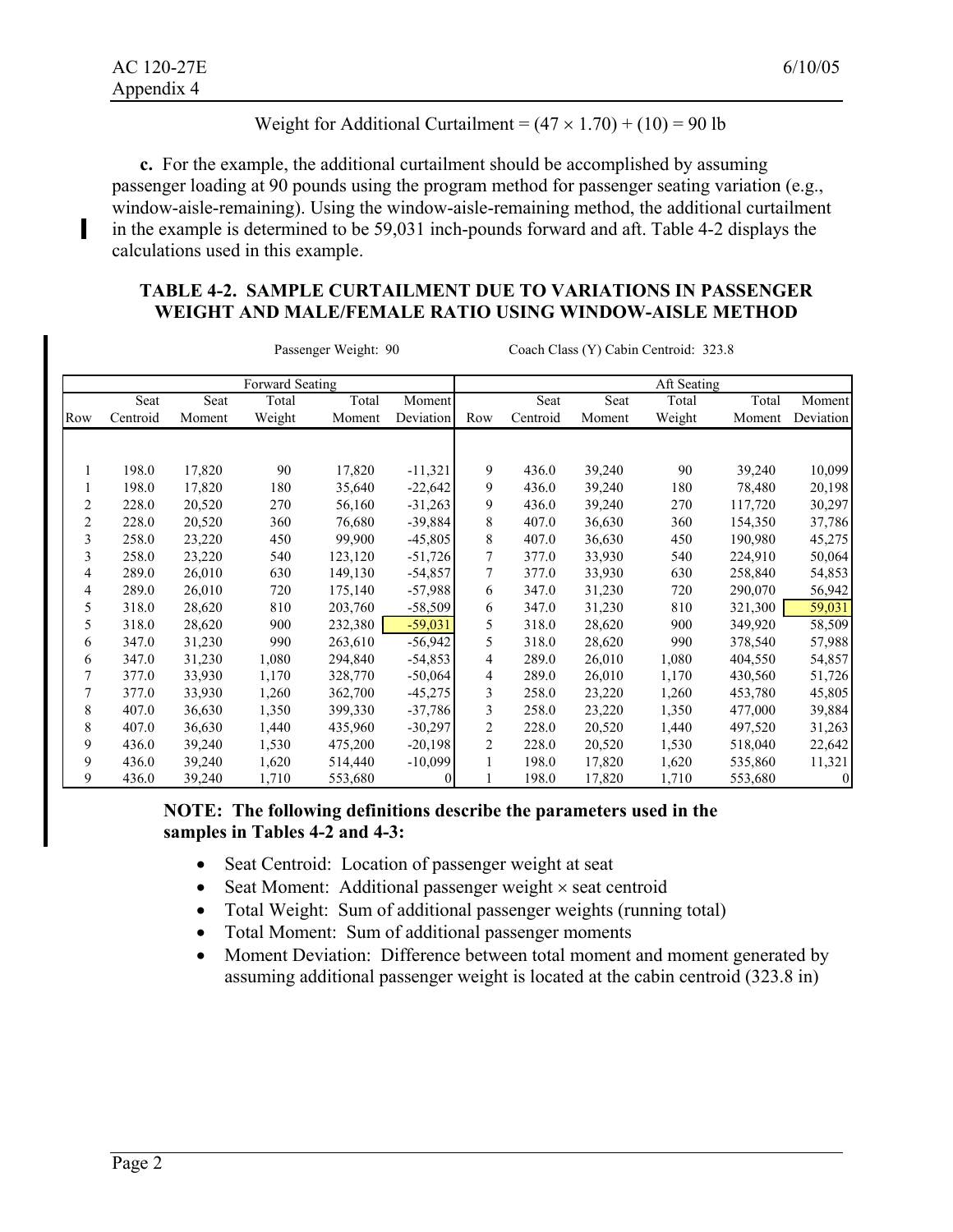**d.** If the operator chooses to use the passenger cabin zone concept (as described in Appendix 3) and apply this concept to account for variation in passenger weight, then the row factor in Table 4-1 corresponding to the number of rows in each zone should be used.

**(1)** Considering three cabin zones with each zone containing three rows in a 2-abreast configuration, the required row factor (see Table 4-1) is 2.41. The row factor is multiplied by the standard deviation and the difference between average all-male and average passenger weights is added to provide the additional weight consideration. In our example, the standard deviation is calculated from the National Health and Nutrition Examination Survey (NHANES) data as 47 pounds, and the difference between average all-male and average passenger weights is 10 pounds. The resulting additional weight for curtailment is  $47 \times 2.41 + 10 = 123$  pounds. This additional weight is applied per the window-aisle-remaining concept for each cabin zone independently and the results are summed to determine the amount of curtailment. In this case, the curtailment is found to be 23,791 inch-pounds forward and aft.

**(2)** If an operator chooses to use row count, the operator must use the row factor for two rows. In this example the required row factor is 2.96 (see Table 4-1). The row factor is multiplied by the standard deviation and the difference between average all-male and average passenger weight is added to provide the additional weight consideration. In our example, the standard deviation is calculated from the NHANES data as 47 pounds, and the difference between average all-male and average passenger weights is 10 pounds. The resulting additional weight for curtailment is  $47 \times 2.96 + 10 = 149$  pounds. This additional weight is applied as if a two-row passenger zone concept is used for passenger seating. The resulting curtailment is determined to be 17,880 inch-pounds forward and aft (see Table 4-3).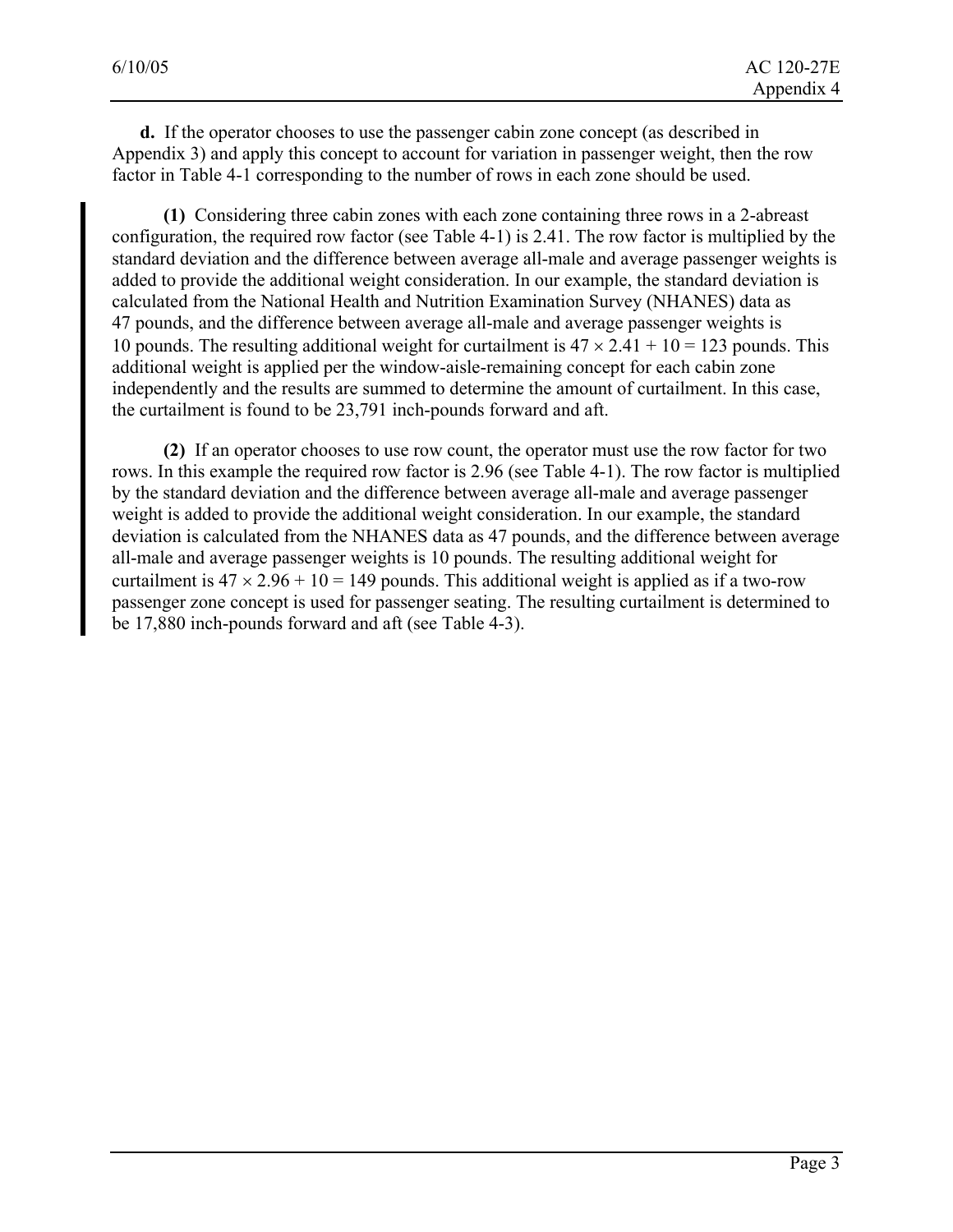Coach Class (Y) Cabin Centroid (Rows 1-2): 213.0 Coach Class (Y) Cabin Centroid (Rows 3-4): 273.5 Coach Class (Y) Cabin Centroid (Rows 5-6): 332.5 Coach Class (Y) Cabin Centroid (Rows 7-8): 392.0 Passenger Weight: 149 Coach Class (Y) Cabin Centroid (Row 9): 436.0

<span id="page-65-0"></span>

|     | Forward Seating |        |        |         |                 |                | Aft Seating |        |        |         |                |
|-----|-----------------|--------|--------|---------|-----------------|----------------|-------------|--------|--------|---------|----------------|
|     | Seat            | Seat   | Total  | Total   | Moment          |                | Seat        | Seat   | Total  | Total   | Moment         |
| Row | Centroid        | Moment | Weight | Moment  | Deviation       | Row            | Centroid    | Moment | Weight | Moment  | Deviation      |
|     | 198.0           | 29,502 | 149    | 29,502  | $-2,235$        | 9              | 436.0       | 64,964 | 149    | 64,964  |                |
|     | 198.0           | 29,502 | 298    | 59,004  | $-4,470$        | 9              | 436.0       | 64,964 | 298    | 129,928 | 0              |
| 2   | 228.0           | 33,972 | 447    | 92,976  | $-2,235$        | 9              | 436.0       | 64,964 | 447    | 194,892 | $\theta$       |
| 2   | 228.0           | 33,972 | 596    | 126,948 | $\theta$        | 8              | 407.0       | 60,643 | 149    | 60,643  | 2,235          |
| 3   | 258.0           | 38,442 | 149    | 38,442  | $-2,310$        | 8              | 407.0       | 60,643 | 298    | 121,286 | 4,470          |
| 3   | 258.0           | 38,442 | 298    | 76,884  | $-4,619$        | 7              | 377.0       | 56,173 | 447    | 177,459 | 2,235          |
| 4   | 289.0           | 43,061 | 447    | 119,945 | $-2,310$        | 7              | 377.0       | 56,173 | 596    | 233,632 | $\theta$       |
| 4   | 289.0           | 43,061 | 596    | 163,006 | $\theta$        | 6              | 347.0       | 51,703 | 149    | 51,703  | 2,161          |
| 5   | 318.0           | 47,382 | 149    | 47,382  | $-2,161$        | 6              | 347.0       | 51,703 | 298    | 103,406 | 4,321          |
| 5   | 318.0           | 47,382 | 298    | 94,764  | $-4,321$        | 5              | 318.0       | 47,382 | 447    | 150,788 | 2,161          |
| 6   | 347.0           | 51,703 | 447    | 146,467 | $-2,161$        | 5              | 318.0       | 47,382 | 596    | 198,170 | $\overline{0}$ |
| 6   | 347.0           | 51,703 | 596    | 198,170 | $\vert 0 \vert$ | 4              | 289.0       | 43,061 | 149    | 43,061  | 2,310          |
|     | 377.0           | 56,173 | 149    | 56,173  | $-2,235$        | 4              | 289.0       | 43,061 | 298    | 86,122  | 4,619          |
|     | 377.0           | 56,173 | 298    | 112,346 | $-4,470$        | 3              | 258.0       | 38,442 | 447    | 124,564 | 2,310          |
| 8   | 407.0           | 60,643 | 447    | 172,989 | $-2,235$        | 3              | 258.0       | 38,442 | 596    | 163,006 | $\theta$       |
| 8   | 407.0           | 60,643 | 596    | 233,632 |                 | 2              | 228.0       | 33,972 | 149    | 33,972  | 2,235          |
| 9   | 436.0           | 64,964 | 149    | 64,964  |                 | $\overline{c}$ | 228.0       | 33,972 | 298    | 67,944  | 4,470          |
| 9   | 436.0           | 64,964 | 298    | 129,928 |                 |                | 198.0       | 29,502 | 447    | 97,446  | 2,235          |
| 9   | 436.0           | 64,964 | 447    | 194,892 | $\Omega$        |                | 198.0       | 29,502 | 596    | 126,948 | $\theta$       |
|     |                 |        |        |         | $1 - 000$       |                |             |        |        |         | $-$ 000        |

Sum of Minimum Moment Deviations -17,880 Sum of Maximum Moment Deviations 17,880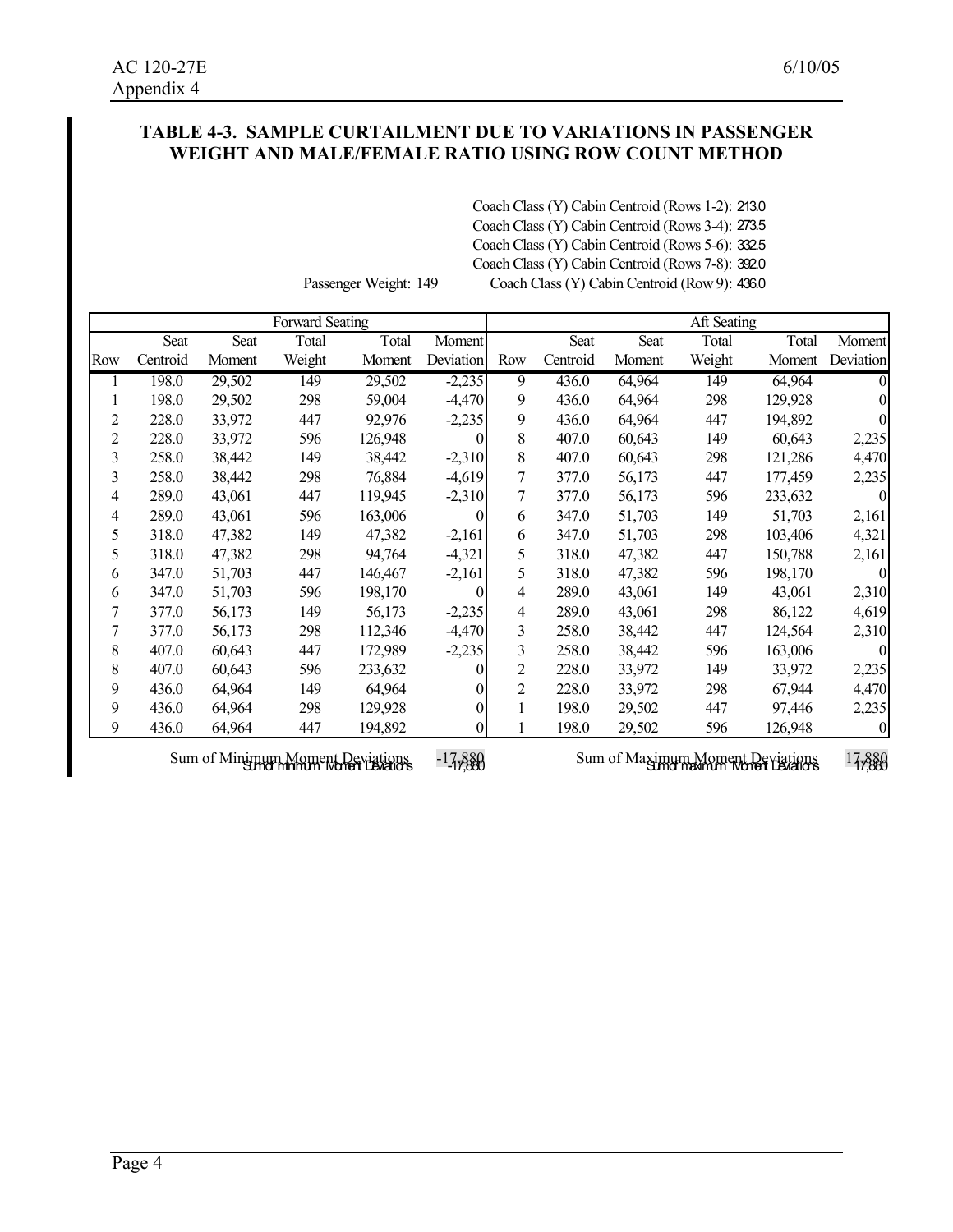I

I

# **APPENDIX 5. OPTIONS TO IMPROVE ACCURACY**

<span id="page-66-0"></span>A number of options are available that enable operators to deviate from standard assumed weights and may also provide relief from constraints required when assumed averages are used. These options include:

**1. Surveys.** Surveys may be accomplished for passenger weights (to include carry-on bags), checked baggage weights, male/female ratios, and fuel densities. These surveys may be conducted for entire operator route systems, or by specific market or region. Surveys practices and data reduction must conform to the requirements defined in this advisory circular (AC). Use of surveys may allow an operator to use passenger and baggage weights less than the standard specified in this AC. Also, a survey may find that the assumed male/female ratio is incorrect and appropriate adjustments must be made. For example, let's assume the following results from an approved passenger and baggage survey.

Male passenger weight  $(M) = 183.3$  pounds Female passenger weight  $(F) = 135.8$  pounds Difference between male and average passenger weights = 24.0 pounds Standard deviation of total sample  $(Sigma) = 47.6$  pounds Male/female ratio (Pax Ratio) =  $50.6$  percent Checked baggage weight  $= 29.2$  pounds Baggage checked plane-side  $= 21.3$  pounds Carry-on and personal items weight  $(CO Wt) = 10.4$  pounds Carry-on and personal items per passenger ratio  $(CO$  Ratio) = 0.82 pounds Survey conducted in summer months

The resulting assumed passenger weight for loading is expressed as:

Passenger Weight =  $(M \times \text{Pax Ratio}) + (F \times (1 - \text{Pax Ratio})) + (CO Wt \times CO Ratio)$ And is determined as: Summer Passenger Weight =  $(183.3 \times 0.506) + (135.8 \times (1 - 0.506)) + (10.4 \times 0.82) =$ 

169 lb

Winter Passenger Weight =  $169 + 5 = 174$  lb

Survey results would also be used to determine the additional curtailment for variations to passenger weight. Assuming a 19-seat aircraft in 2-abreast configuration in our example, the additional weight to be curtailed would be:

Additional Weight for Curtailment =  $(47 \times 1.70) + 24 = 104$  lb

Also in our example, the assumed checked baggage weight is 30 pounds. Plane-side loaded bags would be assumed to weigh 20 pounds. (These weights are the standard average weights provided for a no-carry-on baggage program as described in Chapter 2, Section 2).

**2. Actual Weights.** It is permissible to use actual weights in lieu of standard average, segmented, or survey-derived average weights (if applicable). Parameters that may use actual weights include passenger weights, checked baggage weights, carry-on bag weights, crew weights, and fuel density/weight.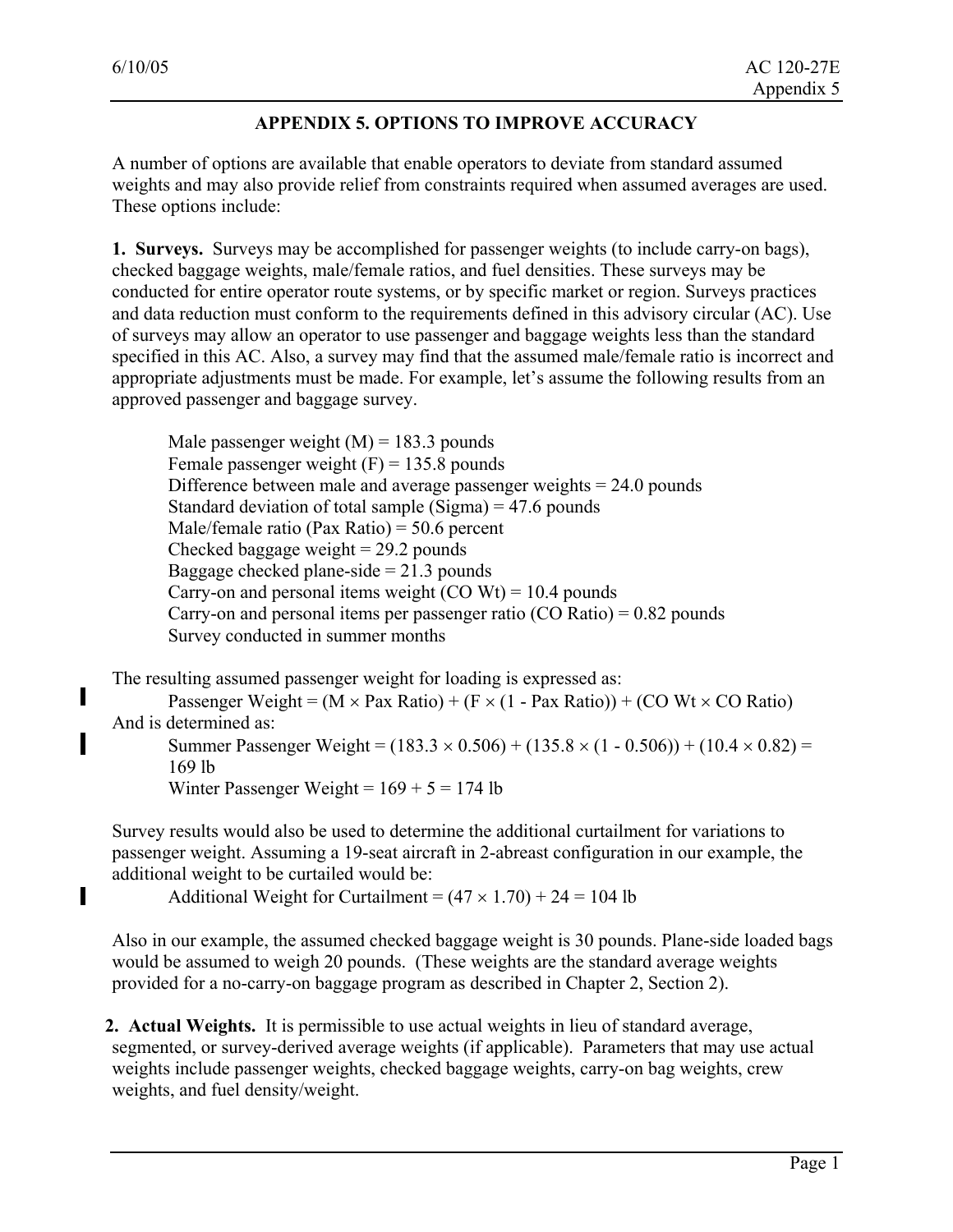<span id="page-67-0"></span>**3. Passenger Cabin Zones and Row Count.** Passenger cabins may be split up into zones provided an acceptable procedure for determination of passenger seating is included (e.g., use of seat assignments or the crew counts each seated passengers by zone). If zones are used, it may be reasonable for the operator to reduce the center of gravity (CG) passenger seating curtailment by accommodating variations within each individual zone separately and totaling the results. Passenger row count allows the operator to reduce the seating variation by accounting for the row in which the passenger is actually seated.

An example of use of passenger zones follows. Assume an aircraft interior as displayed in Figure 5-1.



# **FIGURE 5-1. SAMPLE AIRCRAFT INTERIOR SEATING DIAGRAM**

Assume that for weight and balance purposes, it is desirable to break up the cabin into passenger zones. Appendix 3 provides a sample calculation of curtailing for passenger seating variations using a hypothetical commuter category 19-seat aircraft with 3 passenger zones. A more accurate weight and balance calculation requiring less curtailment may be provided by increasing the number of passenger zones. For example, an increase to 5 passenger zones would result in the following:

The passenger zones will be determined as zone 1 (rows 1−2), zone 2 (rows 3−4), zone 3 (rows 5−6), zone 4 (rows 7−8), and zone 5 (row 9). Use of the window-aisle-remaining method will be used in each zone to provide a total curtailment to the CG envelope. (For this sample aircraft, window-aisle-remaining method simply becomes forward and aft end loading). For each zone, a zone centroid must be calculated by counting the total number of seats and averaging their location.

Zone 1 centroid =  $(2 \times 198.0 + 2 \times 228.0) / (2 + 2) = 213.0$  in Zone 2 centroid =  $(2 \times 258.0 + 2 \times 289.0) / (2 + 2) = 273.5$  in Zone 3 centroid =  $(2 \times 318.0 + 2 \times 347.0) / (2 + 2) = 332.5$  in Zone 4 centroid =  $(2 \times 347.0 + 2 \times 377.0) / (2 + 2) = 392.0$  in Zone 5 centroid =  $(3 \times 436.0) / (3) = 436.0$  in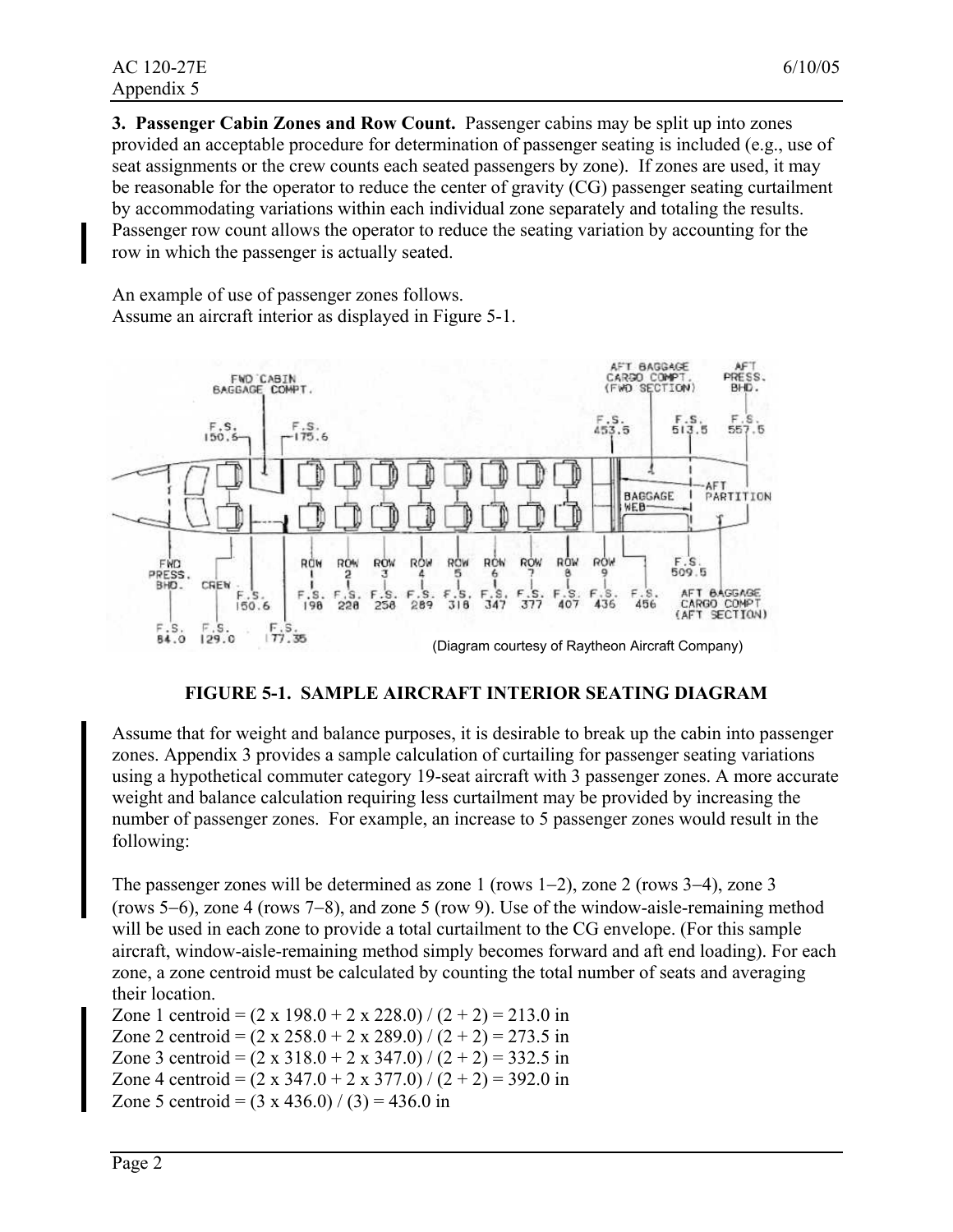Assuming the standard winter passenger weight of 189 pounds (as determined in Appendix 3) is used in the curtailment, the calculation of the total moment is required for comparison to the zone moment, assuming each passenger is seated at the centroid of each passenger zone. The total moment is found by summing the individual moments calculated at each occupied seat in the window-aisle-remaining progression.

|                  |                |       | <b>Forward Curtailment Calculations—Zone 1</b> |               |             |                  |
|------------------|----------------|-------|------------------------------------------------|---------------|-------------|------------------|
| Pax              | Row            | Arm   | <b>Total Moment</b>                            | Zone Centroid | Zone Moment | Delta Moment     |
| 1                | 1              | 198.0 | 37,422                                         | 213.0         | 40,257      | $-2,835$         |
| $\overline{c}$   | $\mathbf{1}$   | 198.0 | 74,844                                         | 213.0         | 80,514      | $-5,670$         |
| $\overline{3}$   | $\sqrt{2}$     | 228.0 | 117,936                                        | 213.0         | 120,771     | $-2,835$         |
| $\overline{4}$   | $\overline{2}$ | 228.0 | 161,028                                        | 213.0         | 161,028     | $\theta$         |
|                  |                |       | <b>Forward Curtailment Calculations-Zone 2</b> |               |             |                  |
| Pax              | Row            | Arm   | <b>Total Moment</b>                            | Zone Centroid | Zone Moment | Delta Moment     |
| 1                | $\mathfrak{Z}$ | 258.0 | 48,762                                         | 273.5         | 51,692      | $-2,930$         |
| $\overline{c}$   | 3              | 258.0 | 97,524                                         | 273.5         | 103,383     | $-5,859$         |
| 3                | $\overline{4}$ | 289.0 | 152,145                                        | 273.5         | 155,075     | $-2,930$         |
| $\overline{4}$   | $\overline{4}$ | 289.0 | 206,766                                        | 273.5         | 206,766     | $\theta$         |
|                  |                |       | <b>Forward Curtailment Calculations-Zone 3</b> |               |             |                  |
| Pax              | Row            | Arm   | <b>Total Moment</b>                            | Zone Centroid | Zone Moment | Delta Moment     |
| $\mathbf{1}$     | 5              | 318.0 | 60,102                                         | 332.5         | 62,843      | $-2,741$         |
| $\overline{c}$   | 5              | 318.0 | 120,204                                        | 332.5         | 125,685     | $-5,481$         |
| $\overline{3}$   | 6              | 347.0 | 185,787                                        | 332.5         | 188,528     | $-2,741$         |
| $\overline{4}$   | 6              | 347.0 | 251,370                                        | 332.5         | 251,370     | $\theta$         |
|                  |                |       | <b>Forward Curtailment Calculations-Zone 4</b> |               |             |                  |
| Pax              | Row            | Arm   | <b>Total Moment</b>                            | Zone Centroid | Zone Moment | Delta Moment     |
| $\mathbf{1}$     | 7              | 377.0 | 71,253                                         | 392.0         | 74,088      | $-2,835$         |
| $\boldsymbol{2}$ | $\overline{7}$ | 377.0 | 142,506                                        | 392.0         | 148,176     | $-5,670$         |
| $\overline{3}$   | $8\,$          | 407.0 | 219,429                                        | 392.0         | 222,264     | $-2,835$         |
| $\overline{4}$   | 8              | 407.0 | 296,352                                        | 392.0         | 296,352     | $\theta$         |
|                  |                |       | <b>Forward Curtailment Calculations-Zone 5</b> |               |             |                  |
| Pax              | Row            | Arm   | <b>Total Moment</b>                            | Zone Centroid | Zone Moment | Delta Moment     |
| 1                | 9              | 436.0 | 82,404                                         | 436.0         | 82,404      | $\boldsymbol{0}$ |
| $\overline{c}$   | 9              | 436.0 | 164,808                                        | 436.0         | 164,808     | $\boldsymbol{0}$ |
| 3                | 9              | 436.0 | 247,212                                        | 436.0         | 247,212     | $\boldsymbol{0}$ |

The curtailment for passenger seating variation is determined by adding the largest delta moments from each of the passenger zones. In our example, the curtailment to the forward CG limit for passenger seating variation is  $-22,680$  inch-pounds  $(-5,670 + -5,859 + -5,481 + -5,670$ + 0). Similarly, the curtailment to the aft limit of the CG envelope using the window-aisleremaining method loading from the most aft seat row moving forward (in each zone) would result in an adjustment of +22,680 inch-pounds. These curtailments compare favorably to the curtailments of + 36,666 inch-pounds determined in the sample provided for three passenger zones in Appendix 3.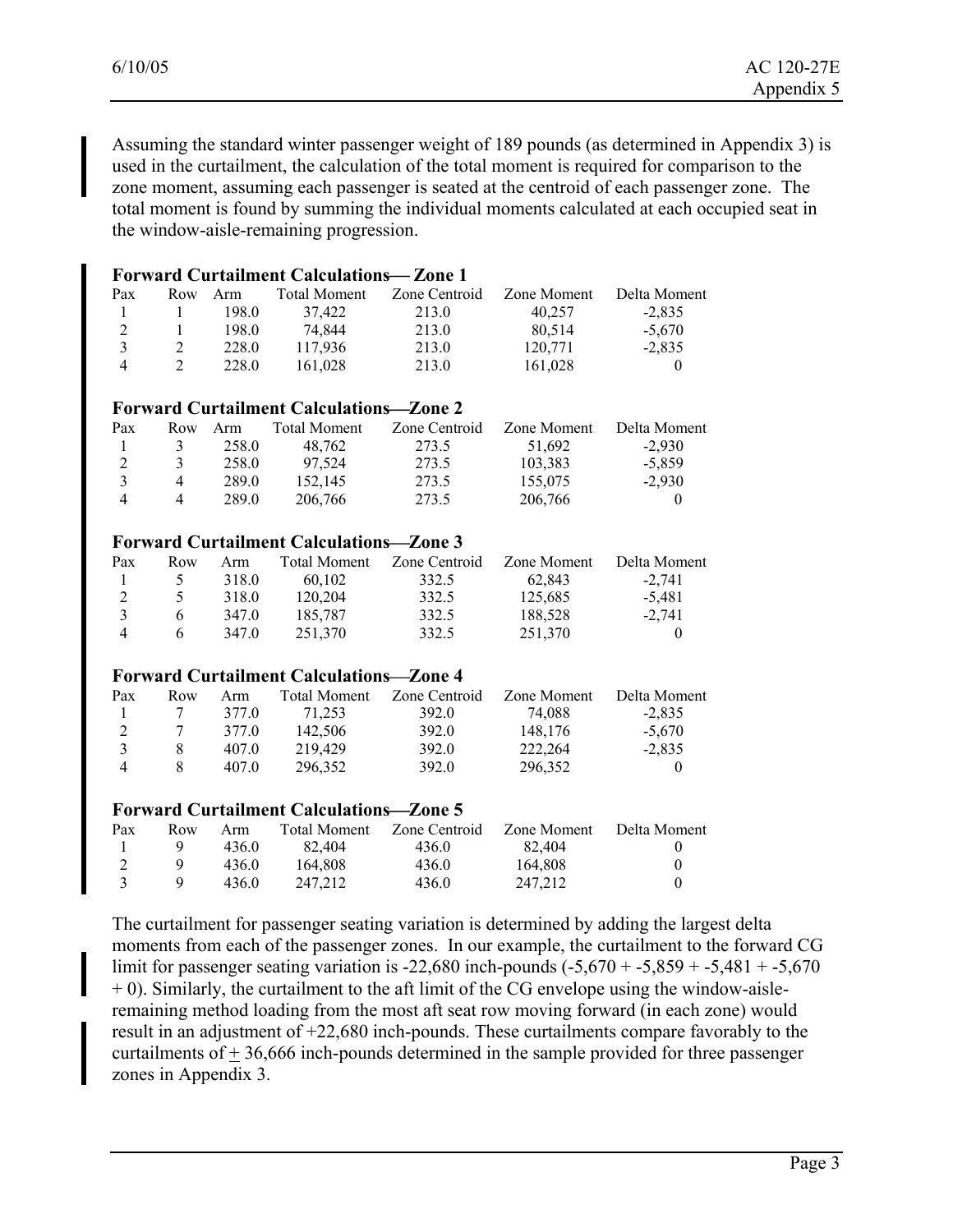**4. Actual Male/Female Counts.** Loading systems may use separate male and female assumed passenger weights for each operation. If the operator's weight and balance program is approved for use of male/female weights, then the operator must count the number of male passengers and female passengers separately. The male and female weights used may be from the development of standard passenger weight or they may be determined through an operator-developed survey. Use of male/female weights may be for entire operations or for a particular route and/or region of flying.

An example of how male/female ratios can be applied to weight and balance systems follows. Assuming the operator is using the survey results as described in subparagraph (1) above, the assumed male and female passenger weights, including average carry-on baggage, are computed as:

Male passenger weight (summer) =  $183.3 + 10.4 \times 0.82 = 192$  lb Male passenger weight (winter) =  $192 + 5 = 197$  lb Female passenger weight (summer) =  $135.8 + 10.4 \times 0.82 = 144$  lb Female passenger weight (winter) =  $144 + 5 = 149$  lb

The weight and balance manifest would provide for identification of male/female identification and the passenger weights would be summed accordingly. For instance, 7 male and 11 female passengers would result in a total passenger weight of  $(7 \times 192) + (11 \times 144) = 2,928$  pounds.

**5. Adolescent (Child) Weights.** In most circumstances, an operator may consider any passenger who is less than 13 years of age and is occupying a seat to weigh less than an adult passenger. The standard average adolescent child weights can be found in Table 2-1 of Chapter 2.

# **6. Standard Weights with Approved No-carry-on Baggage Program.**

Summer Passenger Weight = 184 lb Winter Passenger Weight = 189 lb Checked Baggage Weight  $=$  30 lb each Baggage Checked Plane-side = 20 lb each

Inclusion in the no-carry-on baggage program does not preclude use of actual or surveyed weights for passengers, carry-on/personal items, checked baggage, or baggage checked plane-side.

**7. Automation.** Automation may also be used to provide a more accurate weight and balance program. Examples of automation include use of seat assignments for the determination of passenger moment and historical seating to determine passenger moment.